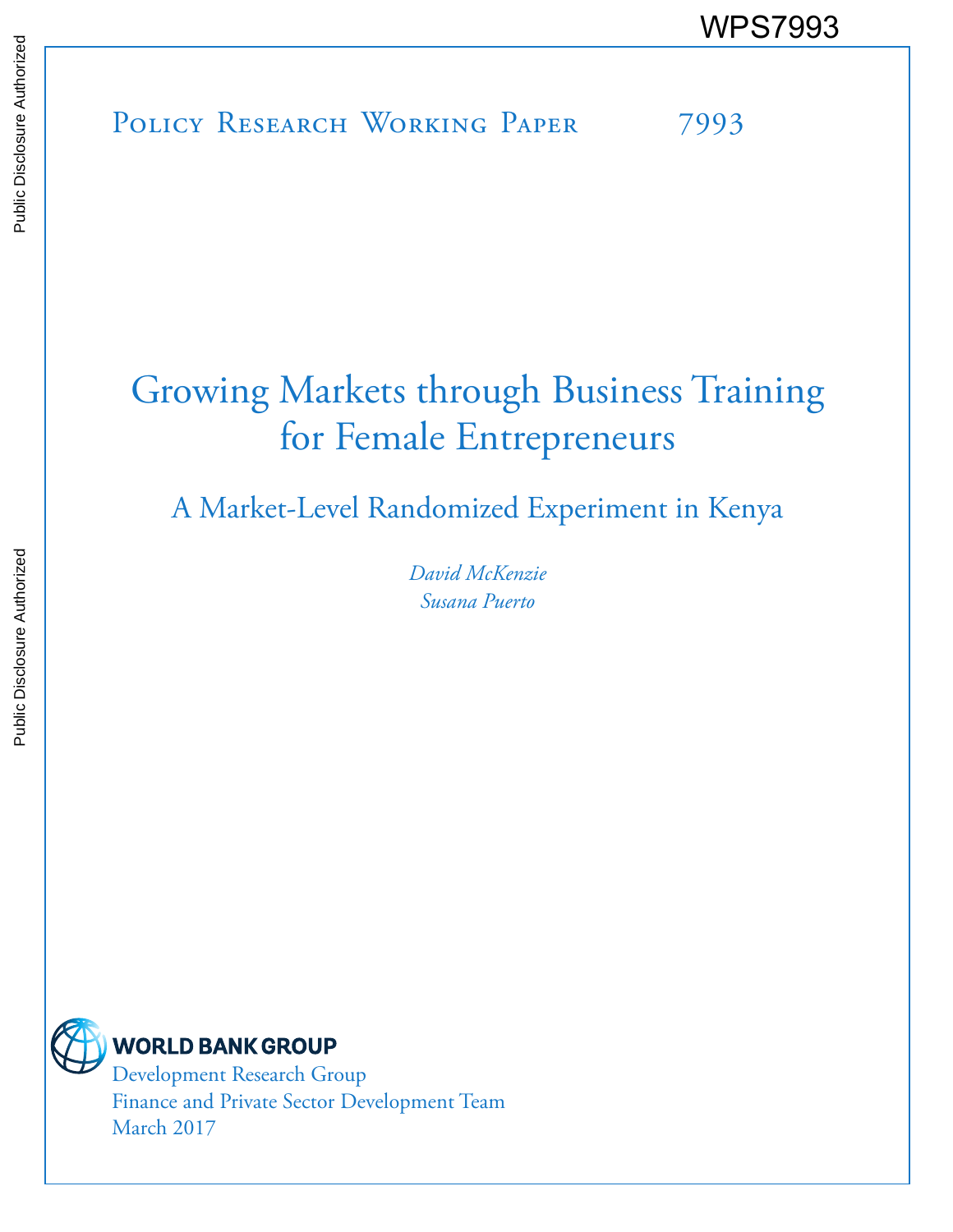# **Abstract**

A common concern with efforts to directly help some small businesses to grow is that their growth comes at the expense of their unassisted competitors. This study tests this possibility using a two-stage randomized experiment in Kenya. The experiment randomizes business training at the market level, and then within markets to selected businesses. Three years after training, the treated businesses are selling more, earn higher profits, and their owners have higher well-being.

There is no evidence of negative spillovers on the competing businesses, and the markets as a whole appear to have grown in terms of number of customers and sales volumes. This market growth appears to come from enhanced customer service and new product introduction, generating more customers and more sales from existing customers. As a result, business growth in underdeveloped markets is possible without taking sales away from nontreated businesses.

This paper is a product of the Finance and Private Sector Development Team, Development Research Group. It is part of a larger effort by the World Bank to provide open access to its research and make a contribution to development policy discussions around the world. Policy Research Working Papers are also posted on the Web at http://econ.worldbank.org. The authors may be contacted at dmckenzie@worldbank.org.

*The Policy Research Working Paper Series disseminates the findings of work in progress to encourage the exchange of ideas about development*  issues. An objective of the series is to get the findings out quickly, even if the presentations are less than fully polished. The papers carry the *names of the authors and should be cited accordingly. The findings, interpretations, and conclusions expressed in this paper are entirely those of the authors. They do not necessarily represent the views of the International Bank for Reconstruction and Development/World Bank and its affiliated organizations, or those of the Executive Directors of the World Bank or the governments they represent.*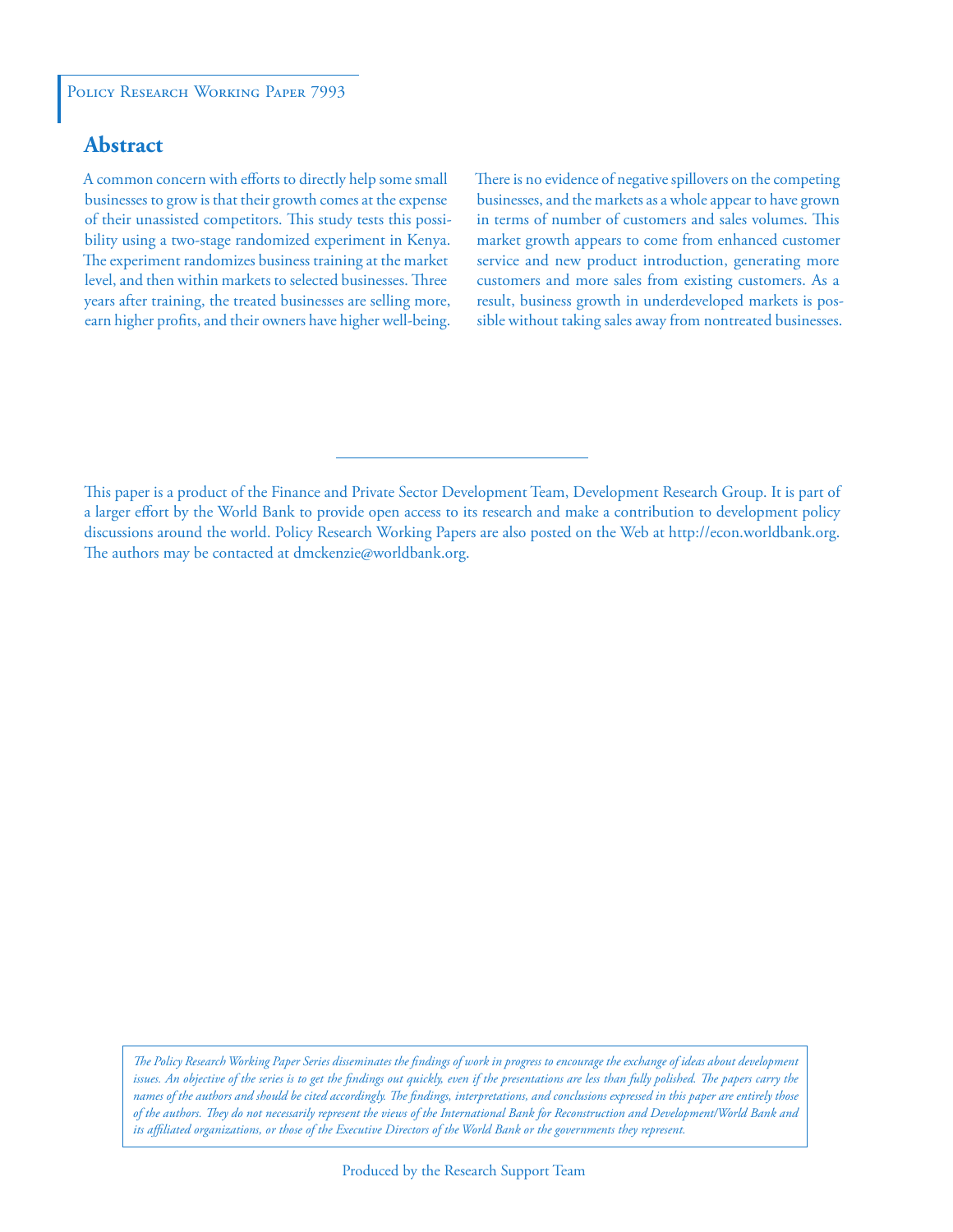## **Growing Markets through Business Training for Female Entrepreneurs: A Market-Level Randomized Experiment in Kenya\***

David McKenzie, *Development Research Group, World Bank*  Susana Puerto, *Employment Policy Department, International Labour Organization* 

*Keywords:* Business Training, Spillovers, Microenterprise, Market Development *JEL codes:* O12, O17, J16, L26.

<sup>\*</sup> We gratefully acknowledge funding provided to this project from the International Initiative for Impact Evaluation (3ie), Private Enterprise Development in Low-Income Countries (PEDL), the International Labour Organization (ILO), the Strategic Research Program (SRP), and the World Bank Jobs Umbrella multi-donor trust fund. Human Subjects Approval was obtained from Innovations for Poverty Action (IPA, 13February-002) and the Maseno University Ethics Review Committee (MSU/DRPC/MUERC/000006/13). Authority to conduct research in Kenya was provided by the Kenyan Ministry of Science and Technology (NCST/RCD/14/013/553B). A preanalysis plan and the associated trial were registered on the AEA Social Science Registry on February 21, 2014 (AEARCTR-0000287). We thank Valerie Breda, Faizan Diwan, Bilal Hakeem, Mary Kamore, Virginia Losada, Jane Maigua, Grace Makana, Silvia Paruzzolo, and Miriam Wekesa for their contributions to the study design and implementation, ICRW for their qualitative work, and participants at various seminars for useful comments.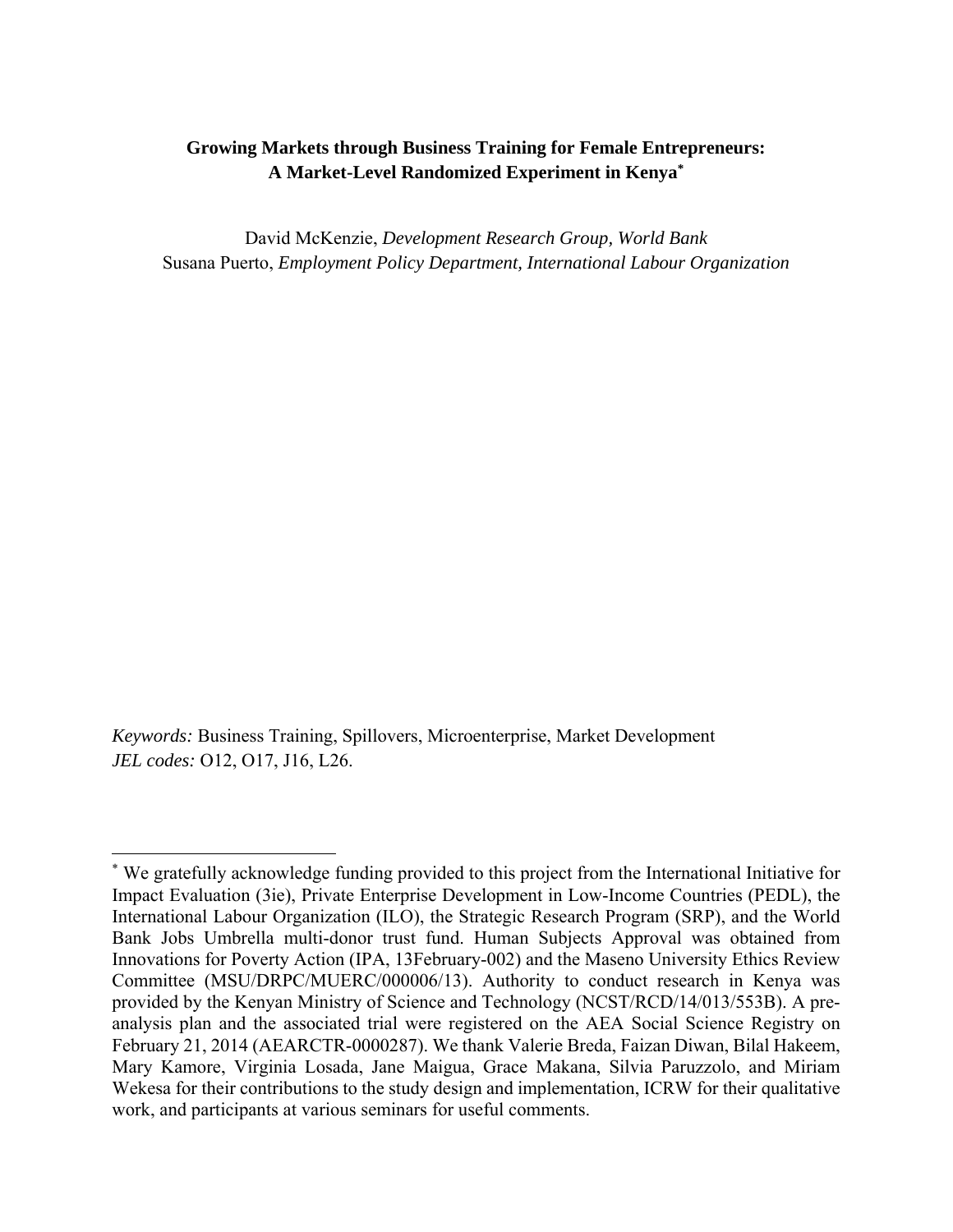## **1. Introduction**

Governments and NGOs around the world promote and offer a variety of direct support to small businesses, with the provision of business training one of the most common services provided. Better business practices are strongly associated with better firm performance across a range of countries in both the cross-section and over time (McKenzie and Woodruff, 2015), and so the hope is that teaching these practices will help firms grow. However, a key concern around public or subsidized provision of business training is whether any growth of trained firms comes at the expense of their competitors (Rotemberg, 2014). This concern is particularly apparent when working with microenterprises in rural markets in developing countries, where it is easy to believe that if firms are all selling similar products in a small market, any extra sales made by trained firms must come from competing away these sales from neighboring untrained firms. Conversely, if better management practices are best thought of as a technology (as in Bloom et al., 2015), then there might be positive spillover benefits as untrained firms copy the practices adopted by the trained firms and also become more productive. Furthermore, if training leads firms to expand the variety of products being offered and the customer service provided, the overall market size may increase, particularly in underdeveloped marketplaces.

We conduct a randomized experiment in 157 rural markets in Kenya to test how business training (the International Labour Organization (ILO)'s *Gender and Enterprise Together* program) affects the profitability, growth and survival of female-owned businesses, and to evaluate whether any gains in profitability come at the expense of other business owners. We work with a large sample of 3,537 firms, and use a two-stage randomization, first randomizing at the market level, and then randomizing the offer of training to individuals within treated markets. A year and a half after the training has taken place, half of the sample assigned to training was then offered a subsequent mentoring intervention intended to test whether additional group-based and in-person support strengthens the impacts of training. Four rounds of follow-up surveys with low attrition are used to measure impacts at one and three years after training.

Firms assigned to training are 3 percentage points more likely to survive after three years, earn 18 percent higher sales, and make 15 percent higher profits. Their owners have better mental health and a higher subjective standard of living. These gains are greater at three years than at one year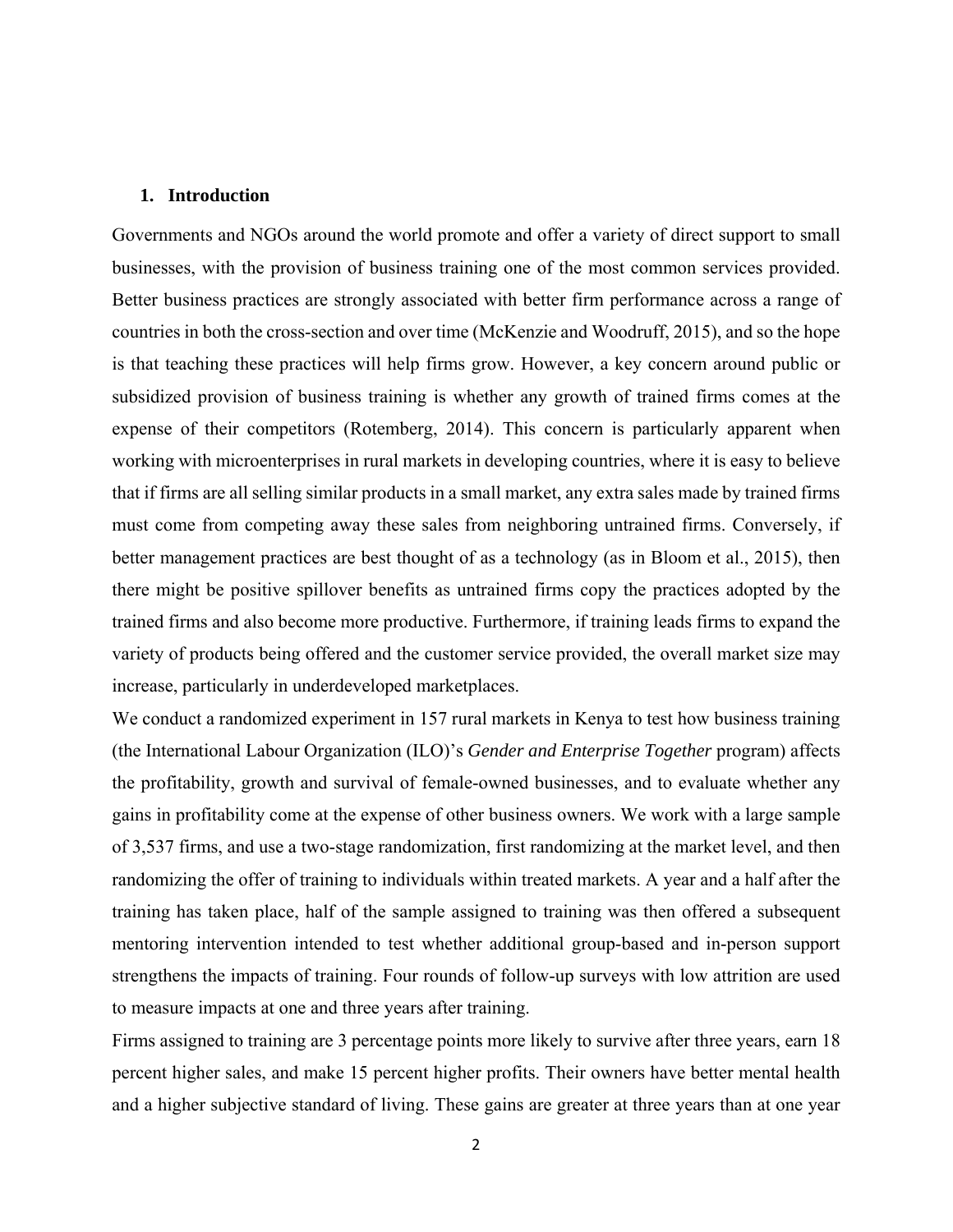after the training, and are similar for firms assigned to training only as for firms also assigned to a mentor. These gains come with no significant spillover effects on untreated firms operating in the same markets, and total sales and the total number of customers are higher in the treated markets than control markets. We also find no reduction in new entry into these markets after training. This market growth appears to stem from better customer services, better business practices, and the introduction of new products, with no significant impacts on access to finance or input management. We conclude that, in underdeveloped markets, microenterprise growth need not come at the expense of competitors, and business training can help the overall market grow.

There are three strands of this literature of particular relevance to this study. The *first* is evidence on the effectiveness of business training. McKenzie and Woodruff (2014) review this literature and note that overall evidence on effectiveness is mixed, in part because many studies have low statistical power and measure impacts over short durations. This existing literature also suggests that business training may be less effective for female business owners, either because they work in sectors with very low efficient scales or because they face many other constraints that limit the ability of their businesses to grow (e.g. de Mel et al., 2014; Berge et al., 2015; Giné and Mansuri, 2016). Get-Ahead, the training program studied here, was designed especially for women with low education levels. Bulte et al. (2016) evaluate the impact of this same program on female microfinance clients in Vietnam and find some evidence of firm growth 12 months after training. Our results show stronger and longer-term evidence that this training can help female-owned businesses grow.

*Second*, several studies examine whether augmenting standard business training with mentoring can enhance its effectiveness. Valdivia (2015) and Giné and Mansuri (2016) find that individualized hand-holding or mentoring after training does not have sustained impacts relative to training alone. Brooks et al. (2016) find, also in Kenya, that assigning a mentor to a young firm does increase profits in the short-run, but the effect fades over time. Our results are consistent with mentoring not delivering additional gains compared to training alone.

*Third*, almost all of the existing literature to date has been unable to measure impacts at the market level, so cannot tell if any gains come from untrained firms. The one exception is Calderón et al. (2013), who worked with 17 villages in rural Mexico, assigning 7 to treatment and 10 to control. They find no significant spillovers, although this may in part reflect low statistical power given the small number of villages and that they lose 18 percent of their sample to attrition and 41 percent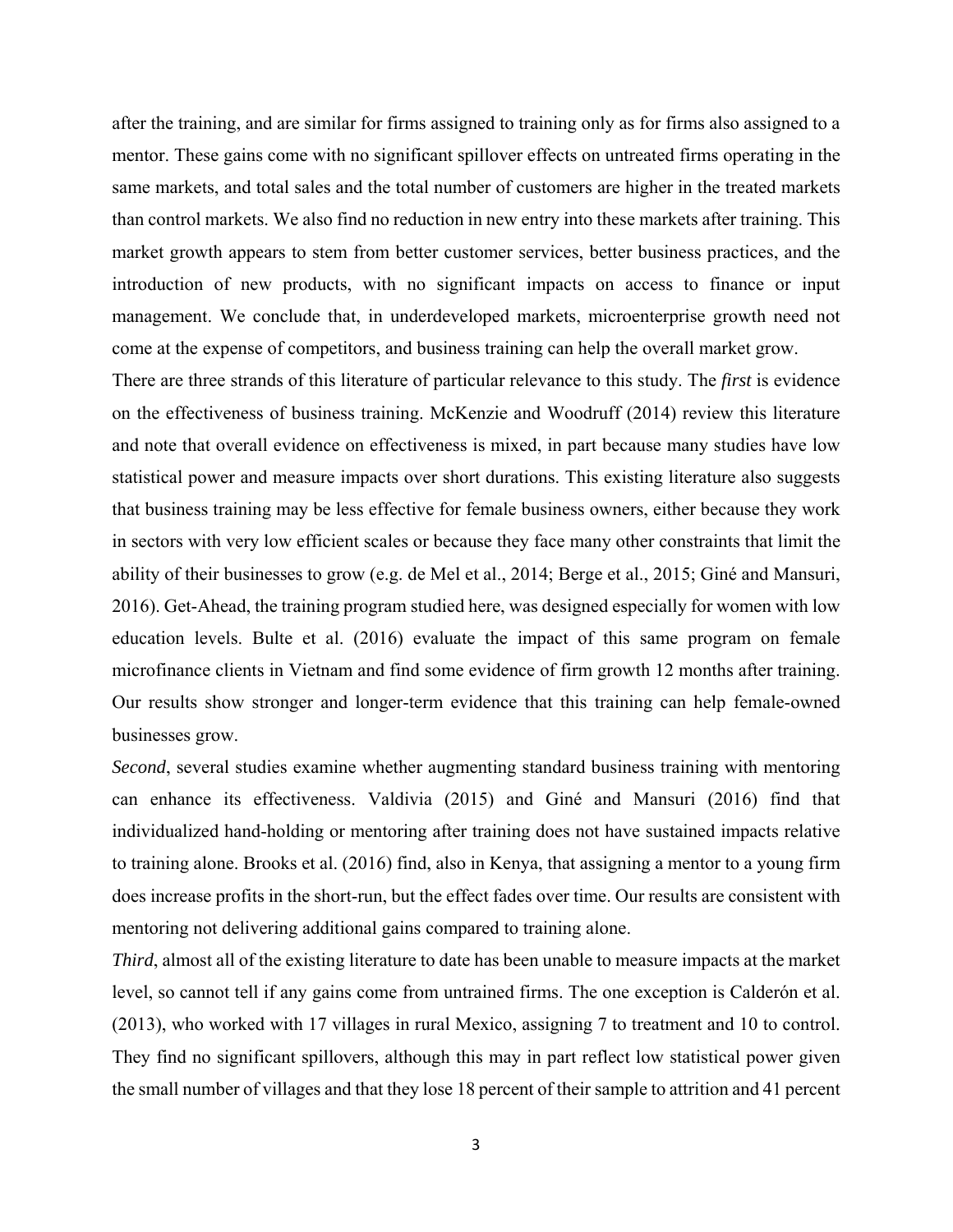to closure by their second follow-up. Our paper builds on this work and not only shows no significant spillovers, but significant growth at the market level.

The remainder of the paper is structured as follows: Section 2 discusses the selection of our sample and randomization procedure; Section 3 the training and mentoring interventions; Section 4 our data collection and estimation approach; Section 5 impacts on primary and secondary outcomes; Section 6 mechanisms for these results; Section 7 cost-effectiveness; and Section 8 concludes.

### **2. Selection of the Sample, Randomization Procedure, and Baseline Characteristics**

## **2.1 Selecting a Sample**

A participatory process involving the ILO, government ministries, and organizations serving female entrepreneurs<sup>1</sup> was used to select four counties for the study: Kakamega and Kisii in the Western region, and Embu and Kitui in the Eastern region. These regions are largely rural, with an average population for each county of approximately 1 million, and the majority of the population below the poverty line. In each of the four counties, field staff from Innovations for Poverty Action, Kenya, mapped out all market centers deemed as "medium" or "large" outside of the main cities and conducted a market census of all female-owned businesses between June and November 2013 (see timeline in Appendix 1). After listing, an eligibility filter was applied (Appendix 2) and a baseline survey administered to 3,537 individuals located in 157 separate markets.

These markets are typically small and remote, largely consisting of women<sup>2</sup> operating a limited variety of businesses such as selling fruits, vegetables, grains, and dried fish products from tables; and offering services like hairdressing, dressmaking and small food kiosks. The market is a designated place in the village, and authorities typically build several stalls for the sellers to display

<sup>&</sup>lt;sup>1</sup> Stakeholders consulted included the Department of Micro and Small Enterprise Development (DMSED) of the Ministry of Labour, Ministry of Youth Affairs, Ministry of Cooperative Development and Marketing, Ministry of Youth, Federation of women entrepreneurs associations (FEWA), Women Enterprise Fund (WEF), Youth Employment Development Fund (YEDF), Business Development Service providers, and Inoorero University. <sup>2</sup> While men operate some businesses in these markets, they tend to specialize in other products, and women are the dominant sellers of the products in our sample.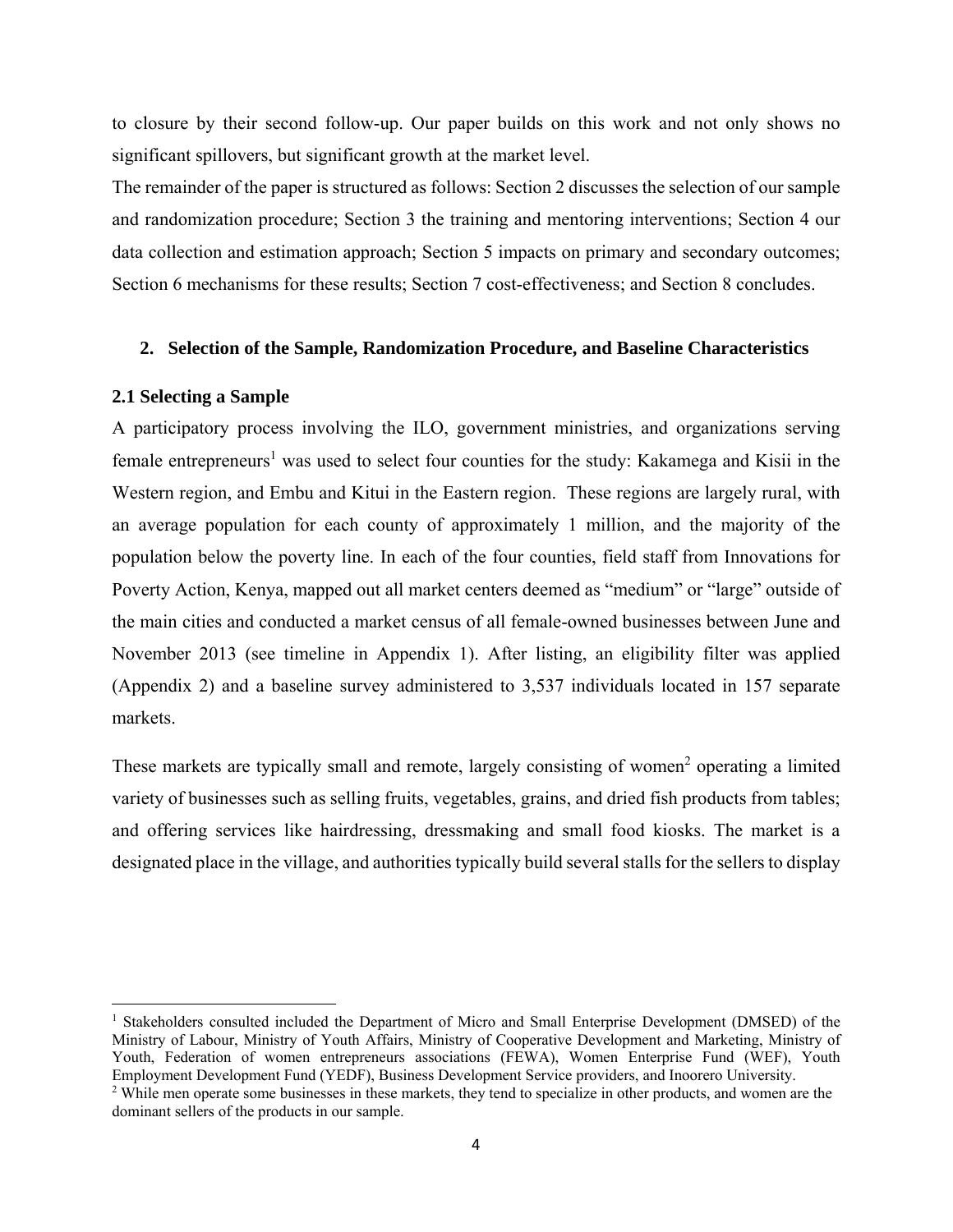their goods and services, and charge them a market fee to sell in the market. The average market in our study has 22 firms surveyed in it, with 75 percent in retail trade and 25 percent in services.<sup>3</sup>

## **2.2 Randomization Procedure**

Individuals were then assigned to treatment and control for the business training intervention in a two-stage process, diagrammed in Figure 1.

First, **Markets** were assigned to treatment (have some individuals in them invited to training) or control (no one in the market would be invited to training) status. Randomization was done within 35 strata defined by geographical region (within county) and the number of women surveyed in the market. The need to ensure sufficient numbers for training meant that more than half the markets were allocated to treatment, with 93 markets assigned to treatment and 64 to control.

Then within each market, **Individuals** were assigned to treatment (be invited to training) or control (not be invited to training) within treated markets by forming four strata, based on quartiles of weekly profits from the census  $\ll$  =450, 451-800, 801-1500, 1501-4000), and then assigning half the individuals within each stratum to training. This resulted in 1,172 of the 2,160 individuals in treated markets being assigned to treatment, and 988 to control.<sup>4</sup>

For the follow-up mentoring intervention, we dropped markets with 15 or fewer firms in the study, since these would have too few firms to make mentoring cost-effective. This left 73 of the 93 treated markets. We randomly assigned 37 of these (within the original randomization strata) to mentoring, and the remaining 36 to be training only. Then within the mentoring markets, all those individuals assigned to training were assigned to be offered mentoring services, although in practice only those businesses still surviving were actually offered these services. We then compare the mentoring and training-only markets to the 44 markets in the control group with 16 or more firms.

## **2.3 Characteristics of the Sample and Verification of Random Assignment**

Table 1 provides some key characteristics of the women selected in our sample and their firms by treatment assignment (Appendix Table 1 provides a similar table by assignment to mentoring).

<sup>&</sup>lt;sup>3</sup> In addition, markets typically have a market day once a week, where outside vendors come to sell goods such as clothing, plastic housewares, and shoes. These vendors who are only in the market one day a week are not included in our study.

<sup>&</sup>lt;sup>4</sup> When the number of firms within a stratum was odd, the additional unit was also randomly allocated to training.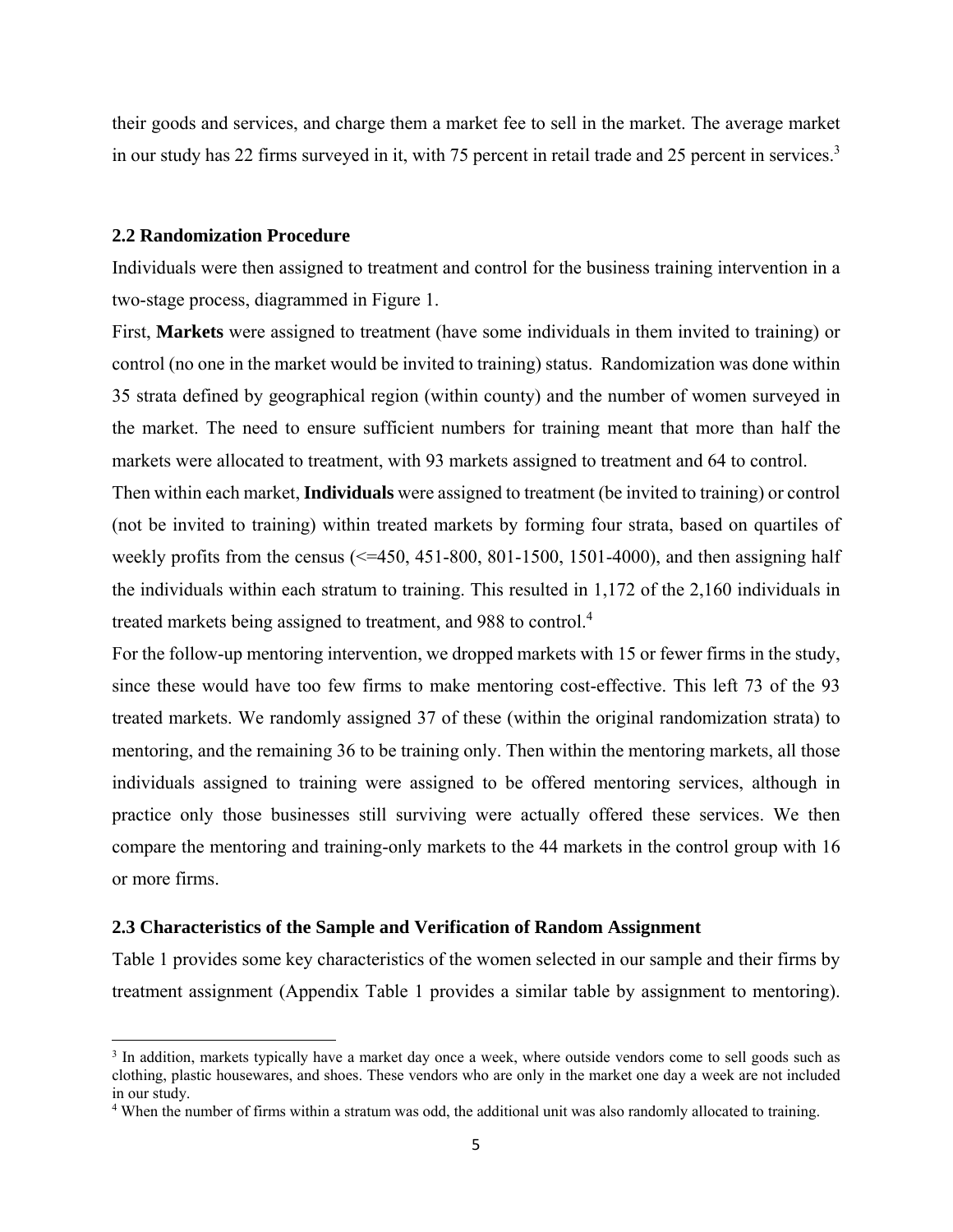The sample looks similar across the three groups and we cannot reject the joint orthogonality of baseline characteristics when comparing the treatment group to the spillover group, the treatment group to the pure control, or the spillover group to the pure control. The average woman in our sample is 36 years old, has 9 years of schooling, and has been running her firm for just over 6 years. Two-thirds of the women are currently married. The modal firm has no employees (only 20 percent have one or more employees). The mean firm earns 1,100 KSH (US\$13) per week in profits on sales of 5,500 KSH (US\$65), and has capital stock of 31,000 KSH (US\$370).<sup>5</sup> Onequarter have ever received financing from a bank or microfinance organization and 45 percent are registered at the local level. Only 35 percent of firms keep business records at baseline, and on average firms are using just over half of the 26 business practices in the McKenzie and Woodruff (2015) index. This suggests scope for improvement from business training.

## **3. The Training and Mentoring Interventions**

## **3.1 The Get-Ahead Program**

The training provided is the ILO's Gender and Entrepreneurship Together – *Get-Ahead* for Women in Enterprise program. This program "differs from conventional business training materials by highlighting essential entrepreneurial skills from a gender perspective... It addresses the practical and strategic needs of low-income women in enterprise by strengthening their basic business and people management skills. It shows women how to develop their personal entrepreneurial traits and obtain support through groups, networks and institutions dealing with enterprise development" (Bauer et al., 2004). The program began in Thailand in 2001, and has now been used in at least 21 countries, serving approximately 400,000 women.

The program has four key modules, with the following themes:

- Module 1: Basics on Gender and Entrepreneurship. The module introduces *Get-Ahead* and delivers basic concepts on the promotion of gender equality between men and women and the life cycle of people and enterprises.
- Module 2: The Business Woman and Her Environment. The module focuses on raising awareness among women about their strengths and weaknesses as well as current or future working environment and its effect on the business.

<sup>&</sup>lt;sup>5</sup> The exchange rate was approximately 1 US\$=84 KSH in 2013 at the time of baseline.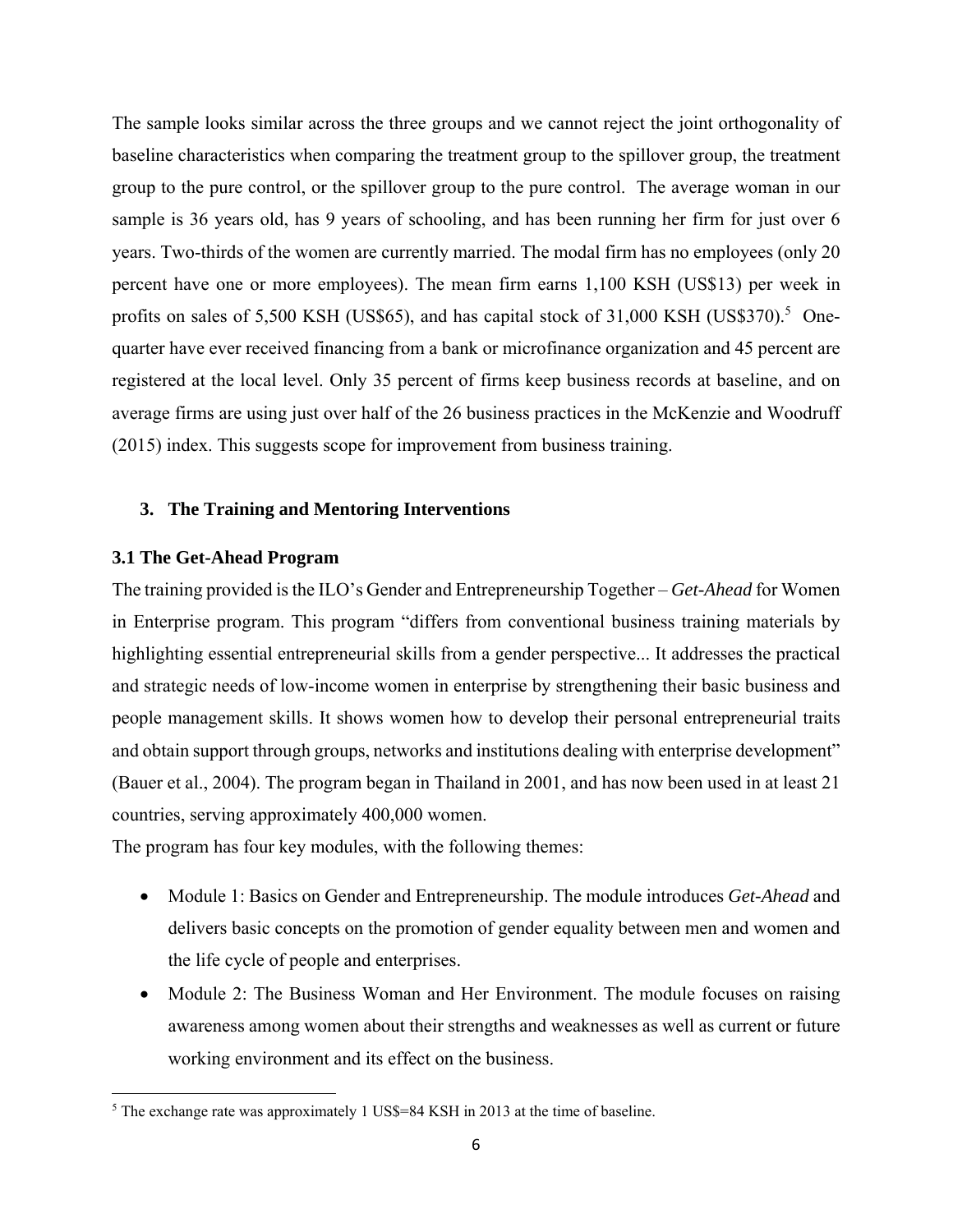- Module 3: The Business Project. The module offers trainees information on the development of business ideas, opportunities and challenges, and the basics around marketing, production, services and technology, and financing, including costing and book keeping.
- Module 4: People, Organization and Management. It is a soft skills module around managing a business (or a family business), with information on management of self and others, business support and networking, and action planning.

Some of the topics covered throughout these modules are not often emphasized in general business training programs, for example the conversations about the difference between sex and gender, and the role of cultural constraints in shaping women in business; dividing household and business tasks; and how to network with other women and the role of women's associations. In addition, it covers a number of topics more typical of standard programs such as recordkeeping and bookkeeping; separating business and household finances; marketing; financial concepts; costing and pricing; generating and fine-tuning new business ideas; setting smart objectives; and traits needed for business success.

The program seeks to create a "business mind" among low-income women engaged in small-scale businesses. The training methodology is participatory, with practical exercises to teach concepts. Modules expose women to different situations and environments simulating real business life. For example, women learn about the different types of costs involved in production, and how to account for their own costs through making lemonade. They have role play exercises to practice different sales strategies for customers, and make necklaces to discuss a production process and the importance of different factors in product design.

The course is a five-day course, as shown in Appendix 3. All trainers had at least five years of experience in training small firms, and had tertiary qualifications. Training took place in two to three locations per county. The locations were chosen to be relatively central to clusters of marketplaces, and were typically held in local hotels or church buildings. Training was offered for free, and participants were provided transport subsidies of approximately US\$6 per day to cover the costs of traveling from their residences to these locations (an average of 14 kilometers). The cost of providing the training is estimated at between US\$222 and US\$333 per woman trained.<sup>6</sup>

<sup>&</sup>lt;sup>6</sup> The smaller number reflects workshops with 20 attendees, while the larger is for workshops with 30 attendees.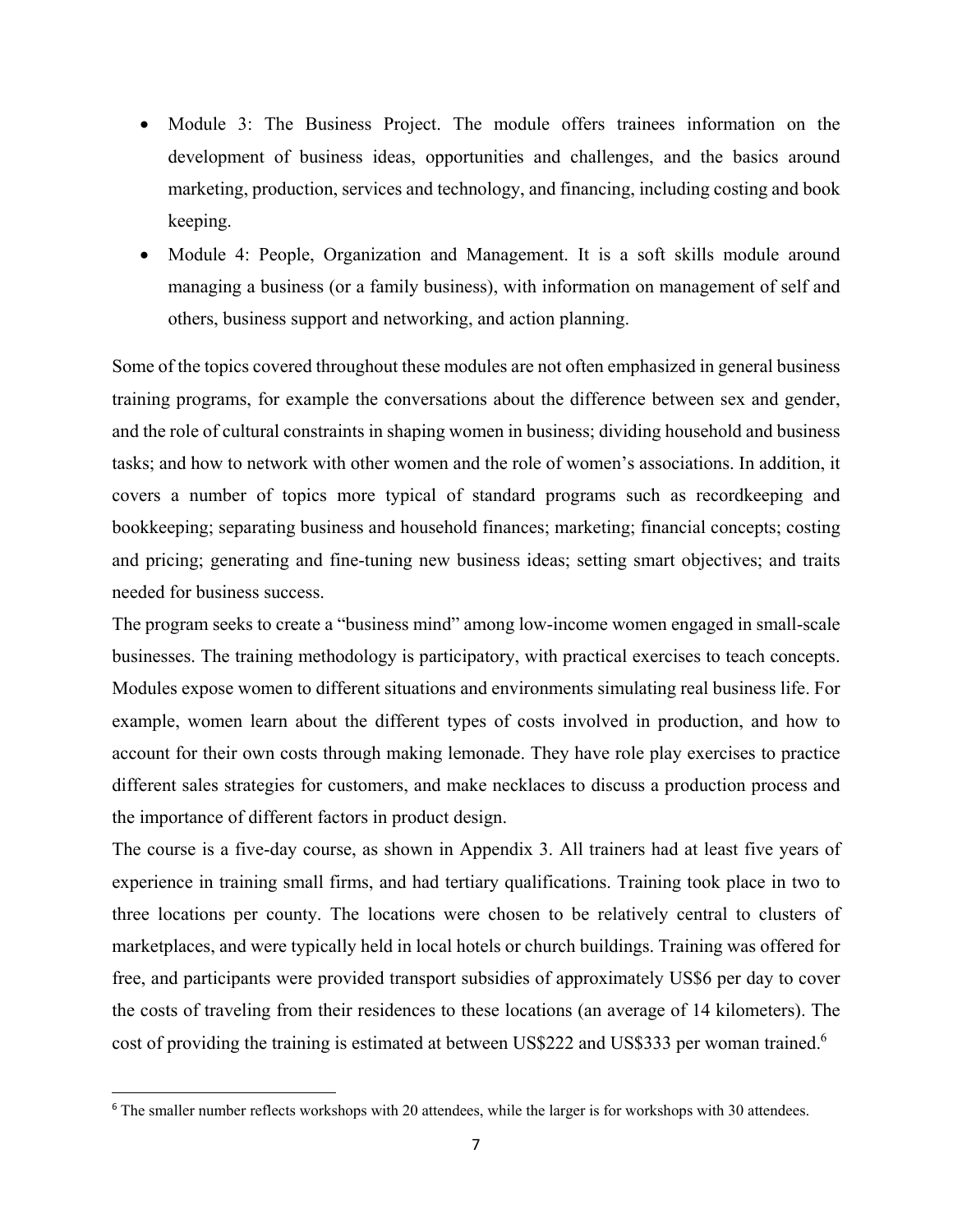## **3.2 Training Take-up**

Training took place immediately after the baseline surveys in each county, between June and November 2013. Of the 1,172 individuals assigned to training, 77.7 percent attended at least one day of training. Of the individuals who attended at least one day, 94.6% attended all five days. In Diwan et al. (2014) we report on a choice structure experiment intended to increase training attendance, and discuss the correlates of attendance. Age and marital status are strong and statistically significant predictors of attendance: all else equal, women aged above 35 are 35 percentage points more likely to attend training than those below 35, while married women are 24 percentage points less likely to attend than unmarried women. This potentially reflects the competing demands on their time from other household tasks. Women are also more likely to attend if they have previously participated in training (perhaps reflecting greater perceived benefits from attending), have a large household (potentially providing more people to undertake household and business tasks in their absence), and are located closer to the training venue (reducing travel time). Women who earn more profits are less likely to attend, perhaps reflecting a higher opportunity cost of time, or that they think there is less need to improve.

## **3.3 Mentoring Intervention**

After seeing the one-year follow-up results and emerging evidence suggesting that many business training programs may be too short to show sizeable impacts (McKenzie and Woodruff, 2014, 2015), we decided to add a mentoring component for half the sample assigned to training. Mentors were female business owners of a similar average age to our study sample, with 75 percent having had post-secondary education, and 68 percent having studied business or accounting, and a median of 5.5 years' business experience. They were recruited and trained by the implementing partners Women Enterprise Fund (WEF) and Kenya Industrial Estates (KIE).

Each mentor was assigned a group of three to six mentees. The mentor program then involved the mentor meeting in a group with the mentees for 10 sessions, comprising of one session every two weeks for five months, following a standardized structure (Appendix 5). In addition, the mentor would meet with the individual mentees once a month over this period to provide individualized guidance. The mentoring process aimed to reinforce the business training by having the business owner identify core goals for their business, consider where there are gaps, explore options to fill these gaps, and then take action towards meeting these goals.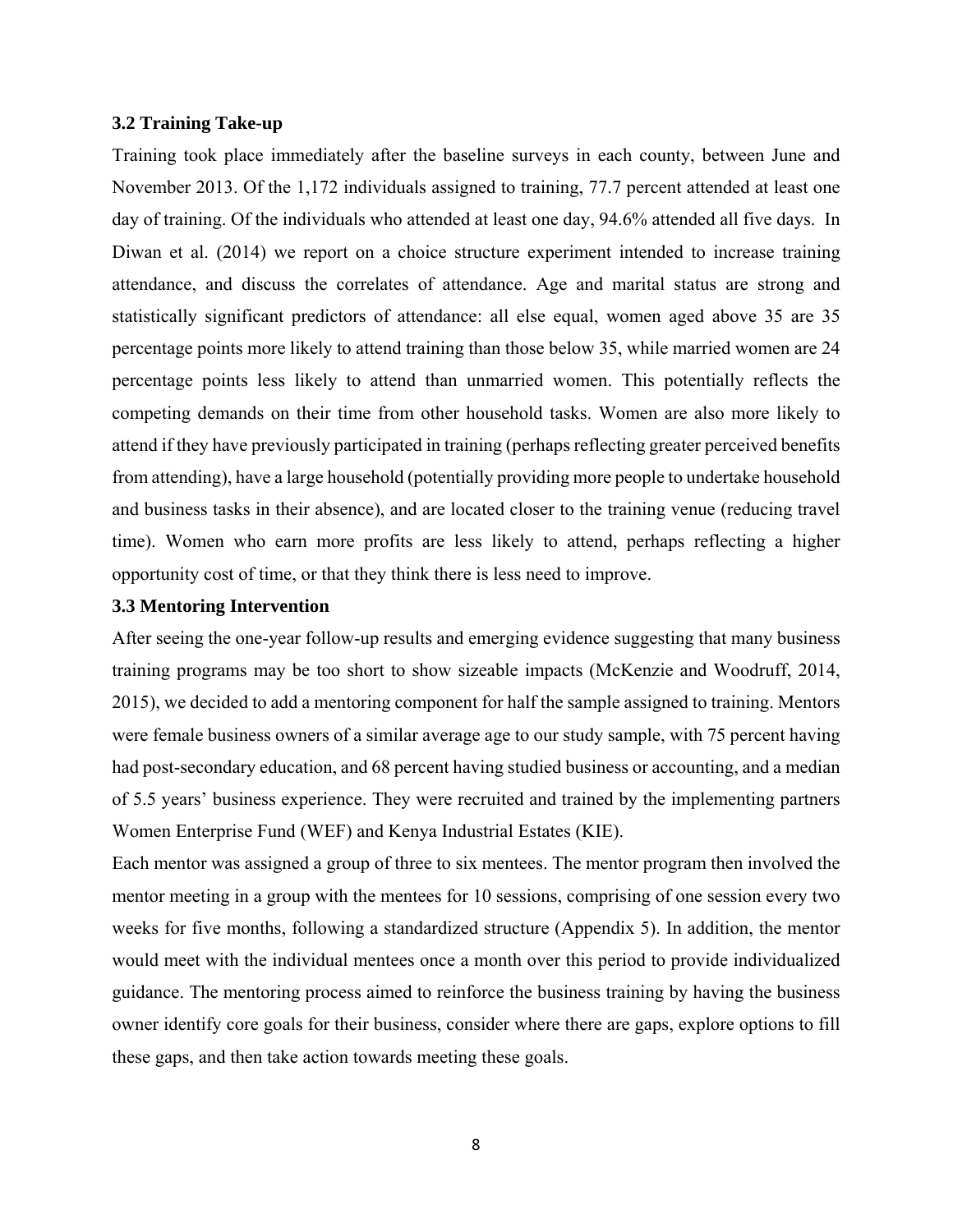There were 524 firms assigned to training in the mentoring markets. In practice, only the 446 women whose businesses were surviving at the time of the first follow-up were contacted about mentoring. Out of these, 392 signed up for the program, and 388 attended at least one session. Conditional on attending, the median went to 77 percent of all sessions. Take-up is thus 388/524 (74 percent) of those assigned, and 388/446 (87 percent) of those in business at the time of the intervention. The cost of providing the mentoring is estimated at US\$553 per woman trained.<sup>7</sup>

## **3.4 How might training and mentoring affect treated and spillover firms?**

The aim of these programs is to help those participating to grow their businesses. Consider a standard firm production decision, in which a firm owner with entrepreneurial ability θ, and production function *f(.)*, chooses inputs of labor *L* and capital *K* to maximize profits:

$$
\pi = pf(\theta, K, L) - wL - rK \quad \text{s.t. } K \le \tau A \tag{1}
$$

Where *p* is the market price of their product, *w* and *r* are the prevailing market input prices for labor and capital, and  $\tau$  reflects how binding credit constraints on capital acquisition are, given wealth level *A.* 

Business training and mentoring can then potentially increase profit levels through several channels. Increasing entrepreneurial ability may allow the business owner to produce more with the same inputs, giving the business more to sell. Better record-keeping and financial accounts may make it easier for the owner to obtain financing, alleviating credit constraints and again allowing the business to produce more. If markets are perfectly competitive, then firm owners will be able to sell all they produce at the market price *p*, and there will be no spillover impact on other firms in the market.

However, if firms are competing with one another for customers, then the price *p* need not remain constant as firms produce more. Better marketing practices, better customer service, and more efficient cost control may enable trained firms to compete away customers from other firms in the market. As a consequence, any gains to treated firms could come at the expense of lower sales and lower profits for non-treated firms in these markets.

Conversely, one of the hopes of the training providers is the possibility of positive spillovers to other firms in the market. A first potential channel is that the trained business owners might teach other in the market the skills learned, or that others in the market may be able to observe and adopt the new practices irrespective of whether or not they are directly taught. Second, the Get Ahead

<sup>&</sup>lt;sup>7</sup> The estimate is based on the number of women that attended at least one session.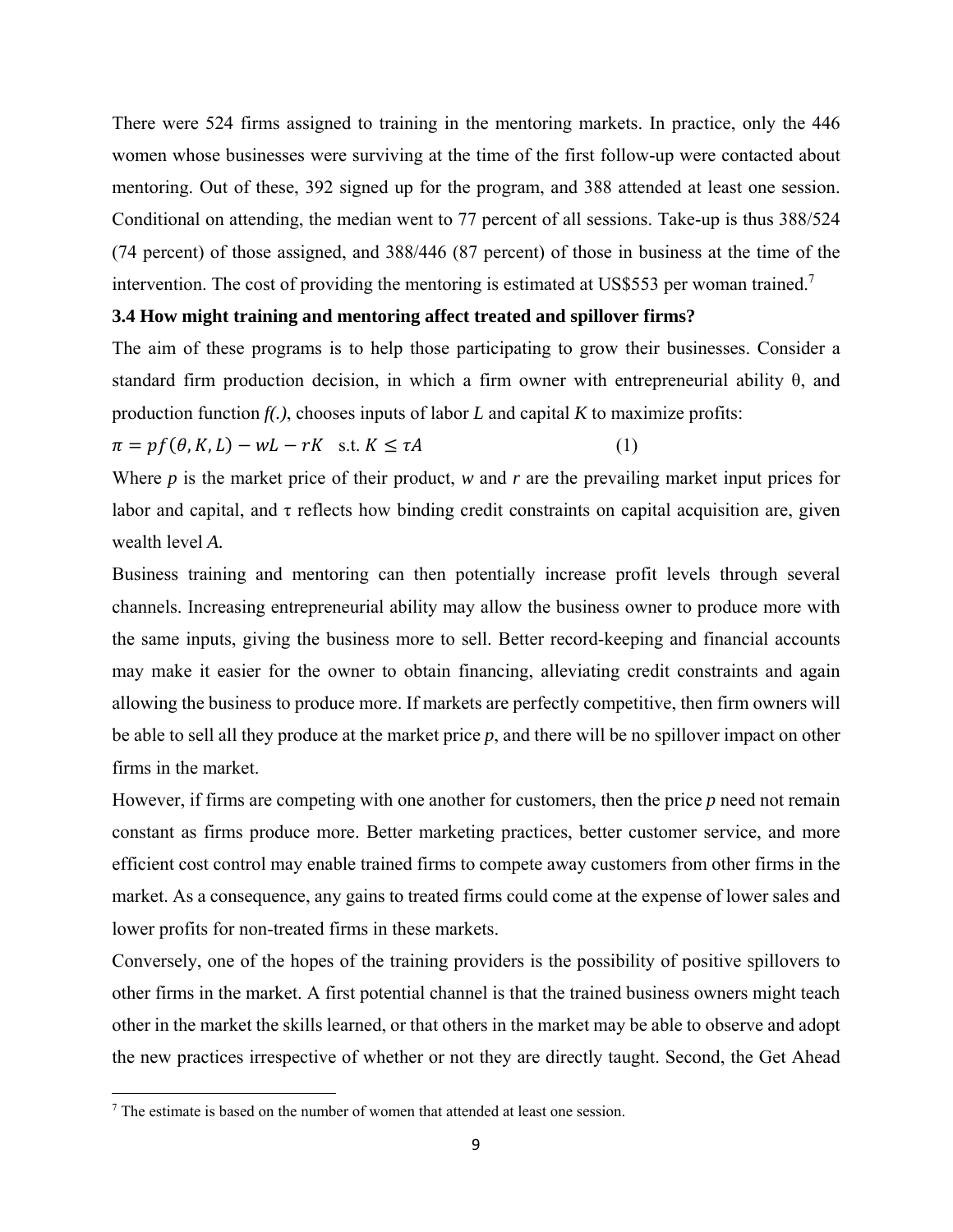training emphasizes the role of networks and women working together to seek financing or purchase products together to obtain bulk discounts, which could result in lower costs and higher profits for both treated and untreated.

Implicit in this discussion is the assumption that the production function *f(.)* is itself unchanged. But business training may encourage firm owners to consider producing new products or offering new services. This offers another means for treated firms to grow without negatively impacting on untreated firms – they can expand the market through increasing variety.

## **4. Follow-up Surveys and Estimation Approach**

## **4.1 Follow-up Surveys**

Four rounds of follow-up surveys were conducted, in order to measure outcomes approximately one year and three years after training occurred (see timeline Appendix 1). Two types of surveys were used. A comprehensive long-form survey collecting data on a wide range of business outcomes was used in rounds 2 and 4. These were supplemented by much shorter surveys in rounds 3 and 5. These short surveys were conducted two or three months after the long surveys, and were intended to provide a second observation on volatile business outcomes like sales and profits, as well as an additional opportunity to gather data from individuals who could not be found at the time of the long survey rounds. Appendix 6 describes how the key outcomes are measured.

Appendix Table 2 details response rates. Overall, we were able to interview 95.0 percent of the sample in at least one of round 2 or 3, and 92.3 percent in at least one of round 4 or 5. In addition, in cases where we were unable to interview someone due to refusal, travel, death, or other reasons, we collected information from other household members or close contacts on whether the individual in our sample was currently operating a business. This enables us to have data on survival status for 99.3 percent of the sample at one year, and 97.2 percent at three years. There is no significant difference in data availability with treatment status at the three-year horizon, although those assigned to treatment are 1 to 2 percentage points more likely to have data available at the one year horizon.

In addition to the survey data, we have two other sources of information that aid in assessing impact. The first are photos of the inventories of the businesses, which were taken at the time of the baseline survey and in rounds 2 and 4. We had two independent field staff value these inventories based on the market prices of the different items, and average these values to get a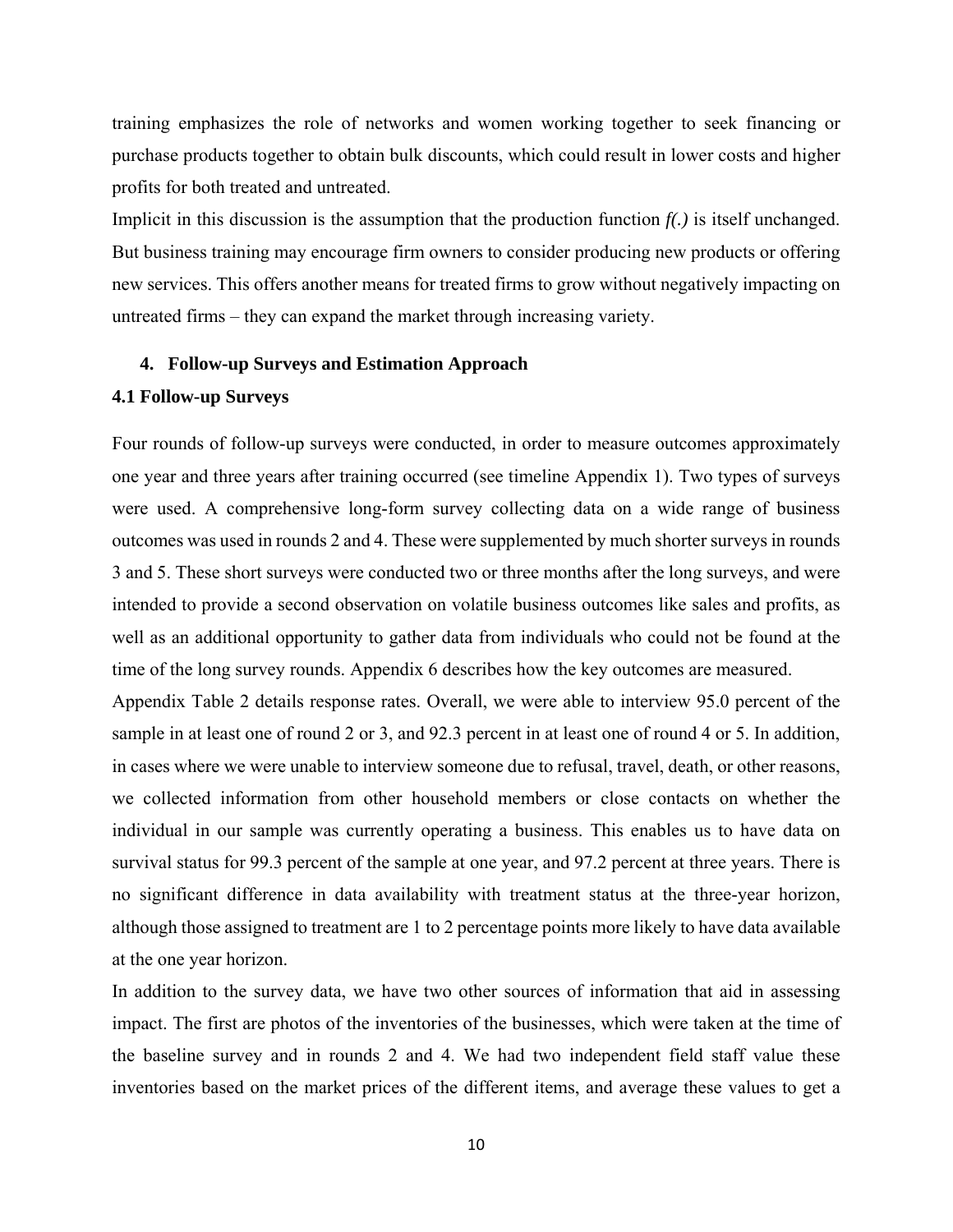photo-based measure of the size of the firm. They also visually compared the firms in photos to determine whether the business looked bigger in relative terms to what it was at baseline. Secondly, intensive qualitative work for impacts over the first year of the study was carried out by ICRW (2015).

## **4.2 Estimation Approach**

A pre-analysis plan and the associated trial were registered on the AEA Social Science Registry on February 21, 2014. The assigned registry number is AEARCTR-0000287.<sup>8</sup> This plan prespecified the primary and secondary outcomes of the study, the estimation approach, and the causal chain to be investigated prior to the collection of any follow-up data. Subsequent funding enabled us to conduct the short follow-up surveys to collect additional data on profits and sales immediately following the long-form surveys, and to add the mentoring intervention.

Following McKenzie (2012) we pool these short and long-run follow-up data to get average effects at one and three years, and use an ANCOVA specification where the baseline data are available in order to maximize power. We then examine outcomes at the individual firm level by estimating for firm *i* in market *j* at time *t=2,..,5:* 

$$
Y_{i,j,t} = \beta_0 + \beta_1 T_{i,j} * 1Year_t + \beta_2 T_{i,j} * 3Year_s_t + \beta_3 S_{i,j} * 1Year_t + \beta_4 S_{i,j} * 3Year_s_t + \pi Y_{i,j,t=1} + \gamma BM_{ij,t=1} + X'_{k,i,j} \theta + \sum_{s=2}^{5} \delta_s 1(s=t) + \varepsilon_{i,j,t} \tag{2}
$$

Where  $Y_{i,j,t}$  is the given outcome variable measured in round *t*,  $Y_{i,j,t=1}$  is its baseline value and  $BM_{i,j,t=1}$  a dummy variable indicating whether or not this baseline value is missing,  $T_{i,j}$  is an indicator for being in a treatment market and being assigned to treatment,  $S_{i,j}$  is the spillover term, measuring whether firm  $i$  is a control firm in a market assigned to treatment;  $1Year_t$  is a dummy taking the value one in follow-up rounds 2 and 3;  $3Years_t$  is a dummy taking the value one in follow-up rounds 4 and 5; we follow Bruhn and McKenzie (2009) in using  $X_k$  as a vector of randomization strata dummy variables (geographic region\*market size\*profit range),  $\delta_s$  are survey round dummies, and  $\varepsilon_{i,j,t}$  is the error term, which we cluster at the market level to account for the market level random assignment.  $\beta_1$  and  $\beta_2$  provide the intent-to-treat effects at one- and three-year horizons, which is the effect of being assigned to treatment relative to being a firm in

<sup>8</sup> http://www.socialscienceregistry.org/trials/287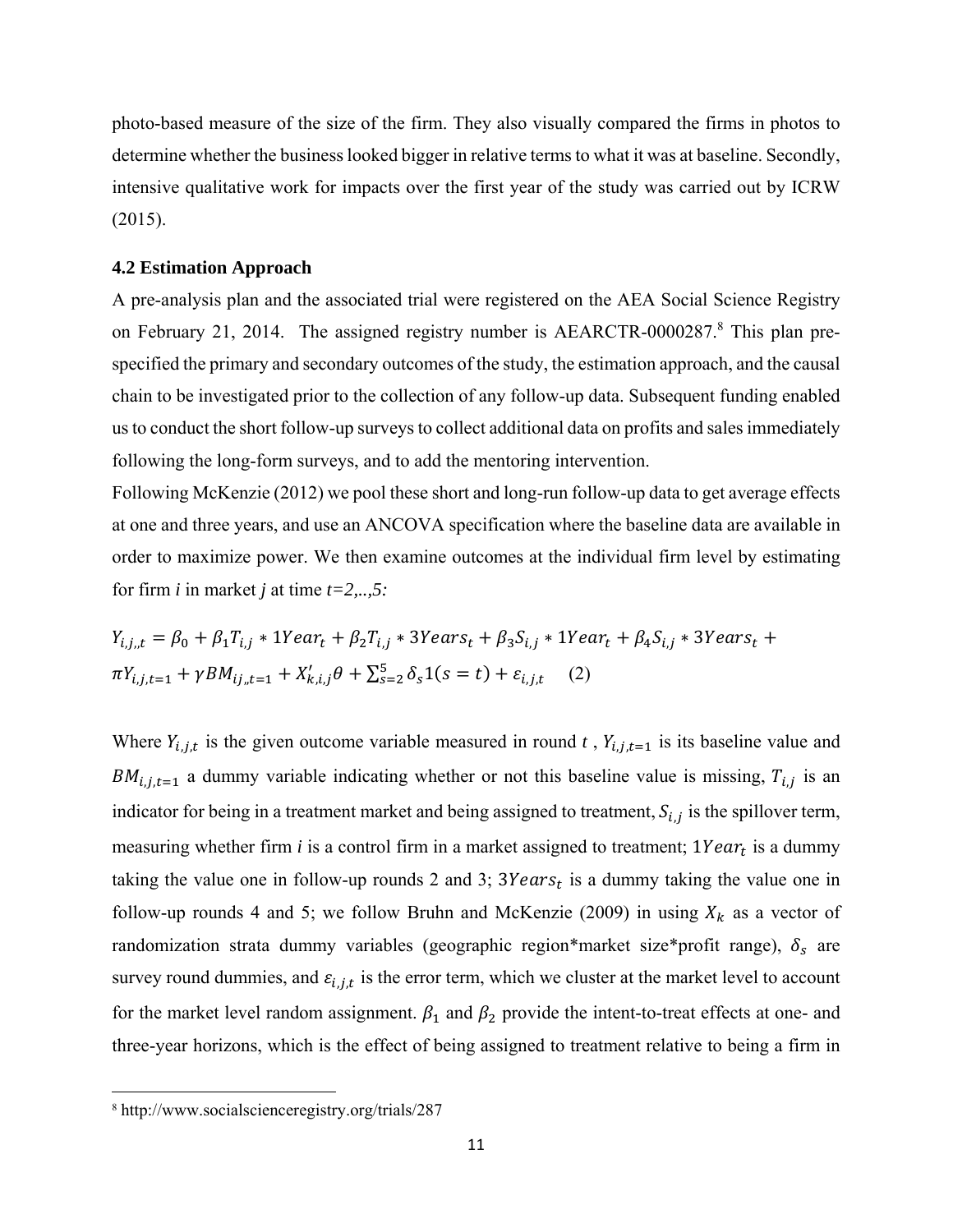the control markets. Note that the three-year impact represents the impact of having been assigned to receive business training three years earlier, followed by having a 50 percent chance of being assigned to receive mentoring approximately 9 months earlier. We test  $\beta_1 = \beta_2$  to determine whether the impacts differ over time, and  $\beta_1 = \beta_2 = 0$  to determine whether we can reject that there is no treatment effect in any period.

One of the main questions of interest in this study is also whether there are spillovers from the treated individuals to other individuals within the same villages. These spillovers could be positive (e.g. treated women share knowledge with control women in the same markets) or negative (e.g. treated women compete away the sales of control women from the same markets).  $\beta_3$  and  $\beta_4$ measure these spillover effects at the one and three year horizons by comparing control firms in treated markets to control firms in control markets.

We then test whether being assigned to the mentoring treatment had a differential impact from training alone via the following regression, estimated using only rounds 4 and 5:

 $Y_{i,j,t} = \gamma_0 + \gamma_1 M$ ento $r_{i,j} + \gamma_2 T$ rainonl $y_{i,j} + \gamma_3 S$ pillovermento $r_{i,j} + \gamma_4 S$ 

 $\gamma_4$ SpilloverTrainonly<sub>i,j</sub> +  $\pi Y_{i,j,t=1} + \gamma B M_{ij,t=1} + X'_{k,i,j} \theta + \delta_4 1(t=4) + \varepsilon_{i,j,t}$  (3)

Where *Mentor* indicates being in a market assigned to mentorship and being assigned a mentor, *Trainonly* indicates being in a market assigned to training only and being assigned training, and *Spillovermentor* and *SpilloverTrainonly* are the spillover groups in the mentor and training only markets. We estimate this equation only for markets eligible for the mentoring intervention (those with more than 15 firms in them at baseline). The standard errors are again clustered at the market level. We then test  $\gamma_1 = \gamma_2$  in order to determine whether mentoring has a different effect from training alone.

We focus on the intention-to-treat effects in our main analysis. In Appendix 8 we also report the local average treatment effects (LATE) of receiving training on our primary outcomes, by instrumenting training attendance with training assignment in equation (2). None of the control group attended training, so the LATE is the same as the average treatment effect on the treated. The LATE impacts are approximately 24 percent higher than the ITTs.

## **5. Impacts on Primary and Secondary Outcomes**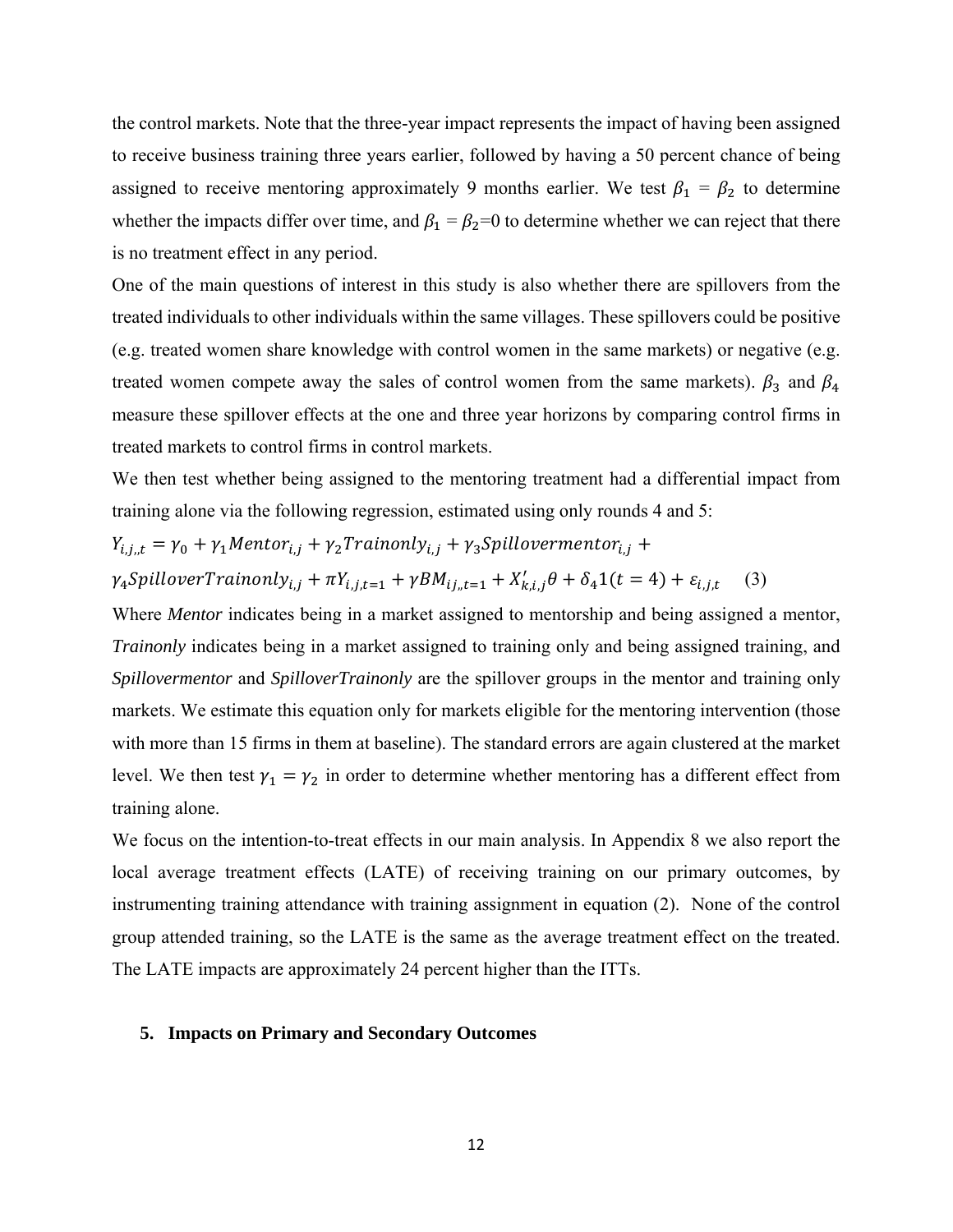We begin by examining impacts on our primary and secondary outcomes at the individual level, then examine impacts on the markets as a whole.

## **5.1 Impacts on Primary Outcomes at the Individual Level**

Our primary outcomes are whether the business training succeeds in helping the firm survive, and increases firm sales, profits, and size (as measured by the photo value of inventories). We consider several measures of these variables, as specified in the pre-analysis plan, along with an aggregate index, which is the average of standardized z-scores of these outcomes and provides an overall measure of whether the intervention has succeeded in increasing firm performance as well as a way for controlling for multiple hypothesis testing.

Table 2 provides the results. Panel A shows the one and three year impacts of assignment to training, while panel B separates the three-year results by whether the firm is in a market also assigned to mentoring or to training only. Over the one-year horizon the direct impacts are all positive, but only the impact on daily sales is statistically significant at the 5 percent level, and there is a 0.05 standard deviation increase in the aggregate index, significant at the 10 percent level. These estimates are all larger in magnitude by year three, with statistically significant impacts on survival (3 percentage points), daily sales (171 KSH, or 14.6% of the control mean), weekly sales (1,038 KSH, or 18.0% of the control mean), weekly sales of the main product the business sells (454 KSH, or 13.4% of the control mean), and weekly profits (221 KSH, or 15.4% of the control mean). The overall aggregate index shows a 0.088 standard deviation increase, which is significant at the 1 percent level. The year three results are statistically different from the year one results for the key outcomes of survival, weekly sales, and weekly profits, and we can reject the null hypothesis of no treatment effect in either period.

The impact on our objective and independent measure of business size: the value of inventories as photographed in the firm is positive (818 KSH, or 9.5% of the control mean), but not statistically significant. Appendix 9 considers a second measure from the photographs, which comes from comparing the round 4 business to the baseline business and classifying it as bigger, smaller, or the same size. We do find treated businesses are 4.2 percentage points more likely to be classified as bigger, which is significant at the 5 percent level. Appendix 9 also considers two additional sets of robustness checks. Our main analysis codes profits and sales as zero for firms which have closed down (since they are not earning profits or sales). Appendix 9 shows that firms assigned to training have significantly higher weekly profits, weekly sales, and a higher aggregate index even when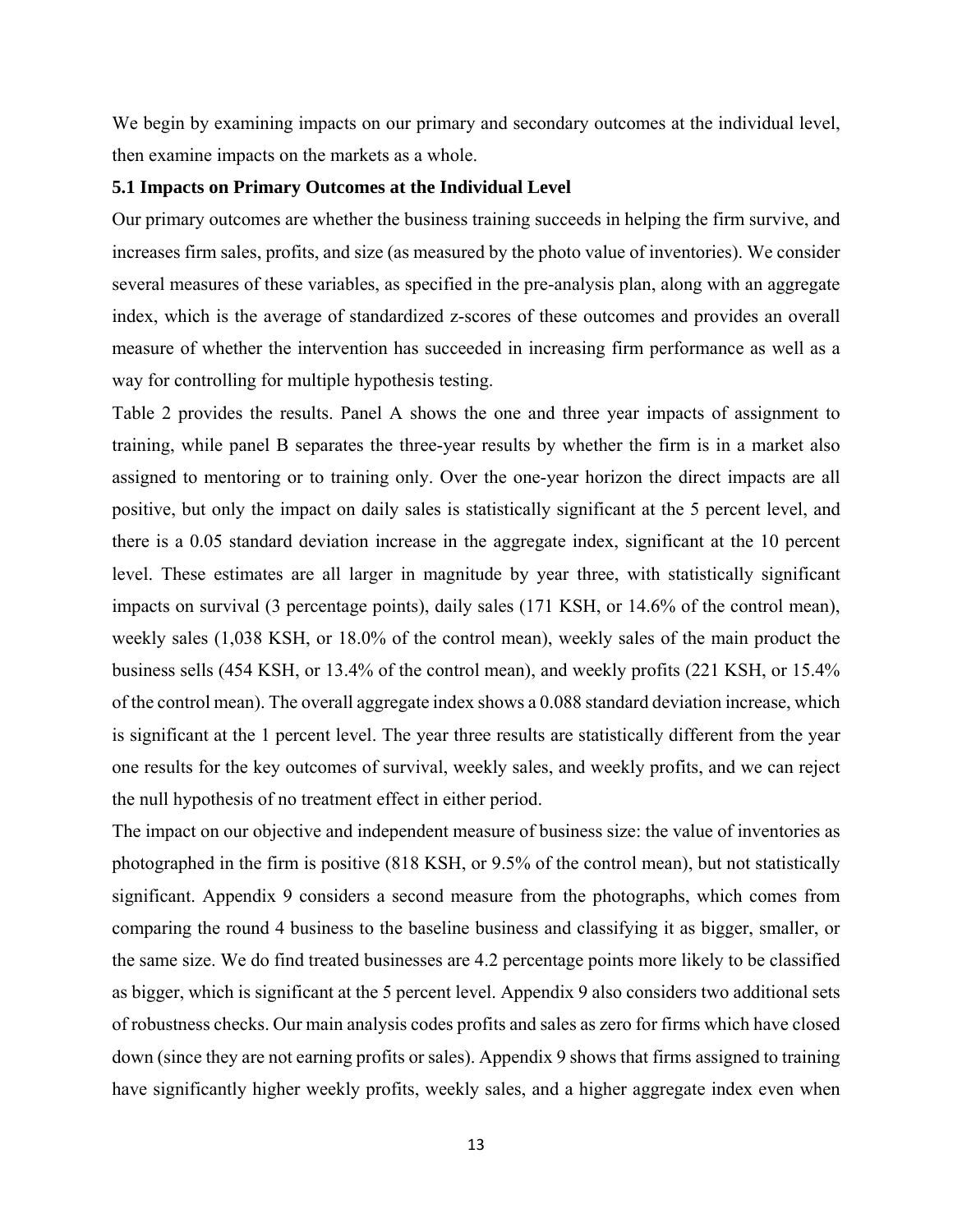we condition on survival. Appendix 9 also shows the results remain significant after using an alternative definition of firm survival, and when using alternative transforms of profits and sales such as the inverse hyperbolic sine and logarithmic transformations. Finally, it also addresses the potential concern that business training affects how profits and sales are reporting by showing no treatment effect on the number of reporting errors, nor on the difference between the reported inventories and the size based on valuing photographs of inventories.

Figures 2 and 3 show the quantile treatment effects on profits and sales for the three-year time horizon. The quantile effects increase with quantile, showing that the impacts were larger at the top of the distribution than the bottom, but are statistically significant from the  $20<sup>th</sup>$  percentile onwards until at least the 80<sup>th</sup> percentile.

Consider next the evidence for spillover effects. Over a one-year horizon we see negative spillovers on weekly profits and weekly sales, with this effect significant at the 10 percent level for sales. However, we also see positive and insignificant spillover estimates for several of our other profits and sales measures and, as a result, the impact on the aggregate index is small, with the point estimate being a 0.01 standard deviation reduction, which is not statistically significant. Over the three-year horizon, none of the outcomes shows a significant spillover impact, and the aggregate index has a 0.002 standard deviation increase, which is small and not statistically significant. Likewise, the quantile treatment effects in Figures 2 and 3 show the spillover impacts to be much smaller than the direct effects, and not statistically significant. As a result, we cannot reject that there are no spillover effects (either positive or negative) on untreated firms operating in the same markets as the treated.

This picture of either small or no spillovers in sales and profits is consistent with the qualitative work, with some respondents saying they saw no change in the market competition as a result of some women being trained, while others noting a mix of positive (passing on knowledge to other firms) and negative (treated women providing better customer service to attract customers) spillovers.

Panel B examines whether the impacts differ for those assigned to mentoring versus training alone. The impacts are similar in magnitude for most outcomes, with the one exception being survival, where training alone appears to have a larger impact than training followed by mentoring. When we consider our overall index, which accounts for multiple testing, we find a 0.098 standard

14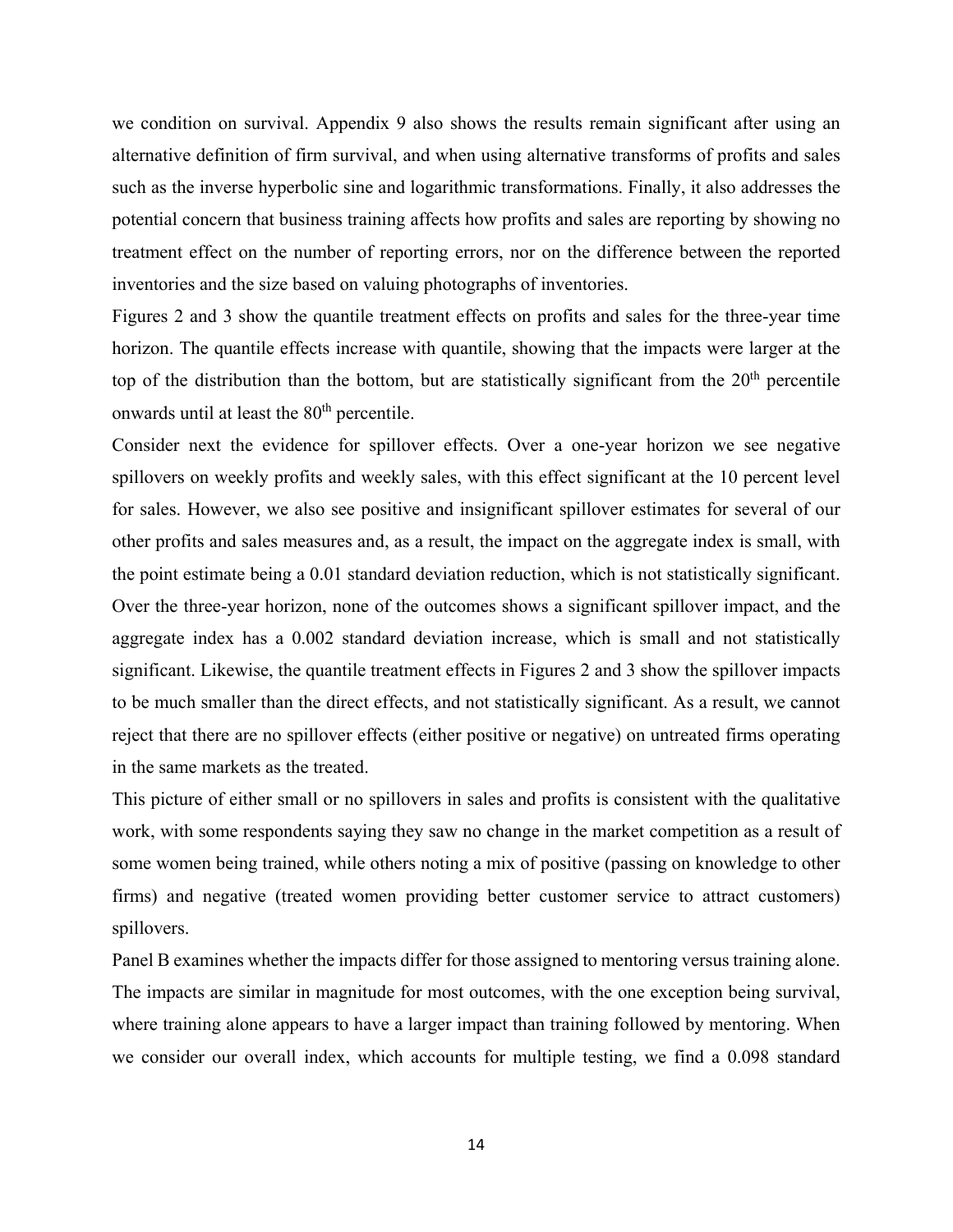deviation increase for mentoring and 0.104 standard deviation increase for training alone. These impacts are very similar in magnitude, and we cannot reject equality  $(p=0.901)$ .

## **5.2 Impacts on Secondary Outcomes at the Individual Level**

To examine the extent to which these improvements in profits and sales translate into broader individual wellbeing, our pre-analysis plan specified four domains of secondary outcomes to examine. The impacts on these outcomes are shown in Table 3.

The first set of secondary outcomes concerns employment, whether in self-employment or wage work. Column 1 of Table 3 shows that 88.5 percent of the pure control group are engaged in some form of employment for pay at the time of the three-year follow-up surveys, and the increase in firm survival also translates into an increase in any employment. Column 2 looks at all income from work, which combines profits from self-employment with any earnings from wage labor. We see the higher profits are not being offset by lower wage earnings, as total income from work increases by 389 KSH per week, or 18.1% of the control mean.

The training emphasized a number of topics and approaches that had the goal of empowering women in terms of decision-making around finances and business. We measure 10 different outcomes in this domain (e.g. are they compelled to spend money on their husband or family, do they need someone's permission to travel to sell a business asset, do they have money they have sole control over, etc.). The average individual in the control group is able to do 7 out of 10 of these decisions, and Column 3 shows that training is not found to have any sizeable or significant impact on this measure of empowerment at either time horizon. This is consistent with the qualitative assessment, which noted that training did not appear to change individual or household decision-making dynamics (ICRW, 2015).

The third domain we examine is subjective well-being and mental health. We measure subjective well-being today and anticipated subjective standard of living in 5 years' time on a Cantril ladder, and mental health using the MHI-5 index of Veit and Ware (scored so that higher scores indicate better mental health). Respondents show a great deal of optimism about the future, seeing themselves as being on step 5.0 out of 10 on the life ladder currently, but expecting to be on step 8.0 in five years' time. Training increases both current and future subjective well-being by 0.2 to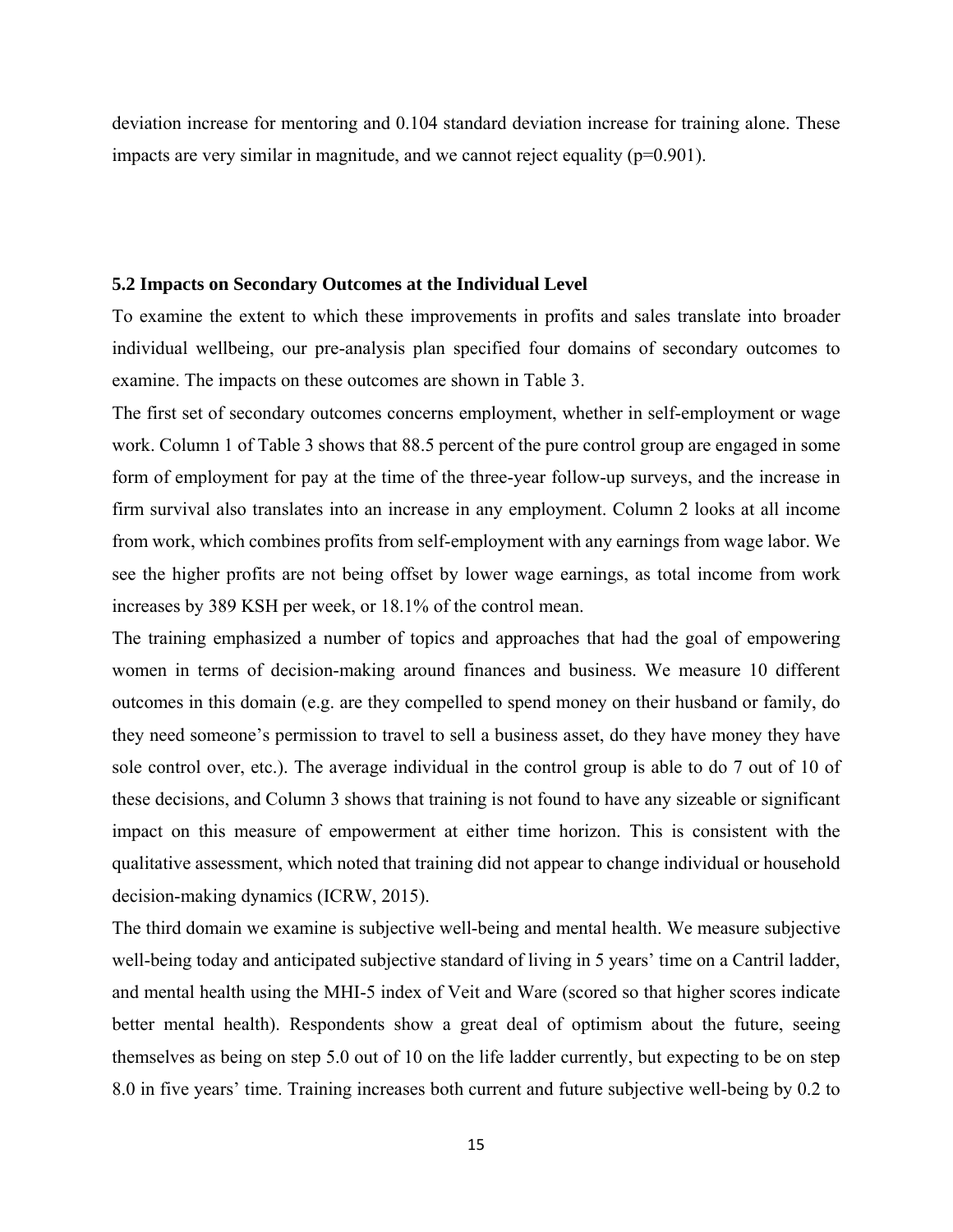0.3 steps. The impact on mental health is positive and also statistically significant in both time periods. Finally, we examine the impact on ownership of household durable assets. There is a positive, but marginally significant impact in year one, and positive but insignificant impact in year three. The only evidence for a significant difference between the mentoring and training alone groups comes for the any employment outcome, which is consistent with the differential survival effect. Taken together, these results show the higher profits and sales do appear to have translated into higher overall well-being for the women given training.

## **5.3 Market-Level Impacts**

Our results show that firms assigned to treatment have grown, with no negative spillover for the untrained in the same market. This suggests that the overall markets have grown. To formally test this hypothesis, we aggregate outcomes to the market-level, and estimate the following equation at the level of the 157 markets:

 $TotalY_{j,t} = \beta_0 + \beta_1 MarketTriangle_j * 1Year_t + \beta_2 MarketTriangle_i * 3Year_s_t +$  $+\pi TotalY_{j,t=1} + X'_j \theta + \sum_{s=2}^5 \delta_s 1(s=t) + \varepsilon_{j,t}$  (4)

Where *MarketTrained* indicates market *j* was assigned to training, *TotalY* is the total of outcome *Y* (profits, sales, or customers) in market *j* at time *t*, and the standard errors are clustered over time at the market level.

Table 4 shows the results of estimating equation (4). By the third year, overall profits have grown 2,554 KSH per week (9.2% of the control mean, not statistically significant), overall sales in the market by 15,353 KSH per week (13.7% of the control mean, significant at the 5 percent level), and the total number of customers in the market per week by 318 (16.7% of the control mean). These results are consistent with the overall market growing, at least over the longer-term.

In rounds 2 and 4 we also conducted a market census to determine whether there were new entrants to the market since the time of training, and whether these new entrants along with existing firms that did not pass our eligibility filters had cut back on profits due to some firms being trained. Columns 3 through 6 show positive and insignificant impacts on the numbers of new entrants in these markets, the total number of firms not in our survey, and the weekly profits of these firms. The success of those trained therefore also does not come from crowding out new entrants.

## **6. Why do these impacts arise? Causal Chain and Mechanisms**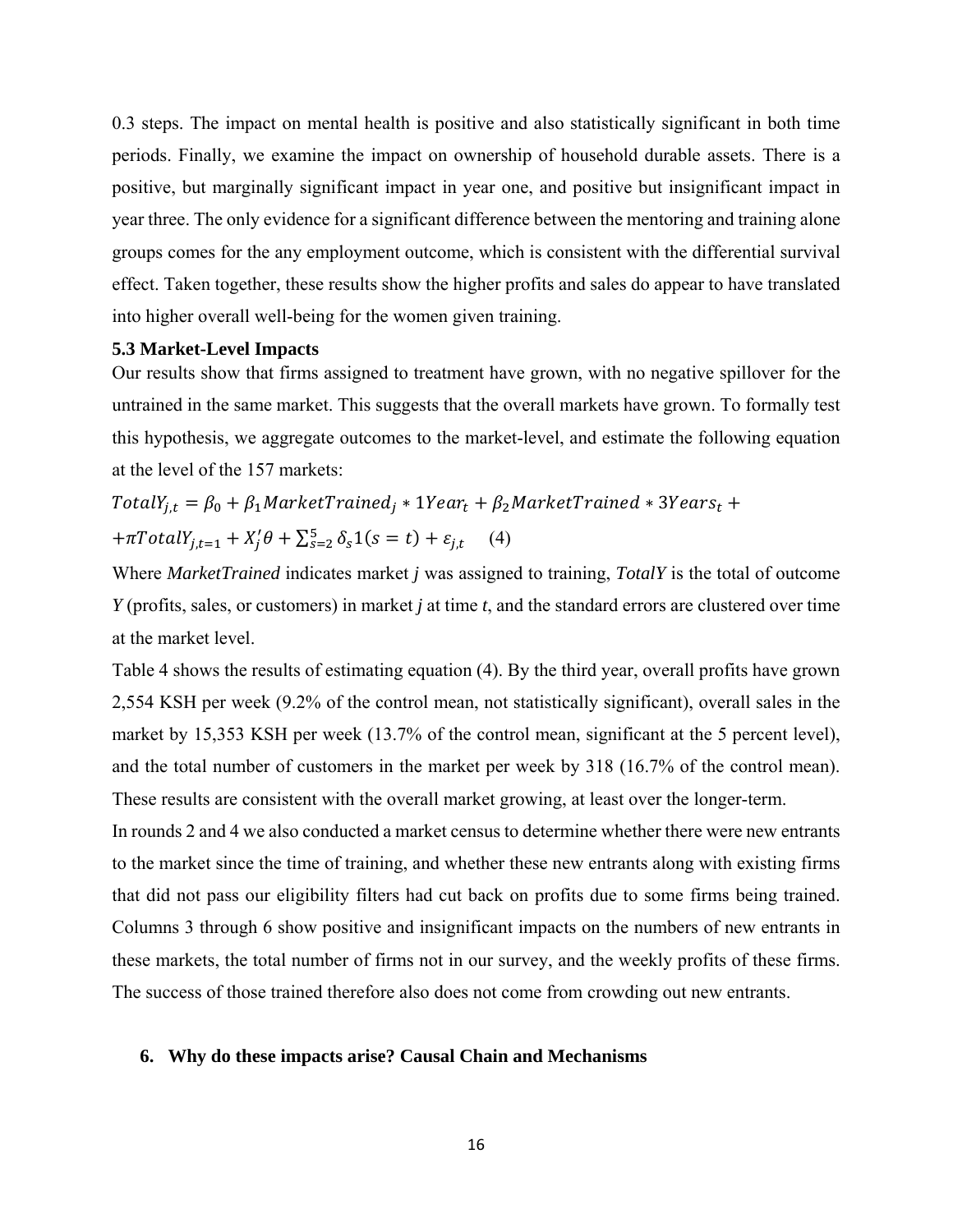Our surveys and pre-analysis plan enable us to trace out the causal chain from providing training through to changes in business outcomes, and to examine the different mechanisms through which training may or may not have an effect. Since we examine a number of different mechanisms, in Appendix 10 we provide sharpened q-values that hold constant the false discovery rate when reporting results for specific outcomes. All outcomes at the three-year horizon that have p-values below 0.05 also have sharpened q-values below 0.05, whereas only the one year impacts that are significant at the 1 percent level have sharpened q-values below 0.10.

## **6.1. Changes in Business Knowledge, Practices, and Use of a Mentor**

The first step in the causal chain is for training to lead to changes in the business knowledge and business practices of the women taking training. Business knowledge was assessed through giving respondents a description of a business and then asking them seven questions that involve calculating the revenue, value of stock on hand, variable costs, total expenses, profits, fixed costs, and break-even point. This proved very difficult for most participants, with the median respondent only getting 2 out of 7 questions right, and only 0.5 percent getting all the answers correct. This question was only asked in the first long follow-up survey and was asked of both those with surviving businesses as well as those whose business had closed down. Column 1 of Table 5 shows that there is no significant treatment effect or spillover effect on business knowledge. This is consistent with the financial literacy results of Carpena et al. (2011) who find that financial literacy training does not improve performance on questions involving numerical calculations.

We measure business practices through a set of 26 questions that measure the marketing, recordkeeping, buying and stock control, and financial planning of the firm. These questions are only measured in the long follow-up survey rounds and only for firms that survive. These questions have been shown to correlate strongly with business performance in a range of countries by McKenzie and Woodruff (2015), and to predict future survival and growth of the firm. The mean firm in the pure control group is employing 53 percent of these practices.

Column 2 shows that the impact of being invited to training is a statistically significant increase in the use of business practices at both the 1 and 3 year horizons: treated firms have a 0.05 to 0.07 increase in the proportion of practices used. This is approximately a 10-13 percent increase on the control mean. There is a marginally significant positive spillover in business practices to untreated firms in the same marketplaces over 1 year, however the magnitude is very small (0.01), and the three-year impact is smaller still and not significant. The increase in practices is three times as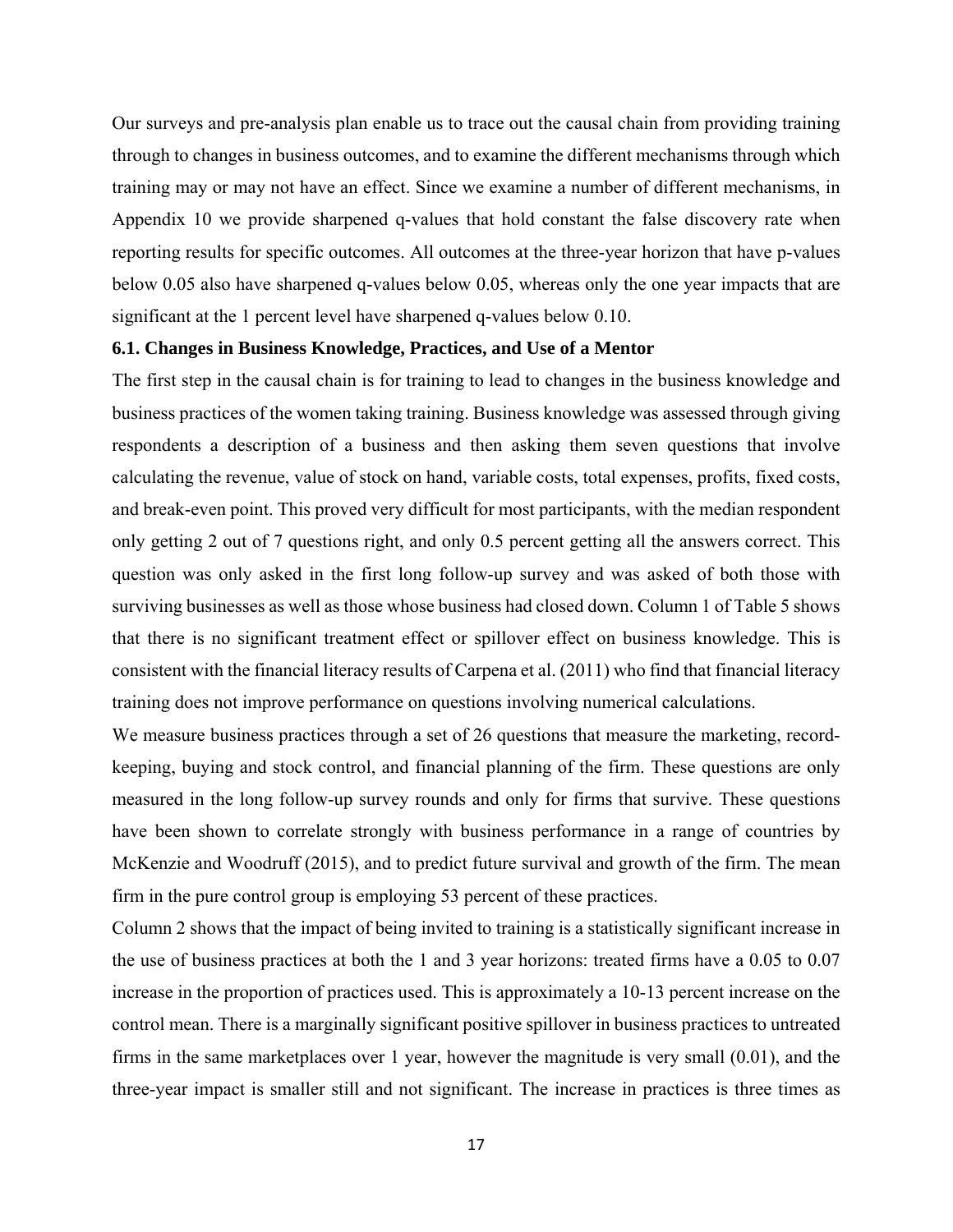large for those assigned to mentoring (0.096), compared to those assigned to training alone (0.033), suggesting the mentoring did help reinforce business practices.

Finally, column 3 confirms that those assigned to the mentoring treatment are indeed much more likely to say they have used a mentor. However, we also see a significant impact on using a mentor from those firms assigned only to training, suggesting that training did lead to a doubling in the use of a mentor, even without the separate mentorship intervention.

#### **6.2 Impact on Dealing with Customers**

Increased marketing and better presentation of the business may enable the firm to increase sales through gaining more customers and being better able to retain existing customers. We examine this in the first three columns of Table 6. The women in our sample serve a median of 60 and mean of 100 customers per week in the control markets (after top-coding at the 99<sup>th</sup> percentile to reduce the influence of outliers). Column 1 shows that those assigned to training are serving an additional 14 customers a week after three years, significant at the 1 percent level. Columns 2 and 3 show treated firms are more likely to have gained a new customer during the last 3 months, and less likely to have lost a regular customer during the same time period. There is no significant spillover impact, which is consistent with the previous evidence that the total number of customers in the market increased.

Total sales of the business increased, as did the number of customers. Column 4 considers the sales per customer. The point estimates are positive, suggesting more revenue per customer, but not statistically significant. If we instead consider outcomes in log form, so that we have the identity:

 $log(sales) = log(sales/customers) + log(customers)$  (5)

Then the treatment effects are 17.6 percent on sales ( $p=0.006$ ), 9.0 percent on sales per customer (p=0.107) and 8.5 percent on the number of customers, suggesting that the increase in sales volume is coming approximately evenly from expanding the number of customers as well as from obtaining more revenue per customer.

Why might business owners be able to get more customers? The qualitative work in part points to a better customer experience, with shops being cleaner, more likely to open on time, and owners being nicer to the customers. For example, the qualitative work noted one woman saying "There are those who didn't know how to attract customers, but now I can see they have been able to attract customers…They are talking to them nicely unlike before where they would talk rudely,"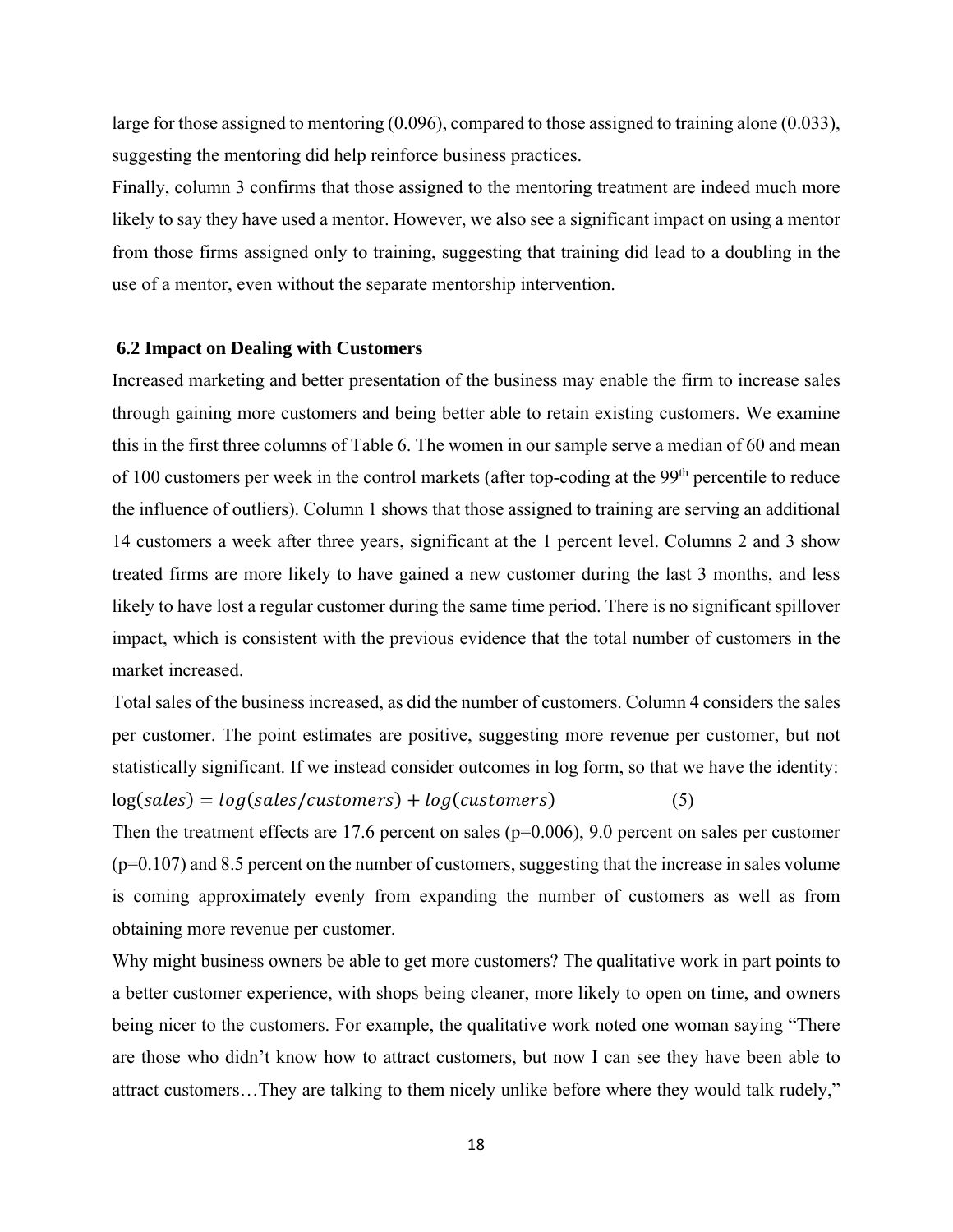and another noting that now "I try to talk [with] customers in a nice and professional way. I try to make delicious meals and make my place of work look attractive to them…I make sure [my cooking] it's up to the customers' standard, not watery food" (ICRW, 2015). In qualitative interviews with those who had gone through mentoring, one participant said "I used to not care much about my business, I could open late, and sometimes the shop would remain closed if I don't feel like opening. Now I know that it is important to put effort into my business."

We incorporated this potential channel into the three-year follow-up survey, asking whether the business always opened at a set time each day. Column 5 shows only 34 percent of the control group do this, and training increases this by a significant 6 percentage points. Mentoring appears to have a greater impact than training alone on having regular opening hours. Appendix 11 shows that the route to more customers does not appear to be through price competition, with no significant impact of treatment on the prices charged (or input costs of) the most commonly sold goods.

A second reason firms were able to attract more customers was by diversifying the range of products they sold. Banerjee and Duflo (2008) note the preponderance of small businesses in developing countries all selling similar things to one another, with no reason for customers to seek them out in terms of either product line or shopping environment. Column 6 shows that firms assigned to training were 9 to 11 percentage points more likely to have introduced a new product to their business, significant at the 1 percent level. There was tremendous variety in the new products introduced, with almost every business that said it had introduced a new product giving a different answer for what product it had introduced. Examples included avocados, oranges, carrots, garlic, fertilizer, body oil, cowpeas, belts, hair oil, tea, tobacco and Weetabix. Since most firms were selling only a handful of products, this diversification could have attracted customers that would not have otherwise purchased from them.

## **6.3 Impact on Financial Control, Access to Finance, and Capital Levels**

We next examine the extent to which training enables firm owners to produce more or earn higher profits by managing resources more effectively, and overcoming financial constraints. Several studies have emphasized the possibility that business training may have its strongest impact on sales during a bad month by helping participants identify strategies to reduce downward fluctuations in sales through diversifying the products they offer, as well as being more proactive about alternative activities during slow months. McKenzie and Woodruff (2014) note however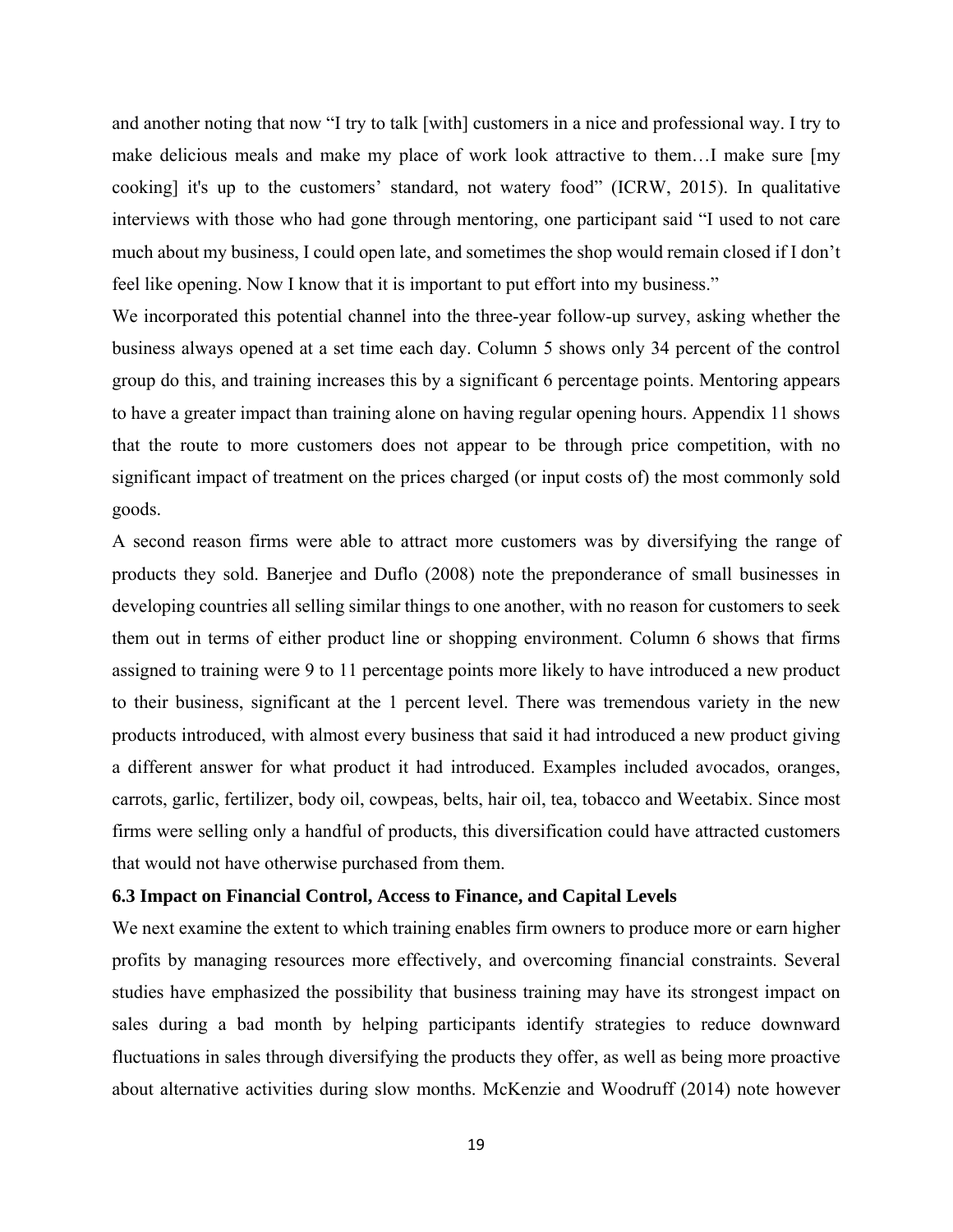that the evidence for this has been mixed in existing studies. We examine this channel in columns 1 and 2 of Table 7. We see that although businesses are more likely to regularly use business records to know if sales of a particular product are increasing or decreasing, this does not translate into any impact on reducing fluctuations in profits in bad months relative to usual months.

Columns 3, 4, and 5 of Table 7 examine the inventory management and purchasing outcomes of the firms. We see no significant impacts of treatment on the fraction of stock lost to spoilage, the receipt of bulk discounts in purchasing, or in the cost of producing the firm's most profitable item. The latter is measured with considerable noise, so the insignificant point estimate admits a wide confidence interval.

Better business practices may enable firms to obtain more financing. This may work through either the demand or supply side for formal finance. On the demand side, individuals who have gone through training may have more plans for expansion or feel more confident approaching banks. On the supply side, banks may be more willing to lend to firms which keep better records, or which have higher profitability and sales. However, column 6 of Table 7 shows that access to finance is limited in our sample, with only 17 percent of the pure control group receiving a loan from a bank or microfinance organization in the past year, and that treatment does not have a significant impact on this. This is consistent with the qualitative work, which found a number of challenges on both the demand and supply side for formal finance: women were often afraid of what might happen if they fell behind on payments, found the loan application process cumbersome and timeconsuming, and also faced challenges in terms of ability to provide documentation and/or collateral in some cases (ICRW, 2015).

We do find firms to be 5.8 percentage points more likely to be using business bank accounts (column 7). Columns 8 and 9 then look at whether firms have grown in size according to their inventory levels and capital stock. By year three both the inventory levels and capital stocks are higher in the treatment group, which is consistent with them having more to sell, and with building up the size of the firm. The inventory impact is larger after mentoring than after training alone. Since firms did not receive more finance, this build-up in inventories and capital is likely to reflect re-investment of profits. This may also explain why impacts are stronger after three years than one year, since it takes time for firm owners to slowly reinvest profits into more merchandise to sell.

## **6.4 Impacts on Owner Hours, Attitudes, and Social Capital**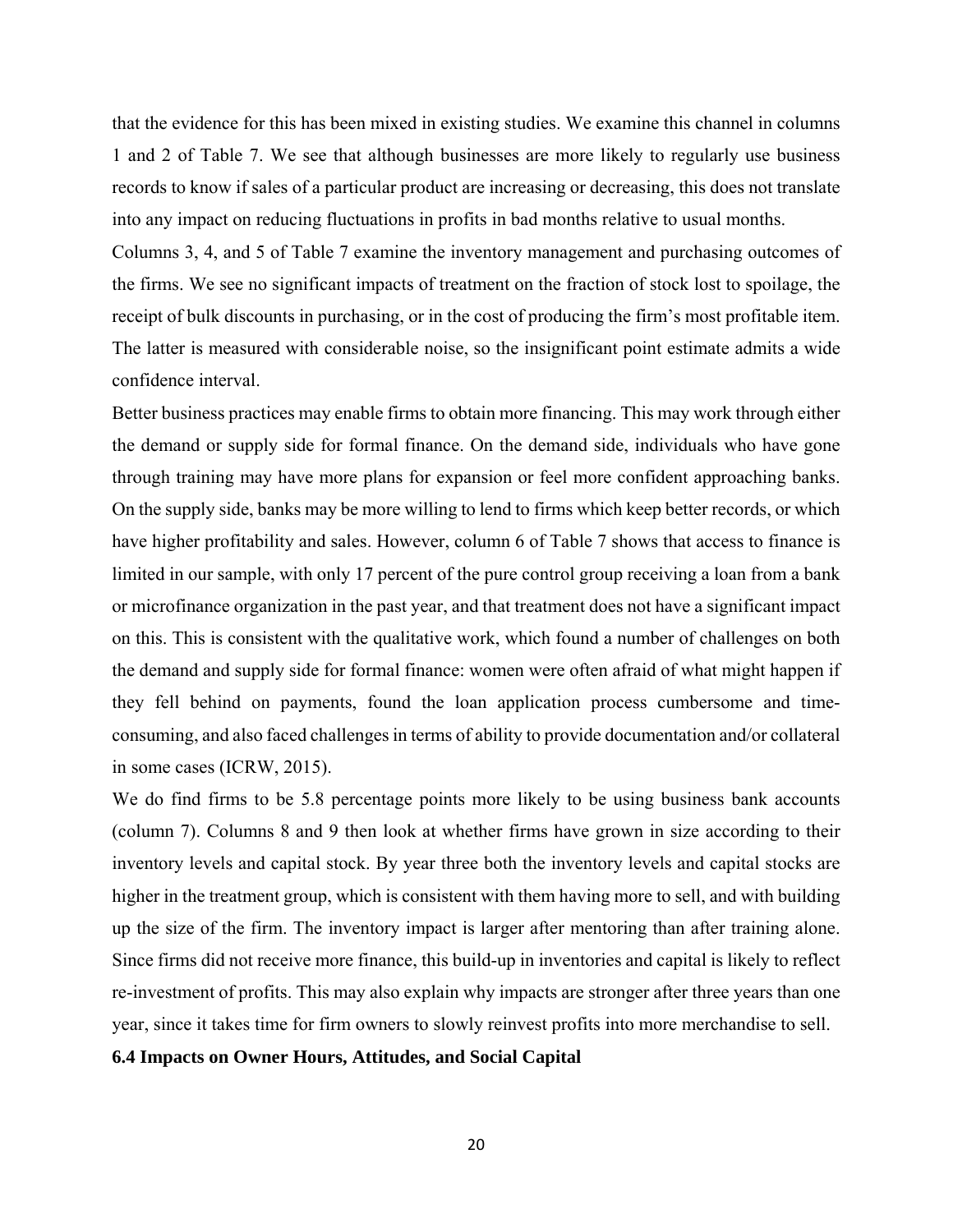The final set of intermediate outcomes and mechanisms are examined in Table 8. We start by examining whether women change the amount of time they are devoting to their business. The qualitative work suggested this might be the case, as evidenced by this quote from one participant "Then I used to open [my business] any time I wished…I would open much later…but these days it's better since I constantly open at nine and close at night at around eight. Those days I just used to do a little work, I could not stay for long. Whenever I got some money to pay for my merry-goround, then I would just close my business for the day. Also, then if I got someone who was buying five bags of maize, then I could just close business and leave for home, but these days I stay until I am convinced that it's time to leave." (ICRW, 2015). This qualitative finding does not show up in the one year horizon, but is there over three years for both mentoring and training alone, with women working 4 hours more per week.

The training was intended to also increase the confidence of women in their ability to perform business tasks. We measure entrepreneurial self-efficacy through 10 questions that measure the owner's confidence in their ability to perform key business activities such as coming up with ideas for new products, sell a product to a customer they are meeting for the first time, and persuade a bank to lend them money for their business. The mean control group individual is very confident in their ability to do 4.5 out of these 10 tasks, and Column 2 shows that we find no significant effect of training on self-efficacy. We also ask eleven questions intended to measure the types of attitudes that Get Ahead tries to encourage. These include willingness to take risks to get ahead in business, planning for the future, feeling confident that one can find solutions to problems that arise, and keeping your eyes open for ways to improve the business. These are scored on a 5-point scale, where 5 indicates the most agreement. The mean score across these questions is 3.8 for the pure control group. Column 3 shows no significant effect of treatment on these.

The training also emphasized and encouraged cooperating with other women in the marketplace. The remaining columns of Table 8 examine aspects of this. Columns 4, 5, and 6 consider membership of women's associations, discussing business with other women in the market, and working together with other women to obtain bulk discounts or to purchase goods together. We find no significant treatment effects on any of these measures over the one-year horizon, but do find treated individuals to be more likely to belong to associations and discuss business with others over the three-year horizon. Despite the hope of the trainers that treated women would band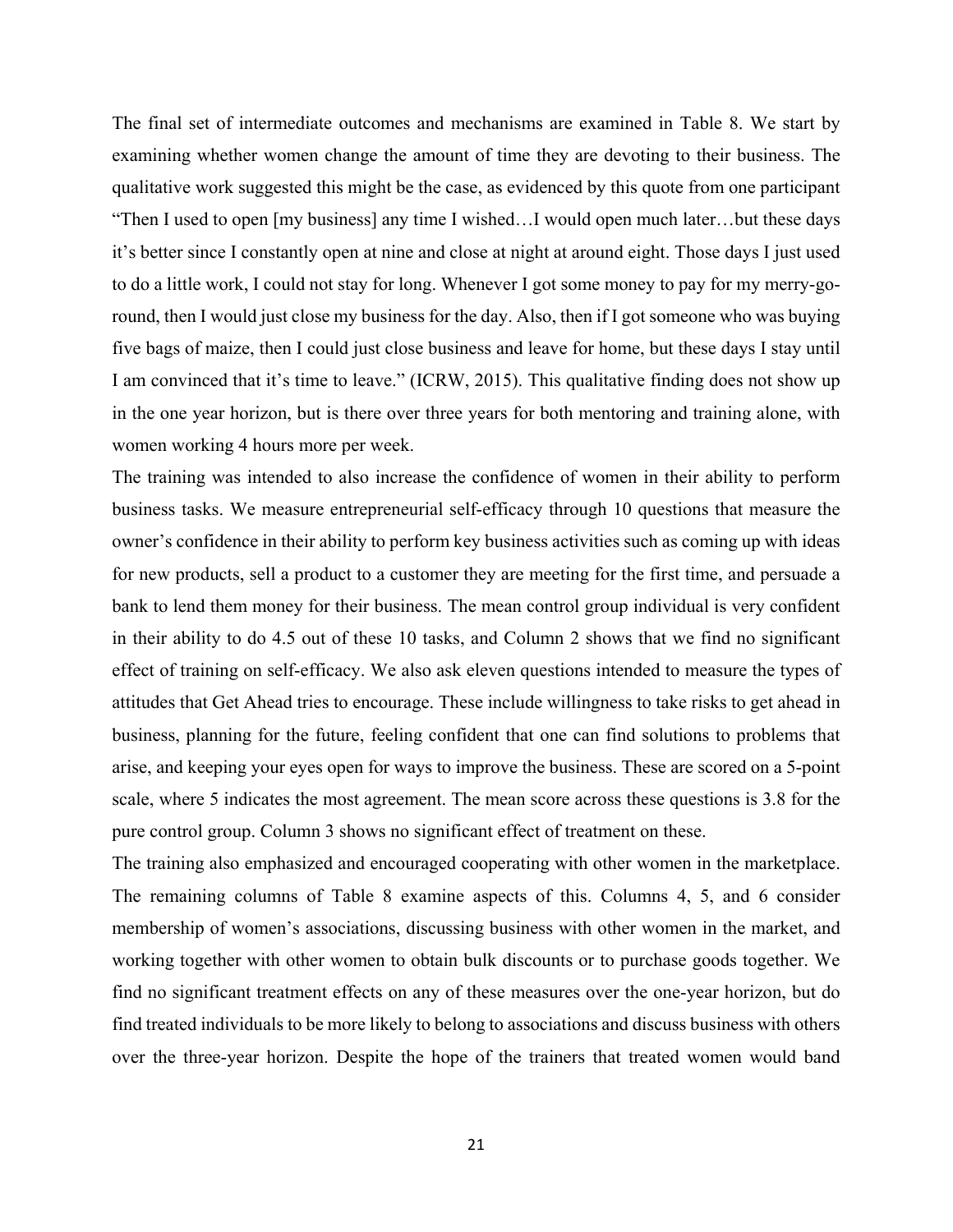together with untreated women to purchase inputs at discounts together, there is no direct effect nor spillover effect on this outcome.

## **7. Cost-Benefit**

Our analysis shows that, over a three-year horizon, the training has grown these underdeveloped markets, increasing the total volume of sales and number of customers. As a result, gains to the treated firms do not come at the expense of lost customers for the untreated firms in the same markets. The cost of training was approximately US\$200 per person assigned to training, and the gain in weekly profits was 221 KSH (\$2.60). The gain in profits would therefore need to last for at least 76 weeks, or approximately 1.5 years, for the benefits of the program to exceed the costs. Although we do not have a long time series to examine these benefits, we do see them being greater at three years than one year, suggesting this appears plausible.

The additional mentoring treatment cost approximately \$553 USD per individual assigned to mentoring. Since we are unable to reject that the impacts are the same for mentoring as for training alone for our primary outcomes, the evidence here suggests that adding mentoring does not pass a cost-benefit test.

## **8. Conclusions**

We find the Get Ahead business training program does improve the survival, profitability, and growth of businesses that receive training. These impacts are much clearer over a three-year horizon than one year after training, and suggest the scope for small businesses run by women to expand. Moreover, we find that this growth does not appear to come from taking sales away from competitor businesses, but instead arises from growing the overall market. Many markets in developing countries are underdeveloped, with poorly managed firms selling a narrow variety of products. The results of this paper show that training can be one way to develop these markets.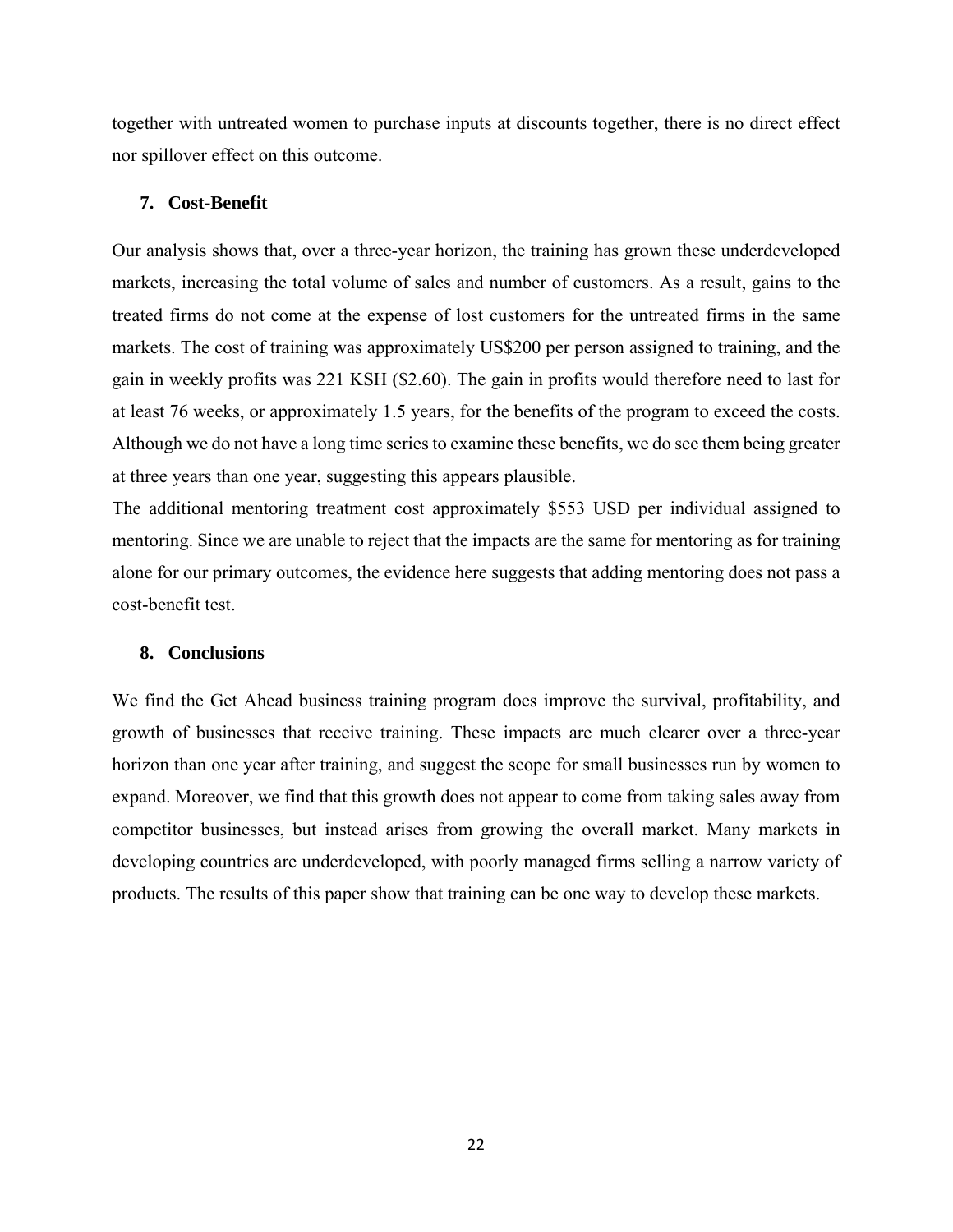## **References**

- Banerjee, Abhijit and Esther Duflo (2008) "What is Middle Class about the Middle Classes Around the World?", *Journal of Economic Perspectives* 22(2): 3-28.
- Bauer, Susanne, Gerry Finnegan and Nelien Haspels (2004) *Gender and Entrepreneurship Together: GET Ahead for Women in Enterprise: Training Package and Resource Kit*, Bangkok, Berlin and Geneva, International Labour Office.
- Berge, Lars, Kjetil Bjorvatn and Bertil Tungodden (2015) "Human and Financial Capital for Microenterprise Development: Evidence from a Field and Lab Experiment", *Management Science* 61(4): 707-22.
- Bloom, Nicolas, Raffaella Sadun and John Van Reenen (2015) "Management as a Technology", Mimeo. Stanford.
- Brooks, Wyatt, Kevin Donovan and Terence Johnson (2016) "The Dynamics of Inter-Firm Skill Transmission among Kenya Microenterprises", Mimeo.
- Bruhn, Miriam and David McKenzie (2009) "In Pursuit of Balance: Randomization in Practice in Development Field Experiments", *American Economic Journal: Applied Economics*, 1(4): 200-232.
- Bulte, Erwin, Robert Lensink, Rosine van Velzen and Nhung Thi Hong Vu (2016) "Do Gender and Business Trainings Affect Business Outcomes? Experimental Evidence from Vietnam", Mimeo.
- Calderon, Gabriela, Jesse Cunha, and Giacomo de Giorgi (2013) "Business Literacy and Development: Evidence from a Randomized Trial in Rural Mexico.", *NBER Working Paper*
- Carpena, Fenella, Shawn Cole, Jeremy Shapiro and Bilal Zia (2011) "Unpacking the Causal Chain of Financial Literacy", *World Bank Policy Research Working Paper* no. 5798.
- Chandy, Rajesh, Stephen Anderson-McDonald and Bilal Zia (2016) "Pathways to Profits: Identifying Separate Channels of Firm Growth Through Business Training", *World Bank Policy Research Working Paper* no. 7774.
- De Mel, Suresh, David McKenzie and Christopher Woodruff (2014) "Business Training and Female Enterprise Start-up, Growth, and Dynamics: Experimental evidence from Sri Lanka", *Journal of Development Economics*, 106: 199-210.
- Diwan, Faizan, Grace Makana, David McKenzie, and Silvia Paruzzolo (2014) "Invitation Choice Structure Has No Impact on Attendance in a Female Business Training Program in Kenya" *PLOS ONE*, 9(10): e109873
- Giné, Xavier and Ghazala Mansuri (2016) "Money or Management? A Field Experiment on Constraints to Entrepreneurship in Rural Pakistan", Mimeo. World Bank.
- ICRW (2015) ""I am determined, no matter how hard it becomes, I will not give up": A qualitative assessment of the ILO's GET Ahead Business Training Program", ICRW 2015.
- McKenzie, David (2012) "Beyond Baseline and Follow-up: The Case for More T in Experiments", *Journal of Development Economics* 99(2): 210-221.
- McKenzie, David and Christopher Woodruff (2015) "Business Practices in Small Firms in Developing Countries", *Management Science*, forthcoming.
- McKenzie, David and Christopher Woodruff (2014) "What are we learning from business training evaluations around the developing world?", *World Bank Research Observer*, 29(1): 48-82. Rotemberg, Martin (2014) "Equilibrium Effects of Firm Subsidies", Mimeo.
- Valdivia, Martin (2015) "Business training plus for female entrepreneurship? Short and medium term experimental evidence from Peru", *Journal of Development Economics* 113:33-51.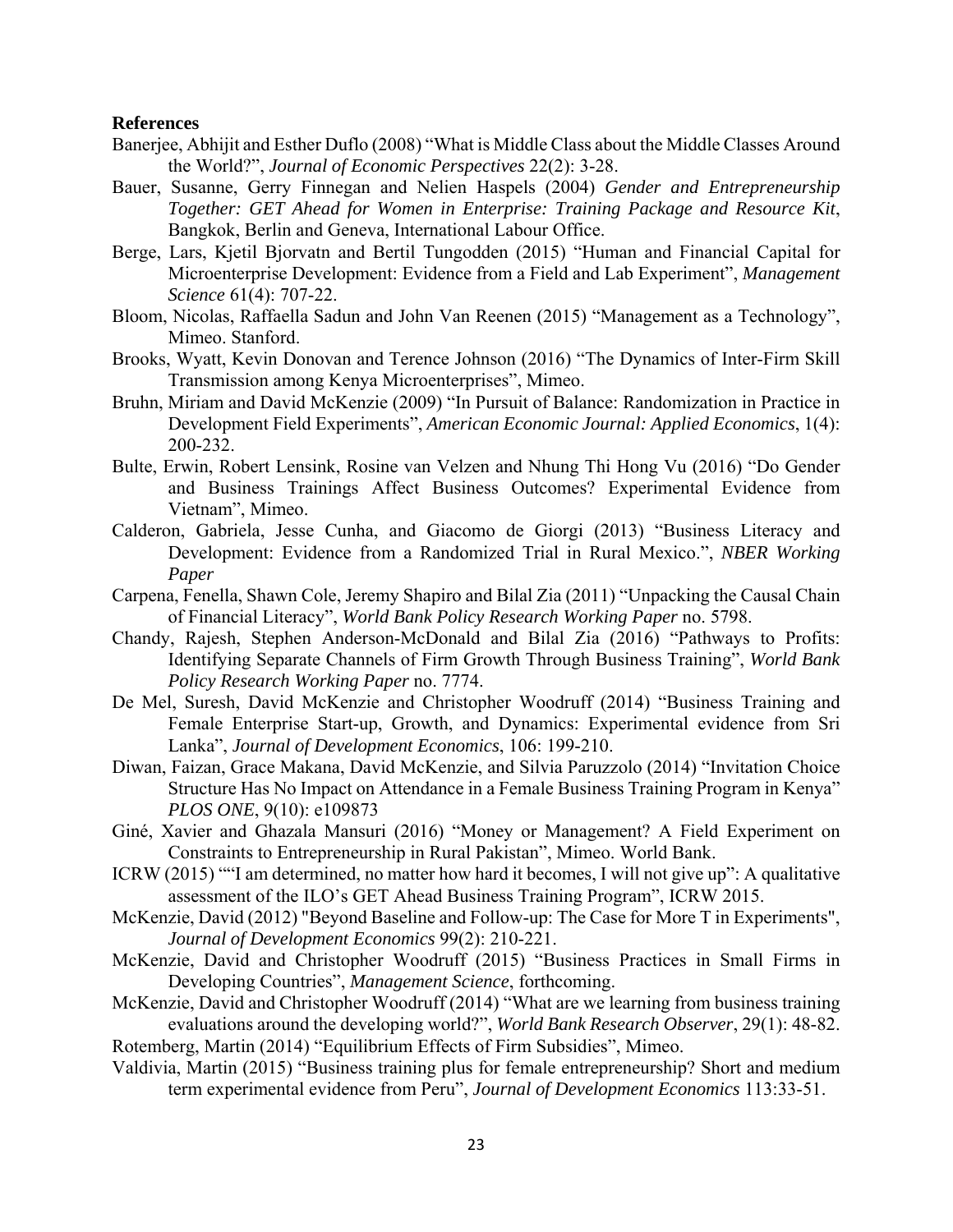Veit, C.T. and Ware, Jnr, J.E. (1983). "The structure of psychological distress and well-being in general populations", *Journal of Consulting and Clinical Psychology*, 51, 730-742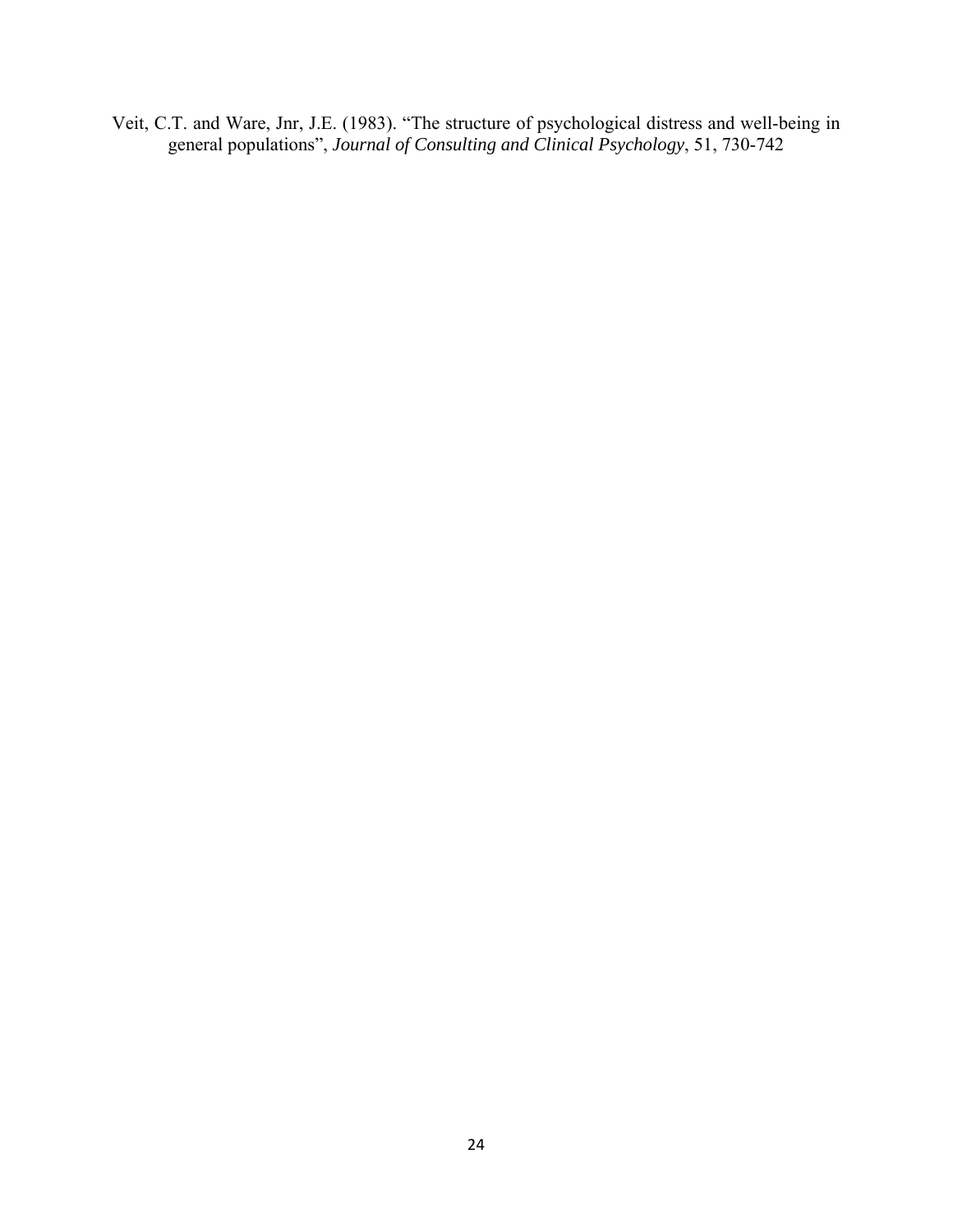



Notes: Graphic shows assignment to treatment. The first intervention of business training assigned firms to the GET AHEAD business training program using a two‐stage randomization: first markets were assigned to be treatment or control, and then, within markets, firms were randomly selected to be assigned to training. Then in a second stage, markets with fewer than 16 firms at baseline ("small markets") were dropped, and half the training treatment markets were assigned to also have those assigned to training within the market receive mentoring. Mentoring was only offered conditional on the firm surviving.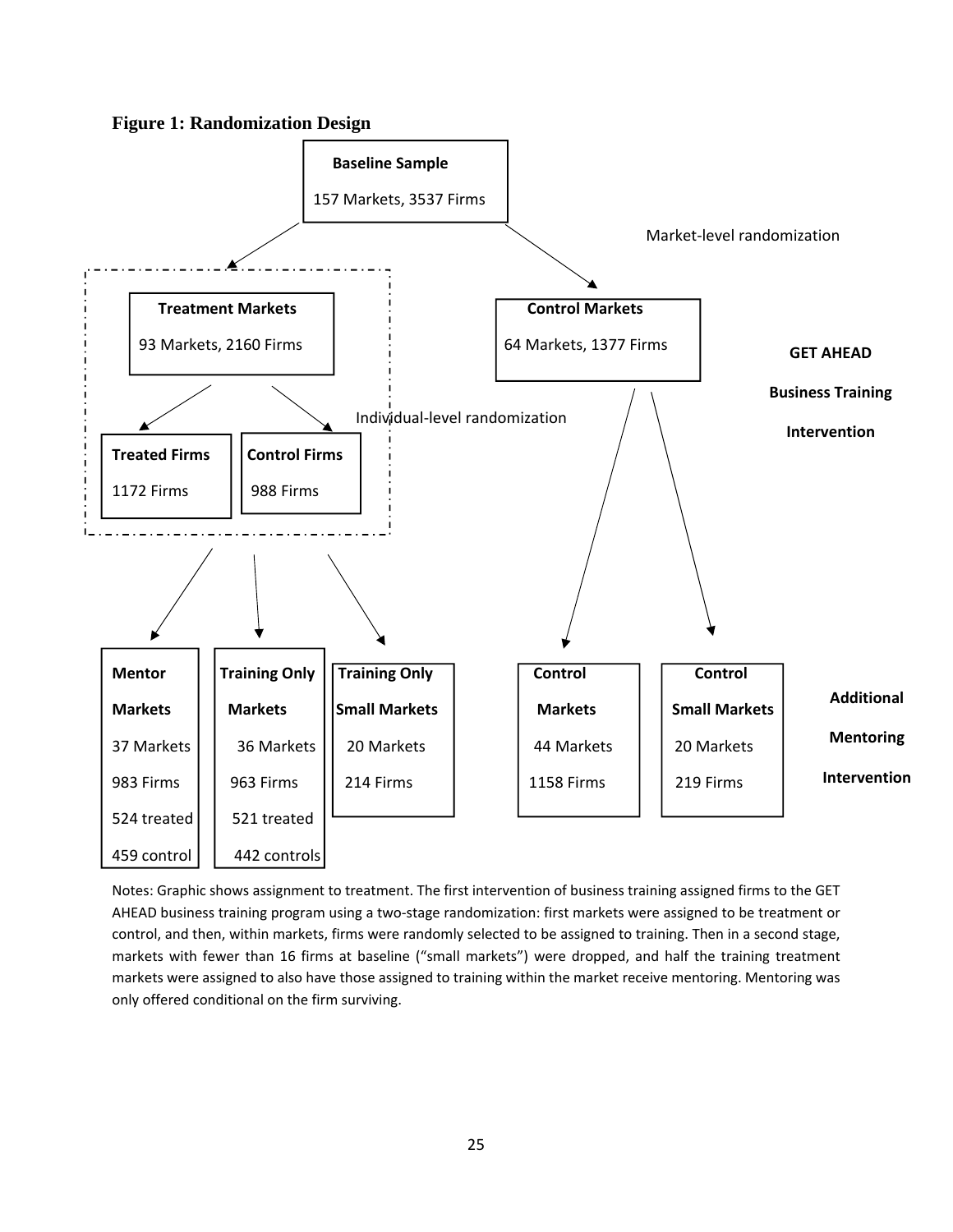

**Figure 2: Quantile Treatment Effects on Profits After Three Years** 

Notes: Intent-to-treat effects from quantile regressions controlling for randomization strata and baseline profits, combining round 4 and round 5 survey data. Straight dashed line shows OLS estimate. 95 percent confidence intervals displayed allowing for clustering at market level.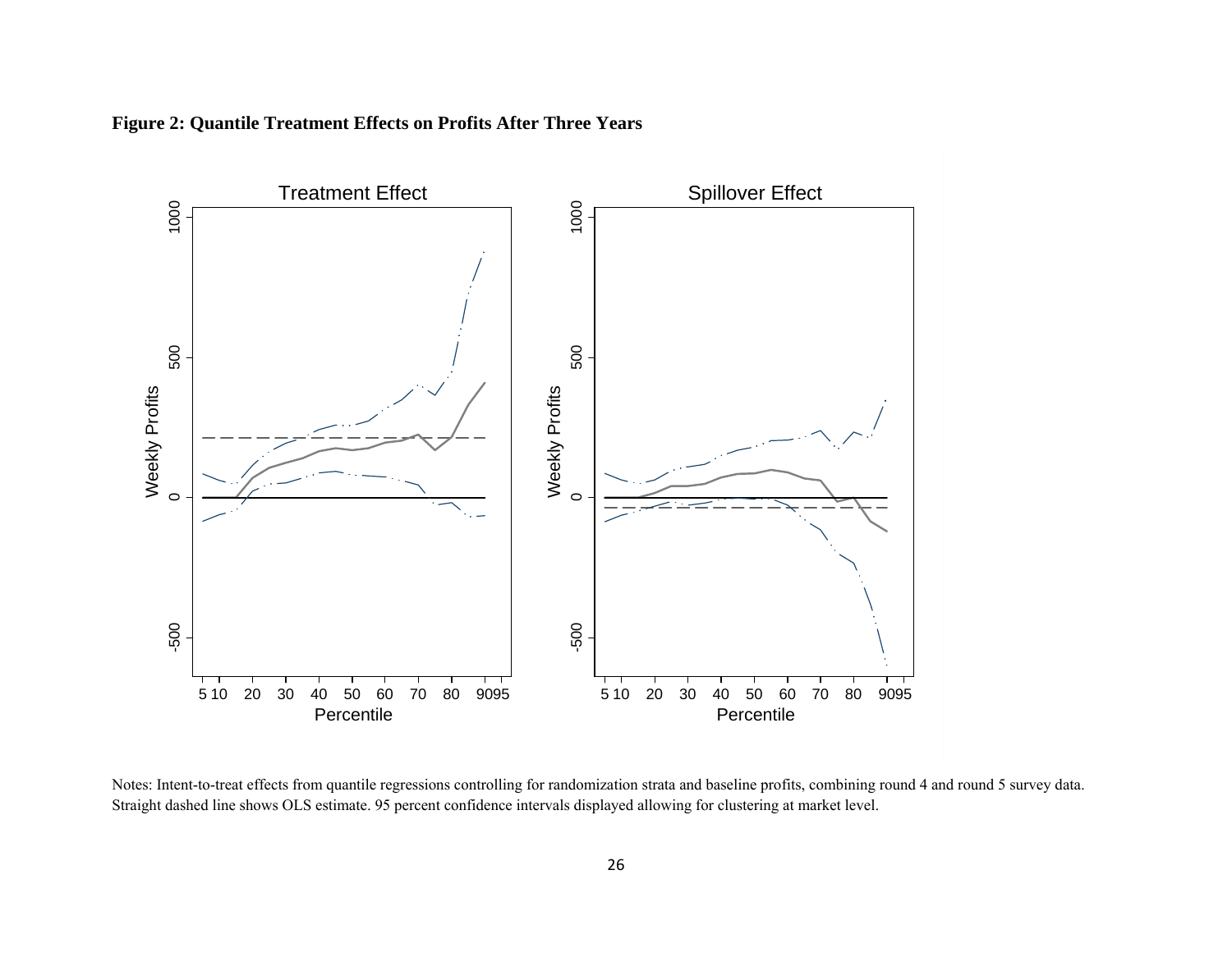

**Figure 3: Quantile Treatment Effects on Sales After Three Years**

Notes: Intent-to-treat effects from quantile regressions controlling for randomization strata and baseline sales, combining round 4 and round 5 survey data. Straight dashed line shows OLS estimate. 95 percent confidence intervals displayed allowing for clustering at market level.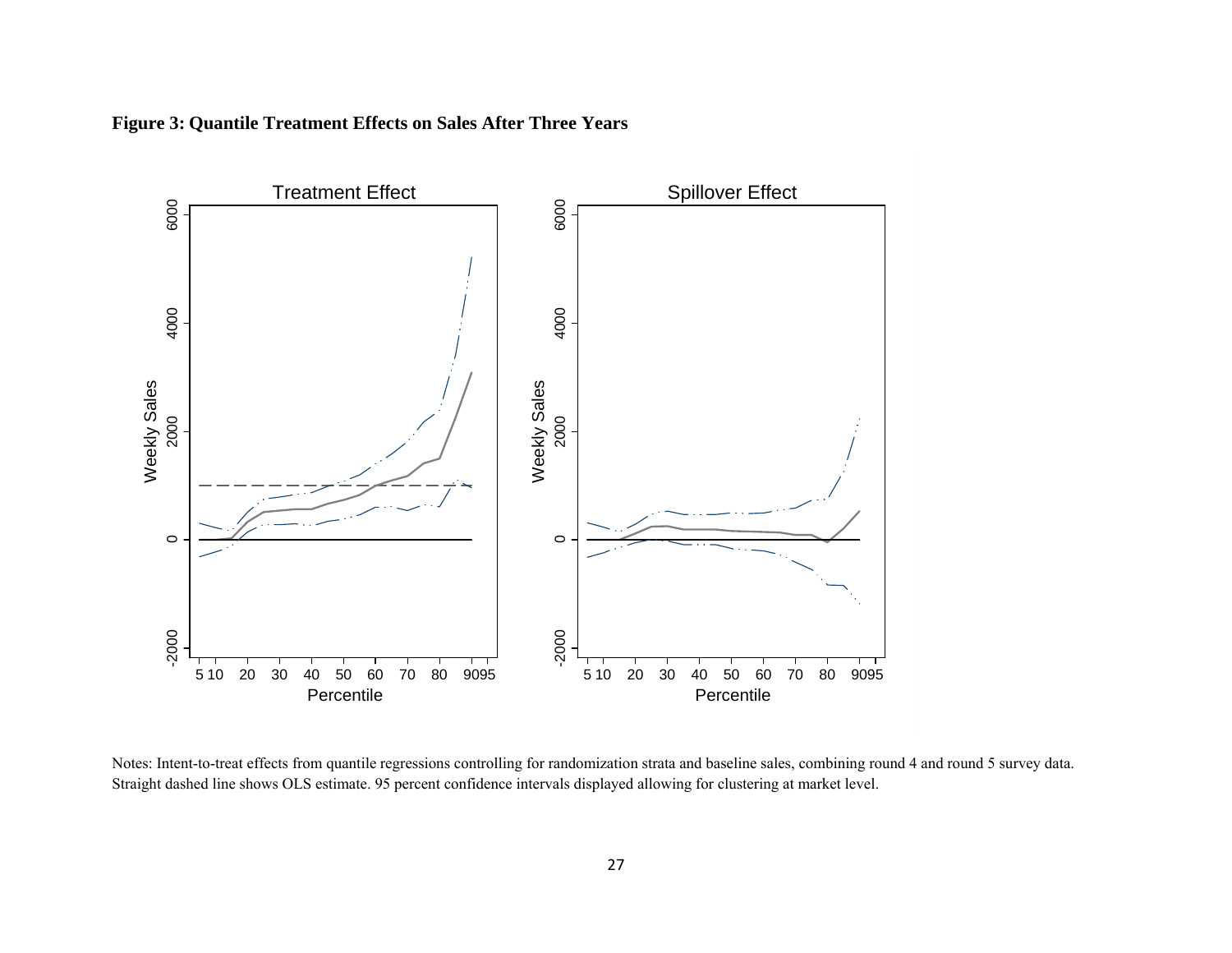|                                  |           | Means by Treatment Assignment |          |         |            |                |            |
|----------------------------------|-----------|-------------------------------|----------|---------|------------|----------------|------------|
|                                  | Treatment | Spillover                     | Pure     | Pure    |            |                |            |
|                                  | Group     | Group                         | Controls | Control | P-value    | P-value        | P-value    |
|                                  | (1)       | (2)                           | (3)      | S.D.    | (1) vs (2) | $(1)$ vs $(3)$ | (2) vs (3) |
| Age                              | 36.0      | 35.6                          | 35.7     | 9.05    | 0.482      | 0.454          | 0.690      |
| <b>Years of Education</b>        | 8.92      | 8.91                          | 9.09     | 2.92    | 0.910      | 0.569          | 0.515      |
| Married                          | 0.67      | 0.66                          | 0.67     | 0.47    | 0.404      | 0.638          | 0.518      |
| Household Size                   | 4.97      | 4.85                          | 4.85     | 2.10    | 0.188      | 0.262          | 0.499      |
| Age of Firm                      | 6.39      | 6.57                          | 6.27     | 6.92    | 0.574      | 0.741          | 0.403      |
| Number of Employees              | 0.27      | 0.27                          | 0.27     | 0.63    | 0.747      | 0.989          | 0.953      |
| <b>Weekly Profits</b>            | 1128      | 1140                          | 1091     | 834     | 0.987      | 0.395          | 0.322      |
| <b>Weekly Sales</b>              | 5220      | 5885                          | 5401     | 8048    | 0.065      | 0.266          | 0.288      |
| Capital Stock                    | 30571     | 34092                         | 29370    | 60530   | 0.248      | 0.863          | 0.101      |
| Ever Received Bank/MFI Loan      | 0.24      | 0.25                          | 0.24     | 0.43    | 0.891      | 0.482          | 0.934      |
| Keeps Records                    | 0.37      | 0.34                          | 0.34     | 0.47    | 0.235      | 0.094          | 0.974      |
| <b>Business Practices Score</b>  | 0.53      | 0.53                          | 0.52     | 0.19    | 0.934      | 0.487          | 0.598      |
| <b>Retail Firm</b>               | 0.77      | 0.76                          | 0.75     | 0.43    | 0.446      | 0.121          | 0.474      |
| Registered with City Council     | 0.44      | 0.45                          | 0.42     | 0.49    | 0.328      | 0.447          | 0.100      |
| Joint orthogonality test p-value |           |                               |          |         | 0.597      | 0.435          | 0.691      |
| Sample Size                      | 1172      | 988                           | 1377     |         |            |                |            |

#### **Table 1: Individual Characteristics and Verification of Randomization**

Notes:

Tests of treatment versus spillover group control for individual‐level randomization strata and are based on robust standard errors. Tests of the treatment or spillover group compared to the pure control group control for market level randomization strata and use standard errors clustered at the market level.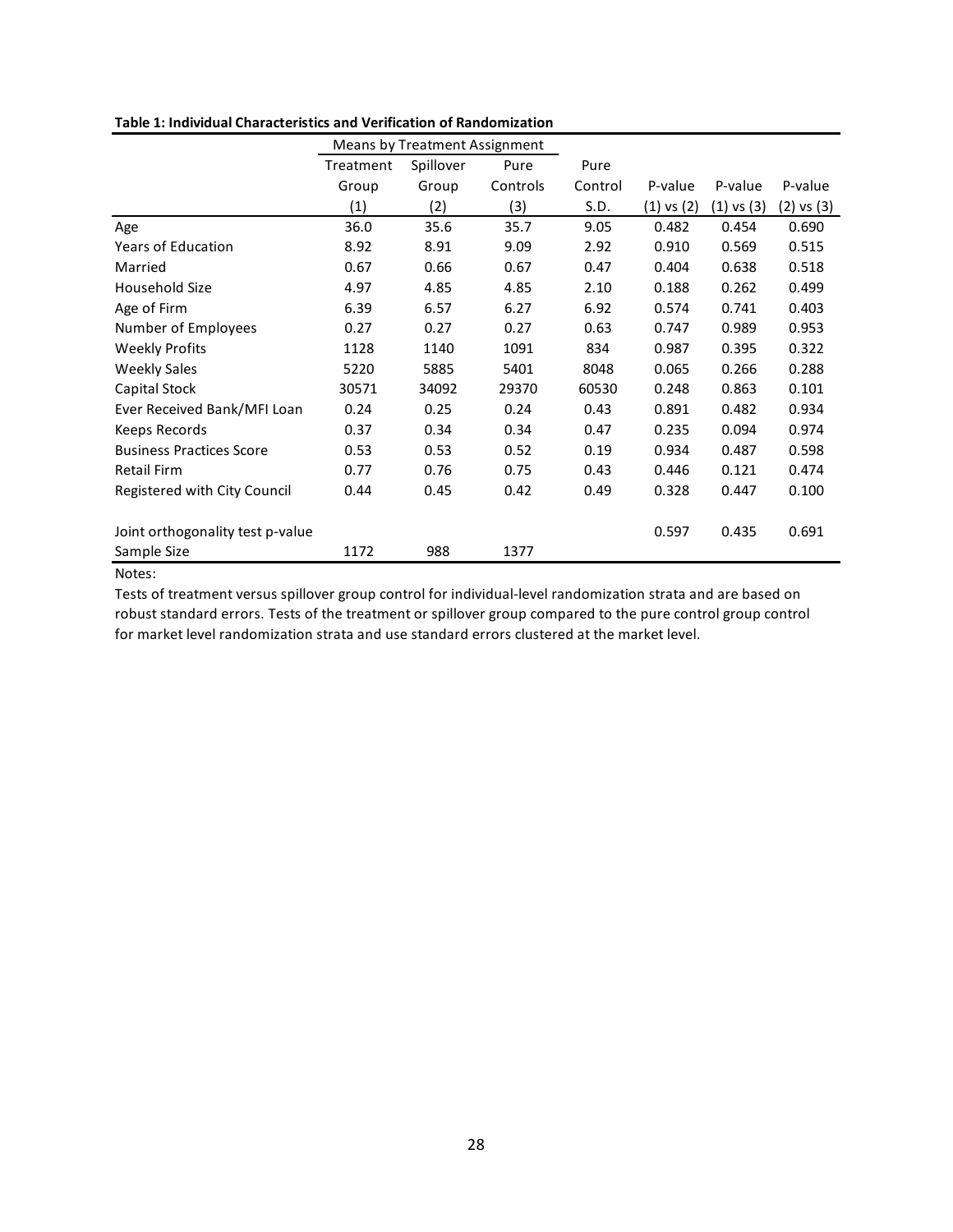|                                                                                  | Firm       | Daily    | Weekly  | Main Product | Weekly  | Main Product | Photo       | Aggregate    |
|----------------------------------------------------------------------------------|------------|----------|---------|--------------|---------|--------------|-------------|--------------|
|                                                                                  | Survival   | Sales    | Sales   | Sales        | Profits | Profits      | Inventories | <b>Index</b> |
| Panel A: Impact of Assignment to Training, Allowing for Spillovers               |            |          |         |              |         |              |             |              |
| Assigned to Training*1 Year                                                      | 0.006      | $161**$  | 284     | 150          | 78      | 52           | 482         | $0.049*$     |
|                                                                                  | (0.010)    | (68)     | (255)   | (297)        | (69)    | (91)         | (343)       | (0.026)      |
| Assigned to Training* 3 Years                                                    | $0.030**$  | $171***$ | 1038*** | 454*         | 221 **  | 155          | 818         | $0.088***$   |
|                                                                                  | (0.013)    | (85)     | (349)   | (268)        | (88)    | (97)         | (879)       | (0.032)      |
| Spillover Group * 1 Year                                                         | 0.002      | 32       | $-476*$ | 157          | $-65$   | $-16$        | 337         | $-0.011$     |
|                                                                                  | (0.011)    | (70)     | (270)   | (328)        | (66)    | (93)         | (345)       | (0.026)      |
| Spillover Group * 3 Years                                                        | 0.013      | 1        | 27      | 182          | $-29$   | 5.           | 671         | 0.002        |
|                                                                                  | (0.014)    | (85)     | (330)   | (270)        | (79)    | (95)         | (874)       | (0.030)      |
| Mean of Pure Control Group                                                       | 0.852      | 1173     | 5763    | 3368         | 1439    | 1137         | 8567        | 0.005        |
| Sample Size                                                                      | 13508      | 12943    | 12909   | 12064        | 12881   | 11985        | 5598        | 12923        |
| P-value: Training 1 year=3 years                                                 | 0.056      | 0.889    | 0.006   | 0.380        | 0.051   | 0.399        | 0.679       | 0.148        |
| P-value: Spillover 1 year=3 years                                                | 0.403      | 0.726    | 0.103   | 0.943        | 0.650   | 0.866        | 0.688       | 0.647        |
| P-value: Training effect zero both years                                         | 0.068      | 0.047    | 0.008   | 0.239        | 0.043   | 0.269        | 0.344       | 0.024        |
| Panel B: Impact of Mentoring Compared to Training Alone, Allowing for Spillovers |            |          |         |              |         |              |             |              |
| Assigned to Mentoring                                                            | 0.011      | 172      | 1216**  | 586          | 279 **  | 133          | 1909        | $0.098**$    |
|                                                                                  | (0.018)    | (115)    | (486)   | (366)        | (116)   | (129)        | (1339)      | (0.041)      |
| Assigned to Training Alone                                                       | $0.052***$ | 209*     | 954 **  | 523          | 300***  | 236*         | 256         | $0.104**$    |
|                                                                                  | (0.016)    | (110)    | (427)   | (357)        | (114)   | (132)        | (941)       | (0.042)      |
| Spillover Group to Mentoring                                                     | 0.024      | $-75$    | 138     | 391          | $-16$   | 27           | 1972        | $-0.001$     |
|                                                                                  | (0.018)    | (112)    | (451)   | (340)        | (99)    | (120)        | (1299)      | (0.037)      |
| Spillover Group to Training Alone                                                | 0.003      | 122      | $-3$    | 231          | 53      | 69           | $-192$      | 0.034        |
|                                                                                  | (0.020)    | (105)    | (401)   | (380)        | (97)    | (129)        | (1095)      | (0.037)      |
| Sample Size                                                                      | 5822       | 5625     | 5606    | 5535         | 5591    | 5530         | 2655        | 5608         |
| P-value: Mentoring = Training Alone                                              | 0.030      | 0.765    | 0.605   | 0.886        | 0.877   | 0.522        | 0.184       | 0.901        |

#### **Table 2: Impacts on Primary Outcomes**

Notes: Robust standard errors in parentheses, clustered at the market level.

\*, \*\*, and \*\*\* indicate significance at the 10, 5, and 1 percent levels respectively.

All regressions control for randomization strata fixed effects, for the baseline value of the outcome, and for survey round fixed effects.

Panel B uses only survey rounds 4 and 5, since mentoring intervention was carried out after round 3.

Aggregate index is the average of standardized z-scores of the other variables. See data appendix for variable definitions.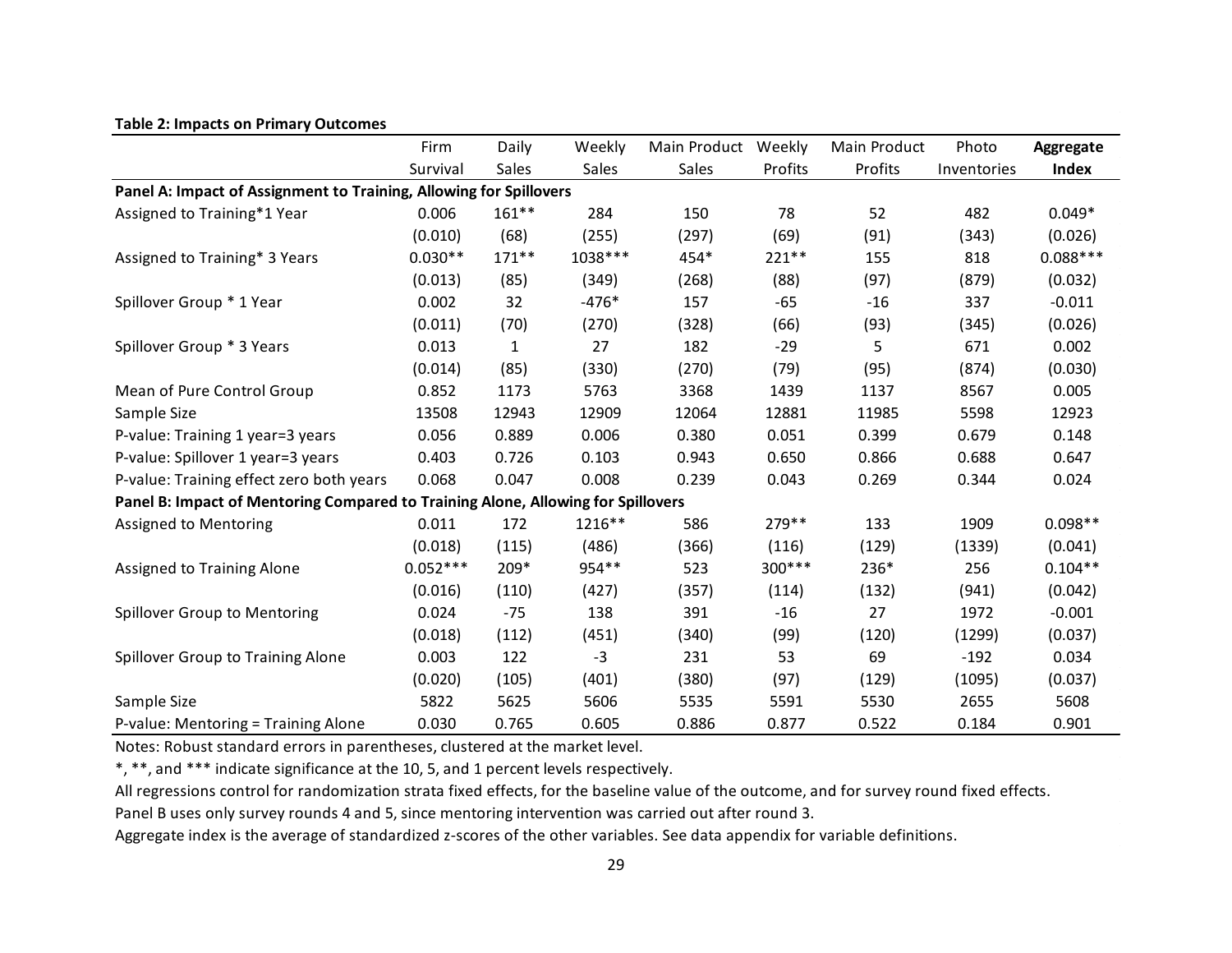|                                                                                  | Employed  |         | All work Empowerment Life Ladder Life Ladder |            |            | Mental    | Household      |
|----------------------------------------------------------------------------------|-----------|---------|----------------------------------------------|------------|------------|-----------|----------------|
|                                                                                  | for pay   | income  | Index                                        | Today      | 5 Years    | Health    | Durables Index |
| Panel A: Impact of Assignment to Training, Allowing for Spillovers               |           |         |                                              |            |            |           |                |
| Assigned to Training*1 Year                                                      | 0.009     | $177*$  | 0.109                                        | $0.254***$ | $0.253***$ | $0.265*$  | $0.108*$       |
|                                                                                  | (0.008)   | (96)    | (0.110)                                      | (0.050)    | (0.064)    | (0.151)   | (0.058)        |
| Assigned to Training* 3 Years                                                    | $0.020*$  | 389 *** | $-0.037$                                     | $0.221***$ | $0.322***$ | $0.356**$ | 0.091          |
|                                                                                  | (0.011)   | (141)   | (0.094)                                      | (0.049)    | (0.054)    | (0.162)   | (0.065)        |
| Spillover Group * 1 Year                                                         | 0.003     | $-112$  | 0.013                                        | $-0.011$   | 0.000      | 0.115     | 0.048          |
|                                                                                  | (0.009)   | (93)    | (0.113)                                      | (0.056)    | (0.068)    | (0.143)   | (0.059)        |
| Spillover Group * 3 Years                                                        | 0.011     | 24      | 0.070                                        | 0.062      | 0.029      | 0.272     | 0.073          |
|                                                                                  | (0.012)   | (133)   | (0.105)                                      | (0.046)    | (0.058)    | (0.174)   | (0.070)        |
| Mean of Pure Control Group                                                       | 0.885     | 2144    | 7.034                                        | 5.015      | 7.982      | 17.707    | $-0.063$       |
| Sample Size                                                                      | 13508     | 12881   | 5873                                         | 12609      | 12608      | 5873      | 5823           |
| P-value: Training 1 year=3 years                                                 | 0.323     | 0.114   | 0.289                                        | 0.581      | 0.420      | 0.659     | 0.813          |
| P-value: Spillover 1 year=3 years                                                | 0.533     | 0.283   | 0.689                                        | 0.297      | 0.740      | 0.460     | 0.721          |
| P-value: Training effect zero both years                                         | 0.169     | 0.019   | 0.543                                        | 0.000      | 0.000      | 0.034     | 0.137          |
| Panel B: Impact of Mentoring Compared to Training Alone, Allowing for Spillovers |           |         |                                              |            |            |           |                |
| Assigned to Mentoring                                                            | 0.005     | 488**   | $-0.062$                                     | $0.283***$ | $0.417***$ | $0.477**$ | $0.226*$       |
|                                                                                  | (0.015)   | (187)   | (0.133)                                      | (0.063)    | (0.057)    | (0.206)   | (0.121)        |
| Assigned to Training Alone                                                       | $0.035**$ | 477***  | 0.133                                        | $0.204***$ | $0.271***$ | 0.169     | 0.132          |
|                                                                                  | (0.014)   | (181)   | (0.115)                                      | (0.056)    | (0.064)    | (0.217)   | (0.106)        |
| Spillover Group to Mentoring                                                     | 0.017     | 30      | $-0.019$                                     | $0.192***$ | 0.093      | 0.236     | $0.306***$     |
|                                                                                  | (0.015)   | (180)   | (0.142)                                      | (0.052)    | (0.067)    | (0.232)   | (0.117)        |
| Spillover Group to Training Alone                                                | 0.005     | 178     | $0.293**$                                    | 0.042      | 0.064      | 0.049     | $-0.000$       |
|                                                                                  | (0.016)   | (153)   | (0.128)                                      | (0.052)    | (0.062)    | (0.221)   | (0.128)        |
| Sample Size                                                                      | 5822      | 5591    | 2470                                         | 5511       | 5511       | 2470      | 2465           |
| P-value: Mentoring = Training Alone                                              | 0.062     | 0.958   | 0.174                                        | 0.270      | 0.037      | 0.237     | 0.450          |

#### **Table 3: Impacts on Secondary Outcomes**

Notes: Robust standard errors in parentheses, clustered at the market level.

\*, \*\*, and \*\*\* indicate significance at the 10, 5, and 1 percent levels respectively.

All regressions control for randomization strata fixed effects, for the baseline value of the outcome where available, and for survey fixed effects. Panel B uses round 4 and 5 data only.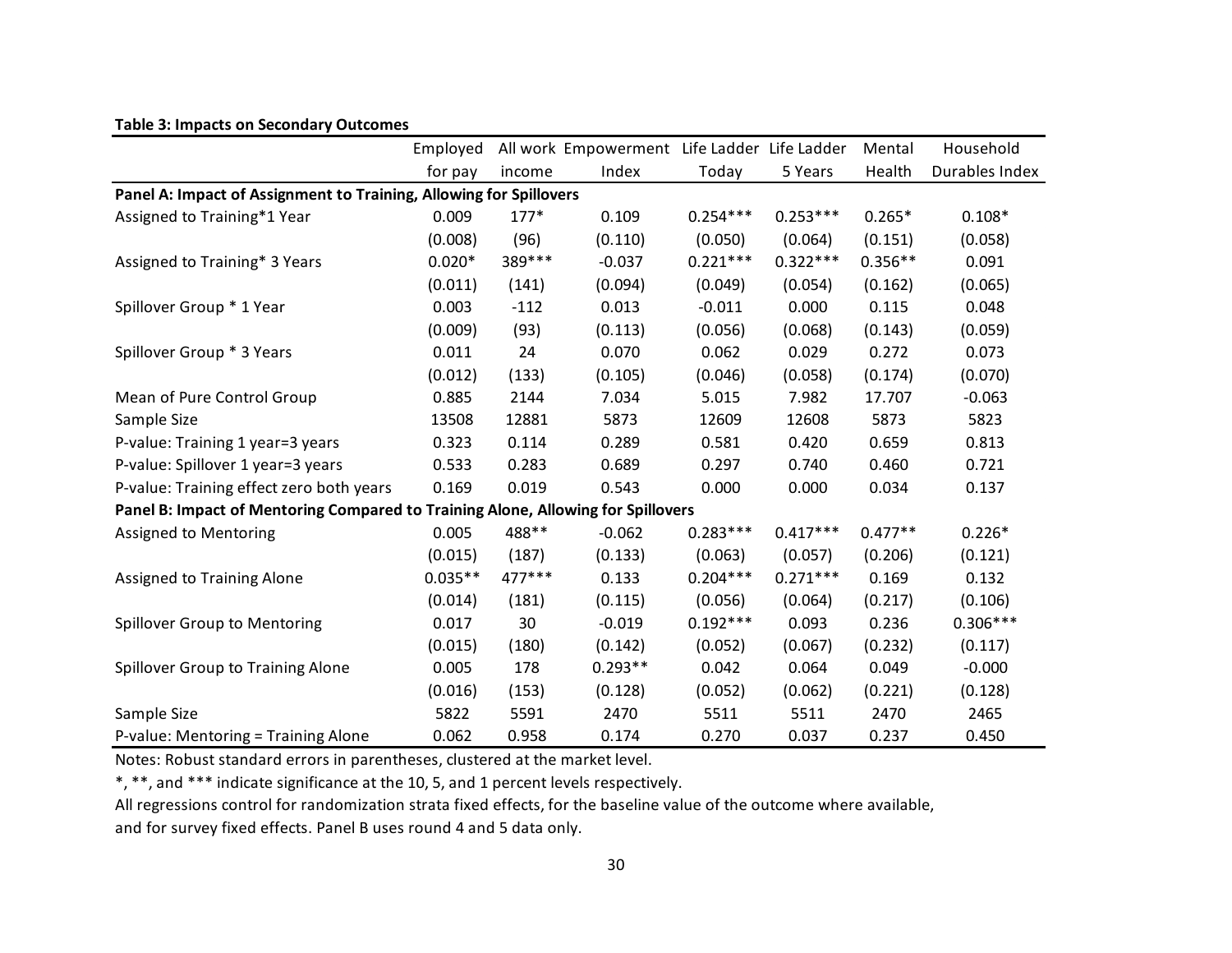#### **Table 4: Impacts on Market Level**

|                                      |         | Total Market Total Market Total Market |           | # New    |              | <b>Total Other Other Firm</b> |
|--------------------------------------|---------|----------------------------------------|-----------|----------|--------------|-------------------------------|
|                                      | Profits | <b>Sales</b>                           | Customers | Entrants | <b>Firms</b> | Profits                       |
| Market Assigned to Training*1 Year   | 792     | 2672                                   | 131       | 0.193    | 1.473        | 4439                          |
|                                      | (1378)  | (5211)                                 | (104)     | (0.509)  | (1.375)      | (2940)                        |
| Market Assigned to Training *3 Years | 2554    | 15353**                                | $318**$   | 0.833    | 1.290        | 2662                          |
|                                      | (1568)  | (6613)                                 | (124)     | (0.785)  | (1.784)      | (3685)                        |
| Mean of Control Markets              | 27651   | 110944                                 | 1916      | 8.59     | 22.48        | 34870                         |
| Sample Size                          | 628     | 628                                    | 628       | 301      | 301          | 301                           |
| P-value: 1 Year=3 Years              | 0.201   | 0.021                                  | 0.038     | 0.517    | 0.933        | 0.684                         |

Notes:

Standard errors in parentheses, clustered at the market level. Unit of observation is market‐survey round.

\*, \*\*, and \*\*\* denote significance at the 10, 5, and 1 percent levels respectively.

Regressions include controls for randomization strata, survey round, and baseline value of outcome where available.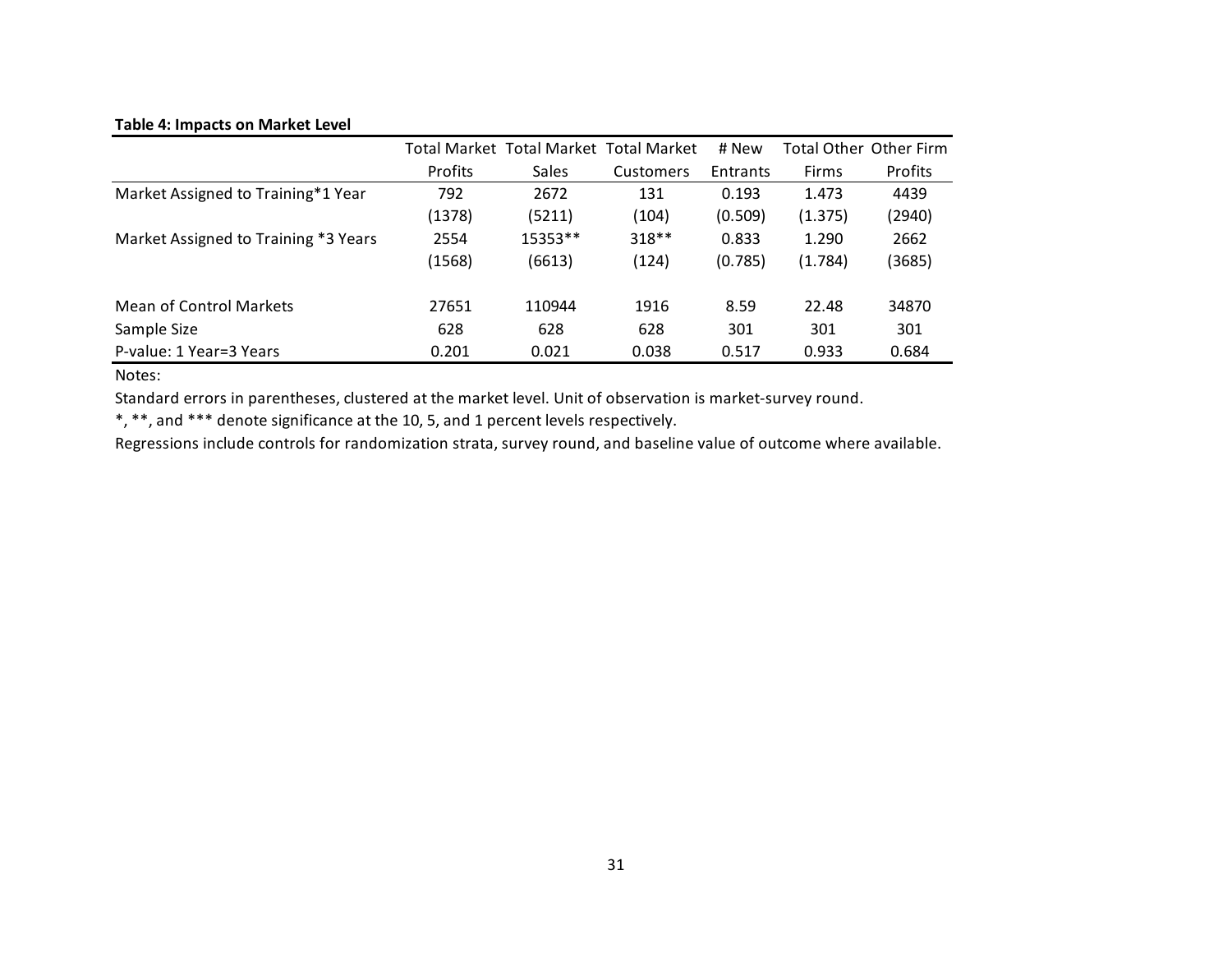| <b>Business</b> | <b>Business</b> | Worked with                                                                                                                                                         |
|-----------------|-----------------|---------------------------------------------------------------------------------------------------------------------------------------------------------------------|
|                 | Practices       | Mentor                                                                                                                                                              |
|                 |                 |                                                                                                                                                                     |
| $-0.018$        | $0.049***$      |                                                                                                                                                                     |
| (0.089)         | (0.008)         |                                                                                                                                                                     |
|                 | $0.068***$      | $0.335***$                                                                                                                                                          |
|                 | (0.009)         | (0.037)                                                                                                                                                             |
| 0.124           | $0.014*$        |                                                                                                                                                                     |
| (0.091)         | (0.008)         |                                                                                                                                                                     |
|                 | 0.006           | 0.018                                                                                                                                                               |
|                 | (0.009)         | (0.020)                                                                                                                                                             |
| 2.000           | 0.533           | 0.106                                                                                                                                                               |
| 3059            | 5404            | 2520                                                                                                                                                                |
|                 | 0.067           |                                                                                                                                                                     |
|                 | 0.389           |                                                                                                                                                                     |
|                 | 0.000           |                                                                                                                                                                     |
|                 |                 |                                                                                                                                                                     |
|                 | $0.096***$      | $0.666***$                                                                                                                                                          |
|                 | (0.012)         | (0.028)                                                                                                                                                             |
|                 | $0.033***$      | $0.108***$                                                                                                                                                          |
|                 | (0.010)         | (0.020)                                                                                                                                                             |
|                 | $-0.006$        | 0.009                                                                                                                                                               |
|                 | (0.011)         | (0.023)                                                                                                                                                             |
|                 | 0.004           | $0.047*$                                                                                                                                                            |
|                 | (0.012)         | (0.026)                                                                                                                                                             |
|                 | 2236            | 2212                                                                                                                                                                |
|                 | 0.000           | 0.000                                                                                                                                                               |
|                 |                 | Knowledge<br>Panel A: Impact of Assignment to Training, Allowing for Spillovers<br>Panel B: Impact of Mentoring Compared to Training Alone, Allowing for Spillovers |

## **Table 5: Impact on Business Knowledge, Business Practices, and Use of a Mentor**

Notes: Robust standard errors in parentheses, clustered at the market level.

\*, \*\*, and \*\*\* indicate significance at the 10, 5, and 1 percent levels respectively. All regressions control for randomization strata fixed effects.

Business knowledge only collected in round 2, mentoring only collected in round 4. Business practices collected in round 2 and 4, with regression controlling for survey round and for baseline business practices.

Outcomes are conditional on operating a firm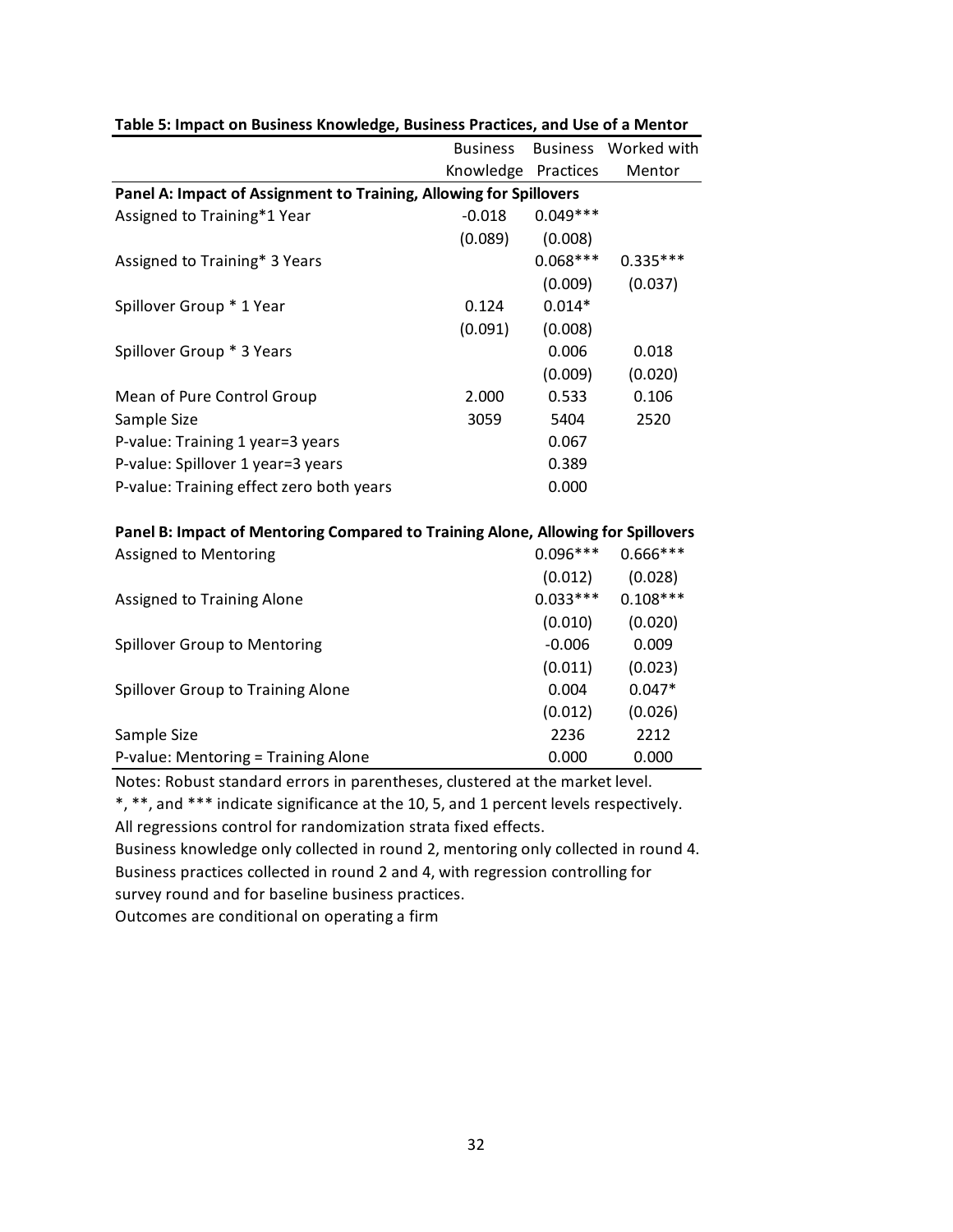#### **Table 6: Impact on Dealings with Customers**

|                                                                                  | Weekly    |            |                   |        | Gained new Lost regular Sales per Open Business | Introduced  |
|----------------------------------------------------------------------------------|-----------|------------|-------------------|--------|-------------------------------------------------|-------------|
|                                                                                  | Customers | Customer   | Customer Customer |        | at set time                                     | New Product |
| Panel A: Impact of Assignment to Training, Allowing for Spillovers               |           |            |                   |        |                                                 |             |
| Assigned to Training*1 Year                                                      | 1.7       | $0.023*$   | $-0.038**$        | 25.5   |                                                 | $0.116***$  |
|                                                                                  | (3.8)     | (0.013)    | (0.017)           | (30.0) |                                                 | (0.022)     |
| Assigned to Training* 3 Years                                                    | $14.5***$ | $0.034**$  | $-0.041***$       | 38.7   | $0.062***$                                      | $0.089***$  |
|                                                                                  | (4.4)     | (0.016)    | (0.015)           | (25.9) | (0.024)                                         | (0.021)     |
| Spillover Group * 1 Year                                                         | $-2.2$    | 0.009      | $-0.020$          | 0.7    |                                                 | 0.007       |
|                                                                                  | (3.9)     | (0.014)    | (0.018)           | (20.6) |                                                 | (0.021)     |
| Spillover Group * 3 Years                                                        | $-0.7$    | 0.008      | $-0.009$          | 2.2    | 0.030                                           | 0.008       |
|                                                                                  | (4.6)     | (0.018)    | (0.016)           | (17.1) | (0.023)                                         | (0.021)     |
| Mean of Pure Control Group                                                       | 100       | 0.767      | 0.804             | 134    | 0.342                                           | 0.269       |
| Sample Size                                                                      | 12867     | 12977      | 12978             | 11186  | 2398                                            | 6216        |
| P-value: Training 1 year=3 years                                                 | 0.004     | 0.586      | 0.878             | 0.734  |                                                 | 0.327       |
| P-value: Spillover 1 year=3 years                                                | 0.753     | 0.964      | 0.666             | 0.951  |                                                 | 0.970       |
| P-value: Training effect zero both years                                         | 0.003     | 0.049      | 0.003             | 0.247  |                                                 | 0.000       |
|                                                                                  |           |            |                   |        |                                                 |             |
| Panel B: Impact of Mentoring Compared to Training Alone, Allowing for Spillovers |           |            |                   |        |                                                 |             |
| Assigned to Mentoring                                                            | $12.1*$   | 0.004      | $-0.048***$       | 50.3   | $0.103***$                                      | $0.102***$  |
|                                                                                  | (6.1)     | (0.021)    | (0.017)           | (38.0) | (0.033)                                         | (0.028)     |
| Assigned to Training Alone                                                       | $12.0**$  | $0.054***$ | $-0.054***$       | 24.6   | 0.030                                           | $0.084***$  |
|                                                                                  | (5.2)     | (0.020)    | (0.017)           | (24.6) | (0.031)                                         | (0.028)     |
| Spillover Group to Mentoring                                                     | 0.8       | 0.000      | $-0.035*$         | $-5.3$ | 0.026                                           | 0.021       |
|                                                                                  | (6.4)     | (0.022)    | (0.020)           | (19.1) | (0.030)                                         | (0.026)     |
| Spillover Group to Training Alone                                                | $-4.3$    | 0.009      | $-0.002$          | $-0.0$ | 0.039                                           | 0.022       |
|                                                                                  | (6.0)     | (0.023)    | (0.019)           | (20.5) | (0.032)                                         | (0.029)     |
| Sample Size                                                                      | 5602      | 5636       | 5636              | 4801   | 2090                                            | 2636        |
| P-value: Mentoring = Training Alone                                              | 0.992     | 0.020      | 0.758             | 0.558  | 0.071                                           | 0.597       |

Notes: Robust standard errors in parentheses, clustered at the market level.

\*, \*\*, and \*\*\* indicate significance at the 10, 5, and 1 percent levels respectively.

All regressions control for randomization strata fixed effects.

Opening at set time only asked in round 4 survey and is conditional on business operating.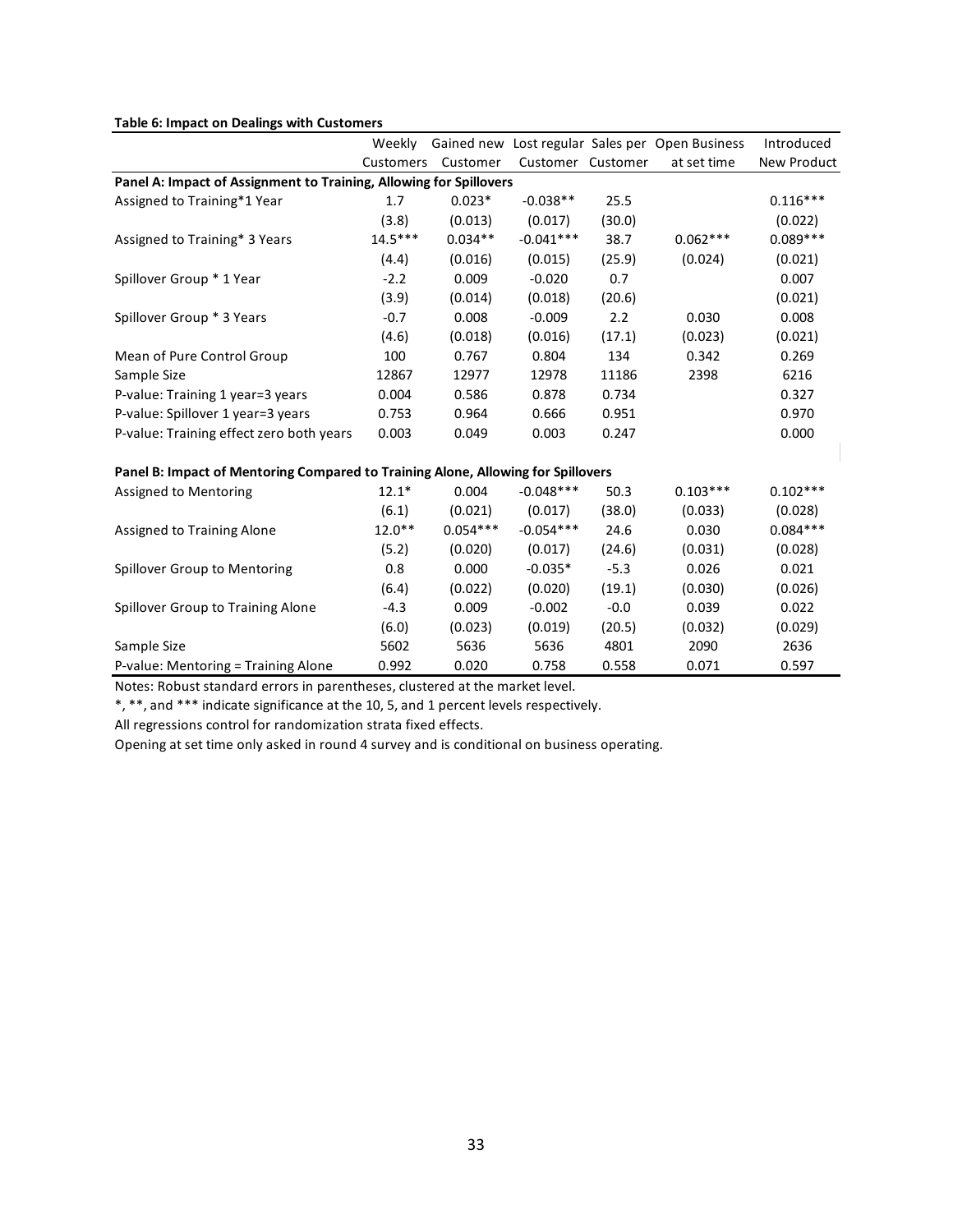|                                                                                  | Ratio of      | Monitors   | Fraction          |          | Received a Production | Received  | Has                 |           | Capital  |
|----------------------------------------------------------------------------------|---------------|------------|-------------------|----------|-----------------------|-----------|---------------------|-----------|----------|
|                                                                                  | Worse/Current | Sales      | <b>Stock Lost</b> | bulk     | Cost                  | Loan from | <b>Business</b>     | Inventory | Stock    |
|                                                                                  | Profit        | Trends     | to spoilage       | discount | Change (%)            | Bank/MFI  | <b>Bank Account</b> | Value     | Value    |
| Panel A: Impact of Assignment to Training, Allowing for Spillovers               |               |            |                   |          |                       |           |                     |           |          |
| Assigned to Training*1 Year                                                      | 0.014         | $0.112***$ | $-0.007$          | 0.009    | 15.536                | 0.017     |                     | 2475      | $-52$    |
|                                                                                  | (0.009)       | (0.023)    | (0.014)           | (0.023)  | (15.561)              | (0.017)   |                     | (2125)    | (882)    |
| Assigned to Training* 3 Years                                                    | $-0.007$      | $0.141***$ | $-0.014$          | 0.034    | 13.954                | 0.013     | $0.058**$           | 5889 **   | 3219 *** |
|                                                                                  | (0.011)       | (0.022)    | (0.021)           | (0.023)  | (19.084)              | (0.019)   | (0.022)             | (2978)    | (1085)   |
| Spillover Group * 1 Year                                                         | $-0.004$      | 0.025      | $0.037**$         | $-0.028$ | 7.825                 | 0.014     |                     | $-339$    | $-828$   |
|                                                                                  | (0.009)       | (0.024)    | (0.017)           | (0.025)  | (17.121)              | (0.018)   |                     | (1966)    | (917)    |
| Spillover Group * 3 Years                                                        | $-0.011$      | 0.000      | $-0.005$          | 0.013    | $-5.558$              | $-0.017$  | $-0.003$            | 3350      | 672      |
|                                                                                  | (0.012)       | (0.023)    | (0.024)           | (0.024)  | (20.019)              | (0.021)   | (0.023)             | (2829)    | (1065)   |
| Mean of Pure Control Group                                                       | 0.450         | 0.269      | 0.194             | 0.423    | 160.4                 | 0.172     | 0.354               | 19918     | 13410    |
| Sample Size                                                                      | 10609         | 6214       | 4989              | 5879     | 5541                  | 5404      | 3005                | 6183      | 6203     |
| P-value: Training 1 year=3 years                                                 | 0.136         | 0.263      | 0.766             | 0.447    | 0.935                 | 0.850     |                     | 0.107     | 0.002    |
| P-value: Spillover 1 year=3 years                                                | 0.622         | 0.355      | 0.102             | 0.255    | 0.526                 | 0.139     |                     | 0.093     | 0.174    |
| P-value: Training effect zero both years                                         | 0.252         | 0.000      | 0.767             | 0.308    | 0.569                 | 0.583     |                     | 0.137     | 0.005    |
| Panel B: Impact of Mentoring Compared to Training Alone, Allowing for Spillovers |               |            |                   |          |                       |           |                     |           |          |
| Assigned to Mentoring                                                            | $-0.024*$     | $0.194***$ | $-0.038$          | 0.029    | $-8.074$              | 0.004     | 0.048               | 15371 *** | 3180**   |
|                                                                                  | (0.012)       | (0.029)    | (0.026)           | (0.030)  | (23.297)              | (0.026)   | (0.034)             | (4523)    | (1504)   |
| Assigned to Training Alone                                                       | $-0.015$      | $0.070***$ | $-0.009$          | 0.002    | $-15.671$             | $0.044*$  | $0.099***$          | 4705*     | 2561*    |
|                                                                                  | (0.013)       | (0.024)    | (0.028)           | (0.030)  | (25.575)              | (0.026)   | (0.025)             | (2793)    | (1330)   |
| Spillover Group to Mentoring                                                     | $-0.010$      | $-0.012$   | 0.002             | $-0.012$ | $-3.198$              | $-0.023$  | 0.010               | 9707**    | 628      |
|                                                                                  | (0.014)       | (0.031)    | (0.032)           | (0.030)  | (25.752)              | (0.027)   | (0.035)             | (3770)    | (1365)   |
| Spillover Group to Training Alone                                                | $-0.029**$    | $-0.014$   | $-0.029$          | 0.010    | $-41.846$             | 0.006     | 0.023               | 2649      | $-133$   |
|                                                                                  | (0.014)       | (0.032)    | (0.034)           | (0.032)  | (26.112)              | (0.028)   | (0.025)             | (3198)    | (1451)   |
| Sample Size                                                                      | 4563          | 2636       | 2078              | 2497     | 2389                  | 2236      | 2636                | 2634      | 2635     |
| P-value: Mentoring = Training Alone                                              | 0.515         | 0.000      | 0.353             | 0.432    | 0.791                 | 0.157     | 0.137               | 0.021     | 0.720    |

#### **Table 7: Impacts on Financial Control, Access to Finance, and Capital Levels**

Notes: Robust standard errors in parentheses, clustered at the market level. \*, \*\*, and \*\*\* denote significance at the 10, 5, and 1 percent levels.

All regressions control for randomization strata fixed effects. Mentoring regressions only for three year follow‐up.

Business bank account not asked in round 2 follow‐up survey.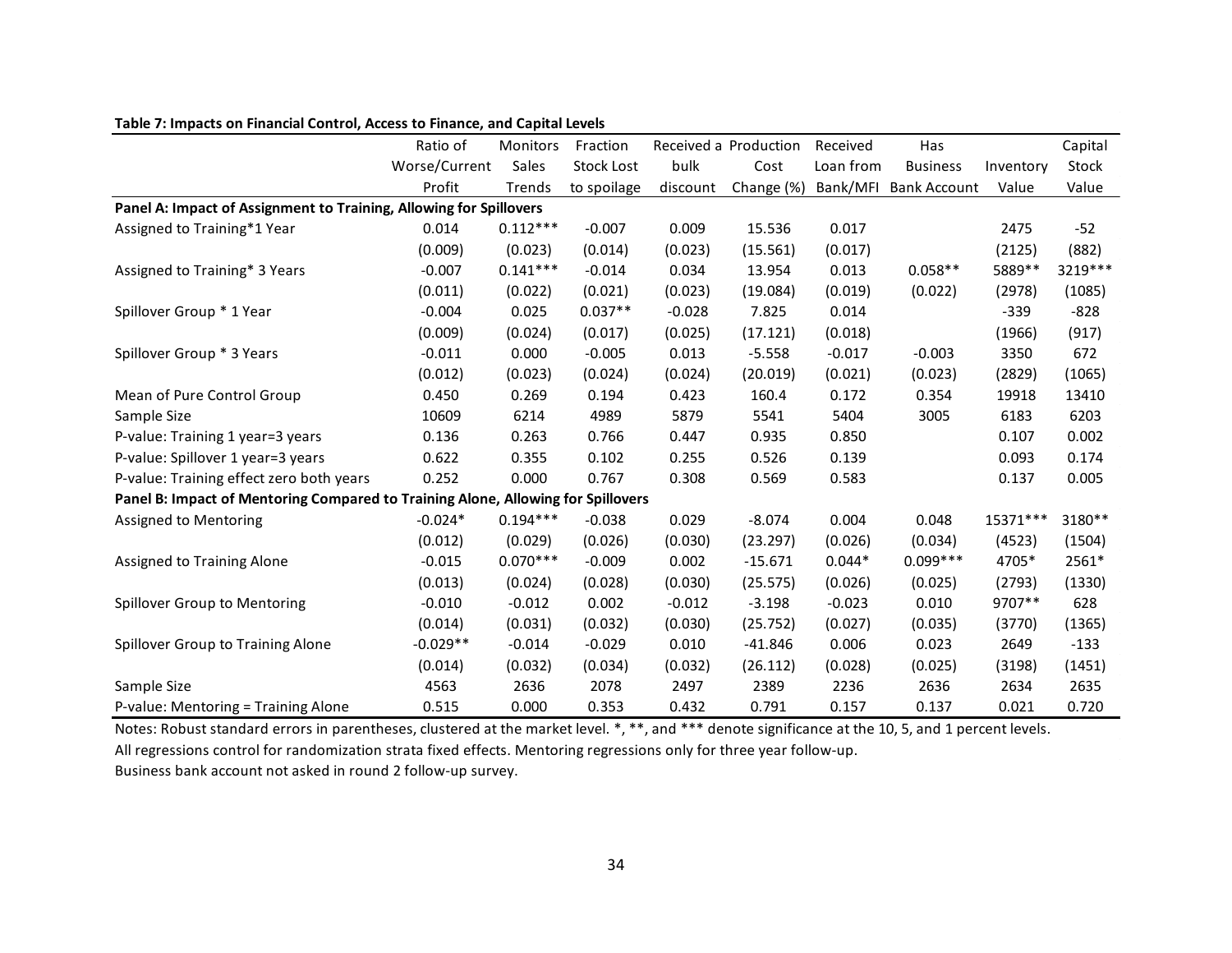#### **Table 8: Attitudes and Associations**

|                                                                                  |            | Own Labor Entrepreneurial GET Ahead |            | Women's # Discuss |           | Works together                        |
|----------------------------------------------------------------------------------|------------|-------------------------------------|------------|-------------------|-----------|---------------------------------------|
|                                                                                  | Hours      | Self-Efficacy                       | Attitudes  |                   |           | Association Business with other women |
| Panel A: Impact of Assignment to Training, Allowing for Spillovers               |            |                                     |            |                   |           |                                       |
| Assigned to Training*1 Year                                                      | 0.059      | $-0.037$                            | $-0.018$   | 0.003             | 0.181     | 0.035                                 |
|                                                                                  | (1.106)    | (0.181)                             | (0.021)    | (0.017)           | (0.210)   | (0.024)                               |
| Assigned to Training* 3 Years                                                    | 4.596***   |                                     |            | $0.057***$        | $0.584**$ | 0.033                                 |
|                                                                                  | (1.274)    |                                     |            | (0.018)           | (0.277)   | (0.026)                               |
| Spillover Group * 1 Year                                                         | $-2.060*$  | $-0.180$                            | $-0.047**$ | 0.026             | 0.032     | $-0.000$                              |
|                                                                                  | (1.138)    | (0.171)                             | (0.022)    | (0.019)           | (0.224)   | (0.025)                               |
| Spillover Group * 3 Years                                                        | $-0.192$   |                                     |            | $-0.013$          | 0.066     | 0.010                                 |
|                                                                                  | (1.356)    |                                     |            | (0.017)           | (0.308)   | (0.024)                               |
| Mean of Pure Control Group                                                       | 42.6       | 4.457                               | 3.802      | 0.115             | 4.672     | 0.490                                 |
| Sample Size                                                                      | 6215       | 3059                                | 3059       | 5400              | 5398      | 5403                                  |
| P-value: Training 1 year=3 years                                                 | 0.001      |                                     |            | 0.042             | 0.259     | 0.959                                 |
| P-value: Spillover 1 year=3 years                                                | 0.189      |                                     |            | 0.155             | 0.934     | 0.731                                 |
| P-value: Training effect zero both years                                         | 0.001      |                                     |            | 0.005             | 0.072     | 0.242                                 |
| Panel B: Impact of Mentoring Compared to Training Alone, Allowing for Spillovers |            |                                     |            |                   |           |                                       |
| <b>Assigned to Mentoring</b>                                                     | $4.777***$ |                                     |            | $0.055**$         | $0.920**$ | 0.027                                 |
|                                                                                  | (1.642)    |                                     |            | (0.023)           | (0.362)   | (0.039)                               |
| Assigned to Training Alone                                                       | 4.300**    |                                     |            | $0.062***$        | 0.303     | 0.030                                 |
|                                                                                  | (1.677)    |                                     |            | (0.023)           | (0.329)   | (0.032)                               |
| Spillover Group to Mentoring                                                     | $-0.429$   |                                     |            | $-0.029$          | 0.040     | $-0.016$                              |
|                                                                                  | (1.758)    |                                     |            | (0.020)           | (0.417)   | (0.032)                               |
| Spillover Group to Training Alone                                                | 0.101      |                                     |            | 0.002             | $-0.003$  | 0.041                                 |
|                                                                                  | (1.659)    |                                     |            | (0.025)           | (0.390)   | (0.031)                               |
| Sample Size                                                                      | 2635       |                                     |            | 2234              | 2235      | 2236                                  |
| P-value: Mentoring = Training Alone                                              | 0.814      |                                     |            | 0.795             | 0.135     | 0.940                                 |

Notes: Robust standard errors in parentheses, clustered at the market level. \*, \*\*, and \*\*\* denote significance at the 10, 5, and 1 percent levels respectively.

All regressions control for randomization strata fixed effects. Mentoring regressions only for three year follow‐up. Self‐efficacy and Get Ahead attitudes only asked in round 2.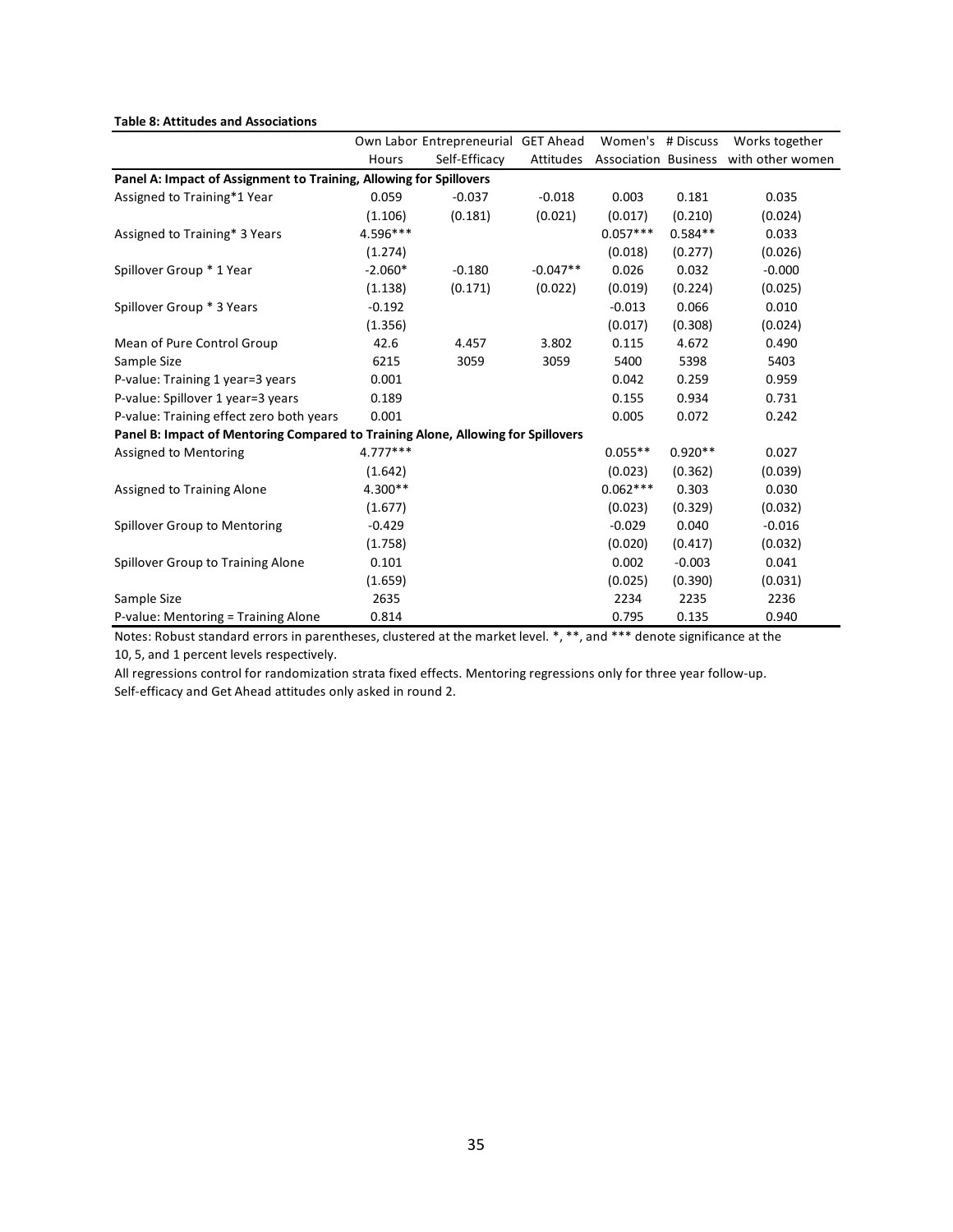## **ONLINE APPENDICES**

- **Appendix 1: Timeline**
- **Appendix 2: Additional Details on Listing and Sample Selection**
- **Appendix 3: Model for a GET Ahead 5-day workshop for entrepreneurs**
- **Appendix 4: Sample Means by Assignment to Mentoring**
- **Appendix 5: Mentoring design and implementation**
- **Appendix 6: Measurement of Key Outcomes**
- **Appendix 7: Data Availability**
- **Appendix 8: LATE Impacts for Primary Outcomes**
- **Appendix 9: Robustness Checks on Primary Outcomes**
- **Appendix 10: Sharpened Q-values for Mechanism Impacts**
- **Appendix 11: No Impact on Market Prices or Purchase Costs**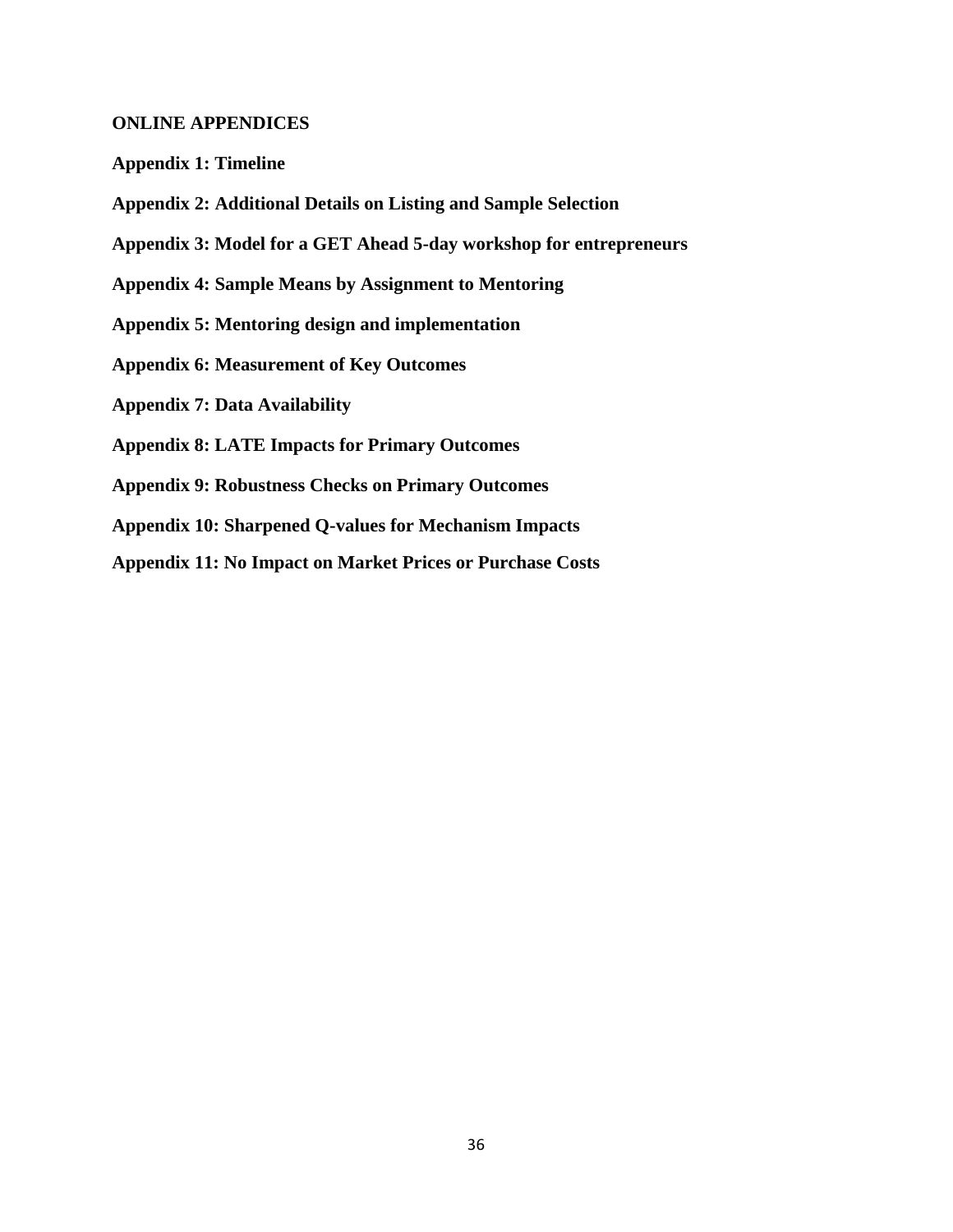# **Appendix 1: Timeline**

Listing and Baseline Survey: June-November 2013

Business Training Intervention: June-November 2013

Round 2 Follow-up: June-October 2014 (One-Year Post-Training)

Round 3 Short Follow-up: November 2014-February 2015

Mentoring Intervention: July-November 2015

Round 4 Follow-up: February-July 2016 (Three-Years Post-Training; 6-10 Months Post-Mentoring)

Round 5 Follow-up: May-October 2016.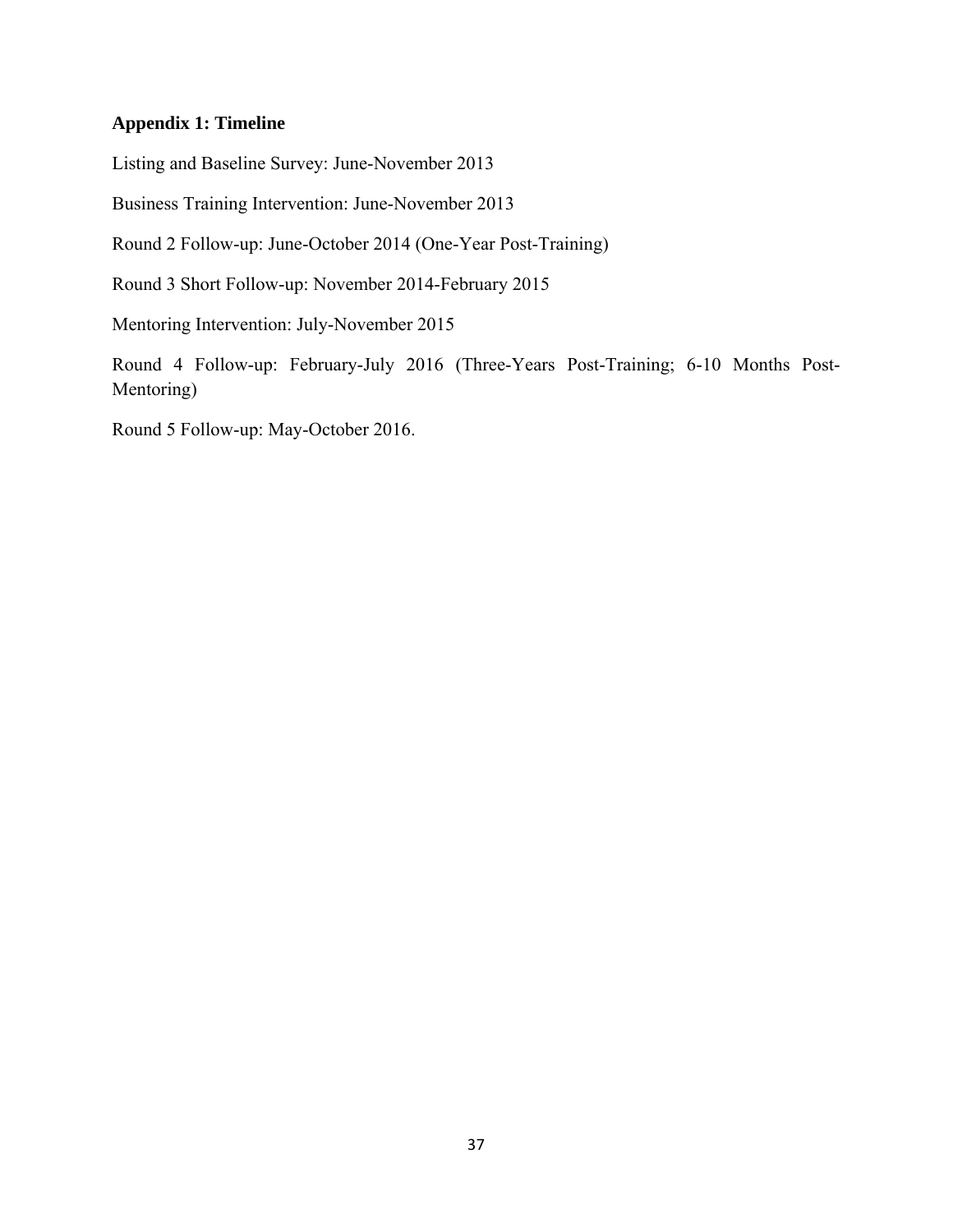## **Appendix 2: Additional Details on Listing and Sample Selection**

Altogether 6,296 female-owned businesses in 161 markets were listed. After the census, three markets in Kakamega county were dropped because the number of women in these markets was too few. We then applied an eligibility filter to determine which women to include in the baseline survey. This filter required the women to have reported profits, and not to have reported profits that exceeded sales; to have a phone number that could be used to invite them for training; to be 55 years or younger in age; to not be running a business that only dealt with phone cards or mpesa, or that was a school; that the person responding not be an employee; that the business not have more than 3 employees; that the business have profits in the past week between 0 and 4,000 KSH; that sales in the past week be less than or equal to 50,000 KSH; and that the individual had at least one year of schooling. These criteria were chosen to reduce the amount of heterogeneity in the sample (thereby increasing our ability to detect treatment effects), and to increase the odds of being able to contact and find individuals again. Applying this eligibility filter reduced the 6,296 individuals to 4,037 individuals (64%). Baseline surveys took place soon after the listing surveys in each county, between June and November 2013. Out of a target of 4,037 individuals, we were able to interview 3,537 (87.6%) in time to consider them for inviting to training.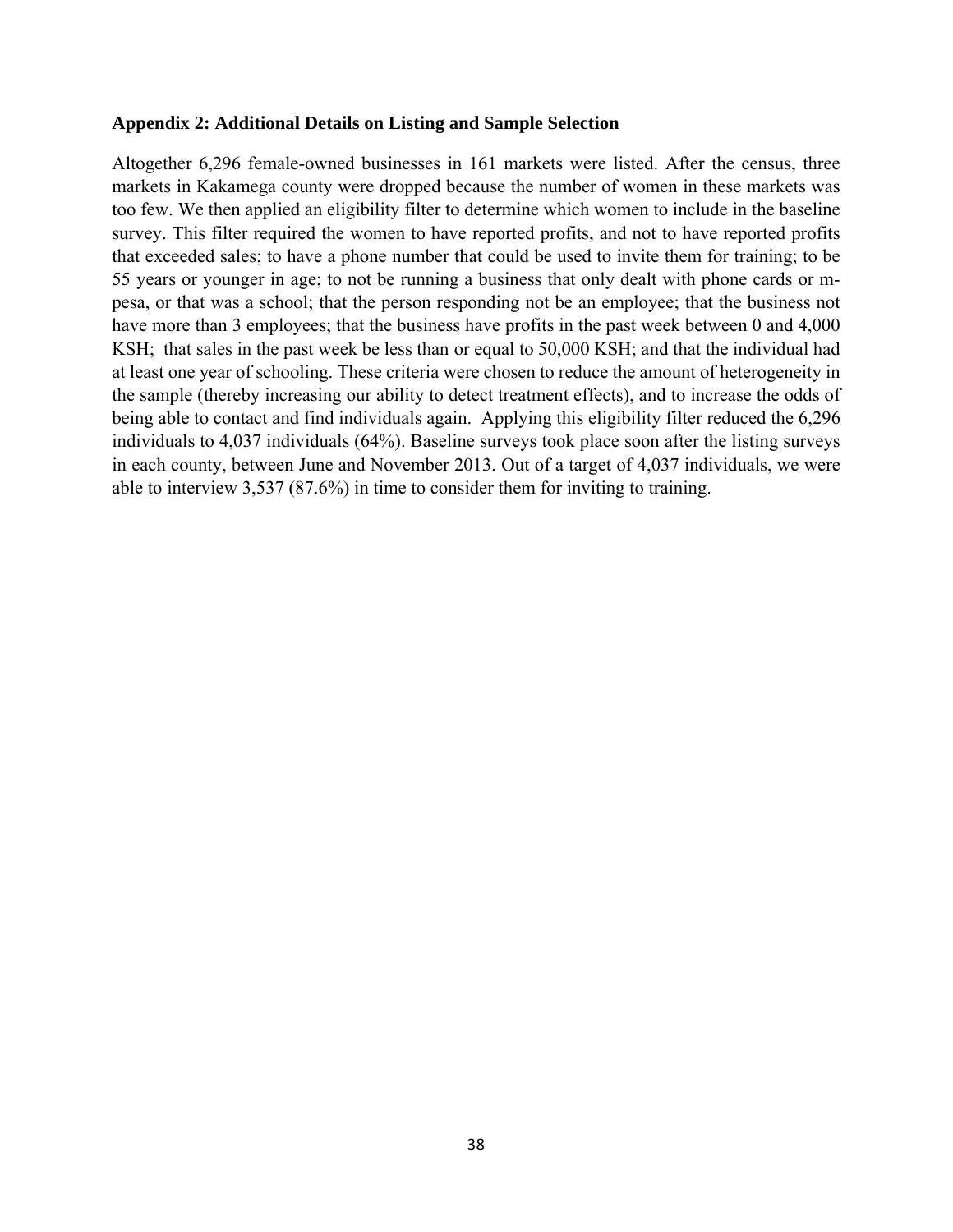| Day 1 |                 | Day 2     |                  |           | Day 3        | Day 4     |                 |           | Day 5         |
|-------|-----------------|-----------|------------------|-----------|--------------|-----------|-----------------|-----------|---------------|
|       | Opening         | ٠         | The business     | $\bullet$ | Production,  | $\bullet$ | Finance         | $\bullet$ | Management or |
|       | Gender equality |           | environment:     |           | services and | $\bullet$ | Manage of self  |           | networking    |
|       | promotion: life |           | she is not alone |           | technology   |           | and others      | $\bullet$ | Action        |
|       | cycle of people | $\bullet$ | Business ideas   | ٠         | Marketing    | ٠         | <b>Business</b> |           | Planning      |
|       | and enterprises | $\bullet$ | Marketing        |           |              |           | support and     | ٠         | Closing       |
| ٠     | The business    |           |                  |           |              |           | networking      |           |               |
|       | woman: she can  |           |                  |           |              |           |                 |           |               |
|       | do it           |           |                  |           |              |           |                 |           |               |

**Appendix 3: Model for a GET Ahead 5-day workshop for entrepreneurs**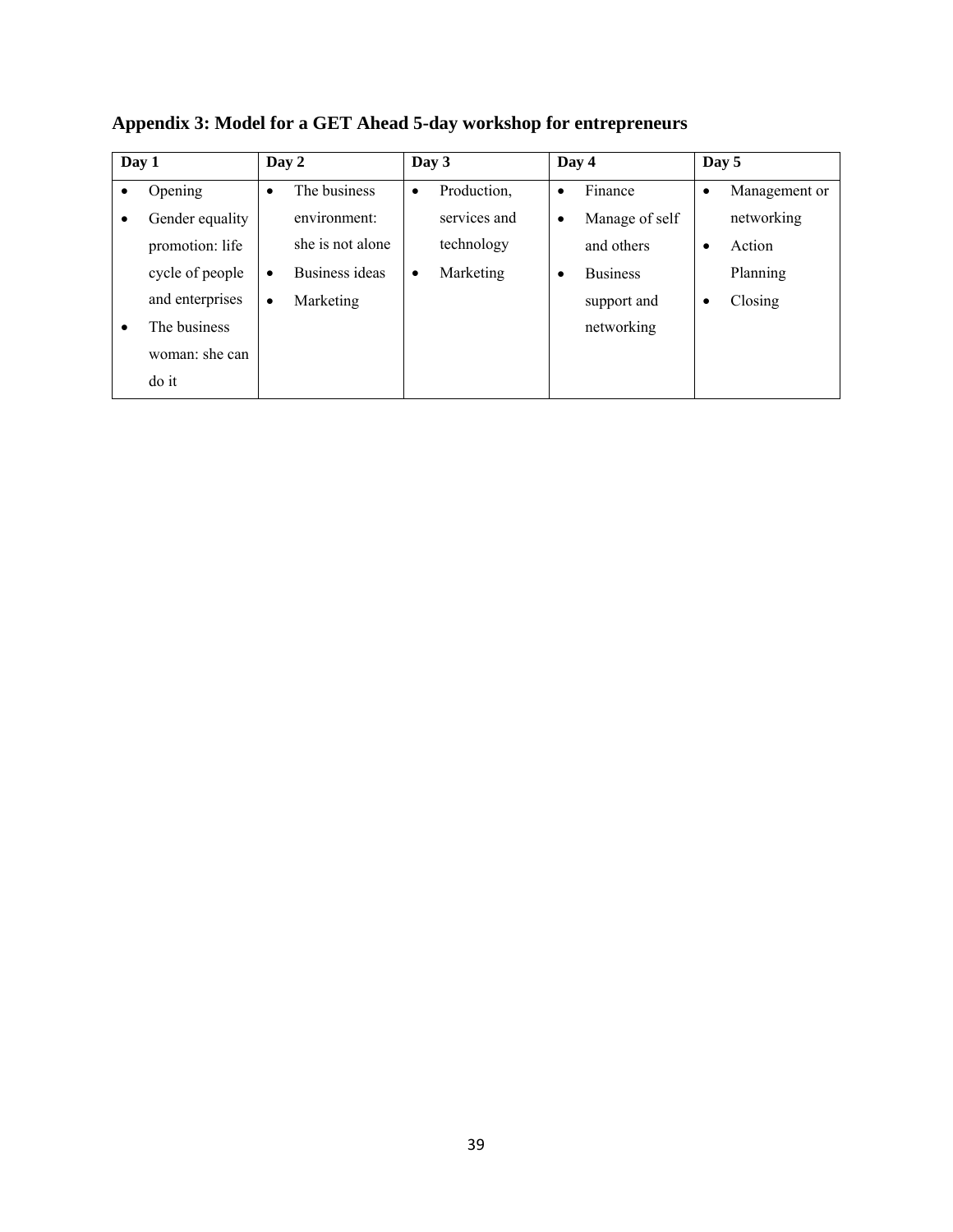# **Appendix 4: Sample Means by Assignment to Mentoring or Training Only**

| "                               |          |                 | statas ion mentoring intervention |                          |         |            |                |
|---------------------------------|----------|-----------------|-----------------------------------|--------------------------|---------|------------|----------------|
|                                 | Assigned | <b>Training</b> | Spillover                         | Spillover for            | Pure    |            |                |
|                                 | Mentor   | Only            |                                   | for Mentor Training Only | Control | P-value    | P-value        |
|                                 | (1)      | (2)             | (3)                               | (4)                      | (5)     | (1) vs (2) | $(3)$ vs $(4)$ |
| Age                             | 35.73    | 36.39           | 35.38                             | 35.70                    | 35.80   | 0.262      | 0.807          |
| <b>Years of Education</b>       | 9.08     | 8.76            | 9.00                              | 8.89                     | 9.08    | 0.019      | 0.321          |
| Married                         | 0.69     | 0.65            | 0.68                              | 0.64                     | 0.68    | 0.166      | 0.999          |
| Household Size                  | 4.96     | 4.99            | 4.93                              | 4.83                     | 4.86    | 0.962      | 0.841          |
| Age of Firm                     | 6.36     | 6.82            | 6.53                              | 6.73                     | 6.31    | 0.310      | 0.491          |
| Number of Employees             | 0.27     | 0.26            | 0.27                              | 0.27                     | 0.26    | 0.985      | 0.422          |
| <b>Weekly Profits</b>           | 1124     | 1115            | 1132                              | 1155                     | 1085    | 0.782      | 0.643          |
| Weekly Sales                    | 5657     | 5054            | 6028                              | 6016                     | 5247    | 0.596      | 0.558          |
| Capital Stock                   | 37859    | 24222           | 39042                             | 27324                    | 26733   | 0.001      | 0.005          |
| Ever Received Bank/MFI Loan     | 0.26     | 0.26            | 0.23                              | 0.27                     | 0.23    | 0.652      | 0.061          |
| Keeps Records                   | 0.36     | 0.37            | 0.33                              | 0.36                     | 0.34    | 0.967      | 0.318          |
| <b>Business Practices Score</b> | 0.53     | 0.52            | 0.53                              | 0.53                     | 0.52    | 0.153      | 0.920          |
| <b>Retail Firm</b>              | 0.77     | 0.81            | 0.76                              | 0.79                     | 0.75    | 0.223      | 0.115          |
| Registered with City Council    | 0.48     | 0.36            | 0.49                              | 0.39                     | 0.40    | 0.001      | 0.023          |
| Sample Size                     | 524      | 521             | 459                               | 442                      | 1158    |            |                |

#### **Appendix Table 1: Means by Treatment Status for Mentoring Intervention**

Notes: Means and Sample Sizes are shown for Sample in Non‐Small Markets, for which mentoring intervention applied.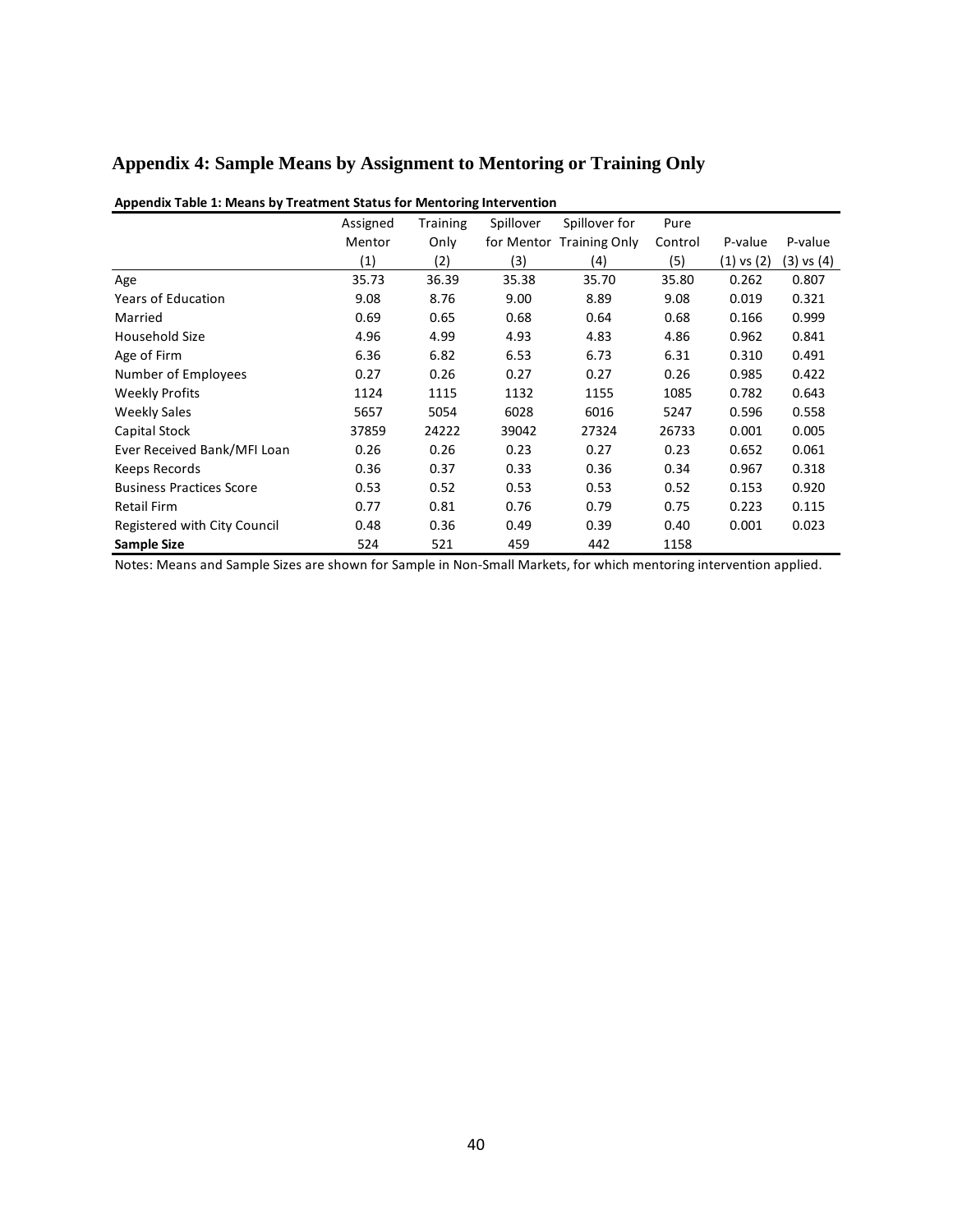# **Appendix 5: Mentoring Design and Implementation**

The mentoring intervention provided personalized, hands-on problem-solving support and peer learning to women who had previously received the Get Ahead program with the goal of reinforcing intended business training outcomes – from improved management skills to business growth.

The intervention targeted 446 women who had been exposed to the business training in 2013 and expressed interest in further support through mentorship. Two local, public service providers, Kenya Industrial Estate (KIE) and the Women Enterprise Fund (WEF), were identified as partners in the delivery of the mentoring services. KIE implemented the mentoring in Kakamega and Kisii, while WEF did it in Embu and Kitui.

The design of the mentoring intervention combined group and individual sessions for a period of five months (July to November 2015). Each female-owned firm (or mentee) received 15 mentoring sessions: 10 through group sessions and five through one-to-one meetings with the mentor. Group sessions occurred twice a month, every two weeks, while individual sessions took place once a month. Each mentor was assigned a group of five mentees. The table below summarizes the topics covered during the 10 group mentoring sessions. Individual sessions deepened discussions on the above topics based on the needs of the mentee and her business.

The ILO contracted a mentoring expert for program development and curriculum design, which was subsequently discussed and delivered to mentors from Kenya Industrial Estate and the Women Enterprise Fund.

- 110 mentors were recruited, only 100 were subsequently trained, and 89 selected for the program.
- The program reached out to 446 women who had participated in the Get Ahead Program, 392 signed up, were inducted and received training. However, only 361 women stayed in the program throughout the five months.
- Therefore, while originally 89 mentors were linked to 392 mentees, by the end of the program the number of mentees per mentor ranged from 3 to 6.
- Drop out reasons included (i) in most cases lack of interest after realizing there were no grants involved in the offer, and (ii) in few cases considerations about the mentoring program not being helpful in enhancing skills and business growth.

Monitoring and evaluation of the mentoring was done through (i) monthly meetings with mentors and implementing partners, (ii) monthly reports per mentor, (iii) tracking of journals filled by mentors after each session, (iv) visits and phone calls with mentors for follow up and support, (v) two meetings between the ILO and the implementing partners throughout the duration of the program, and (vi) one closing forum in each county to gather feedback from all parties.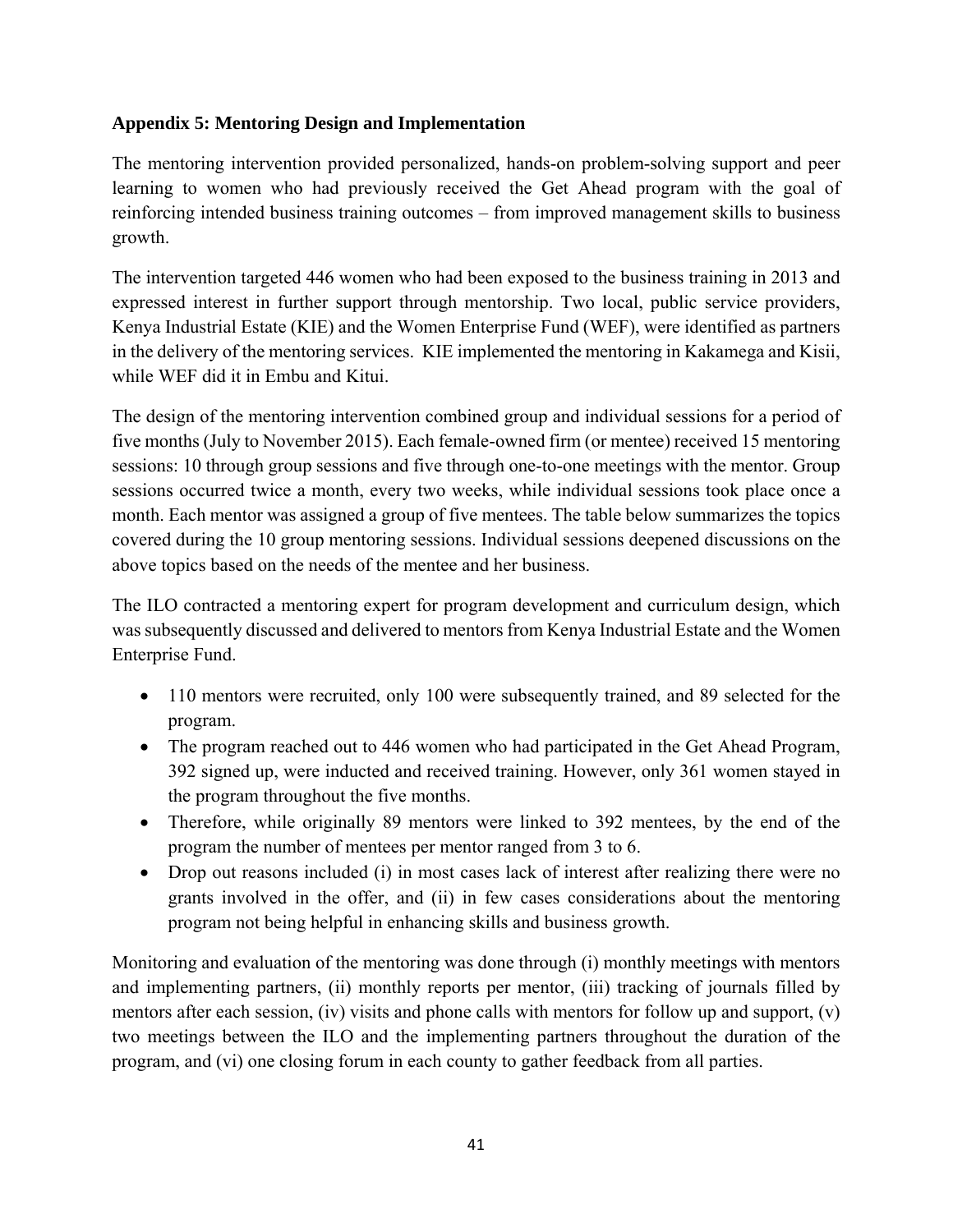# **Mentoring approach: group sessions**

| <b>Session</b>                                     | Objective/Module                            | Outcome                                                                        | <b>Time</b> |
|----------------------------------------------------|---------------------------------------------|--------------------------------------------------------------------------------|-------------|
| <b>Session 1:</b>                                  | Introduction of mentor mentees<br>$\bullet$ | Knowing each other<br>$\bullet$                                                | 2 hrs       |
| Introduction, objectives and                       | Definition of objectives<br>$\bullet$       | Being clear on the mentorship objective and expectations<br>$\bullet$          |             |
| agreement                                          | Understanding the mentoring<br>$\bullet$    | Understanding and signing the mentoring agreement<br>$\bullet$                 |             |
|                                                    | agreement                                   |                                                                                |             |
| <b>Session 2:</b>                                  | Goals review                                | Mentees goals established                                                      | 2 hrs       |
| <b>GROW</b> goal                                   |                                             | How the mentees will look like when they are successful                        |             |
|                                                    |                                             | How will the business look like after growing, as regards to                   |             |
|                                                    |                                             | sourcing, production, marketing, packaging, sales, networking,                 |             |
|                                                    |                                             | access to finance and general business management                              |             |
| <b>Session 3:</b>                                  | Reality analysis                            | Current status established                                                     | 2 hrs       |
| <b>GROW</b> reality                                |                                             | Where is the mentee right now in view of her personal and                      |             |
|                                                    |                                             | business goals                                                                 |             |
|                                                    |                                             | Business performance established in terms of; sourcing,                        |             |
|                                                    |                                             | production, marketing, packaging, sales, networking, access to                 |             |
|                                                    |                                             | finance and general business management                                        |             |
| <b>Session 4:</b>                                  | Identifying key gaps (goals vis-à-          | Gaps identified. This will be done by exploring the difference                 | 2 hrs       |
| <b>GROW</b> gap analysis<br><b>Session 5:</b>      | vis current status)                         | between the goal and the current reality.                                      |             |
|                                                    | Exploring options to addressed              | A list of options to close each of the gaps identified (in terms of            | 2 hrs       |
| <b>GROW</b> exploring options<br><b>Session 6:</b> | identified gaps<br>Financial analysis       | capabilities, skills and assets).                                              | 2 hrs       |
| <b>Feasibility assessment</b>                      |                                             | Exploring the feasibility of filling in the gaps<br>$\bullet$                  |             |
|                                                    |                                             | What is the cost of implementing the options<br>$\bullet$                      |             |
| <b>Session 7:</b>                                  | Plan of action to address identified        | What will be the source of finance required to close the gaps<br>$\bullet$     | 2 hrs       |
|                                                    |                                             | Analysing options and agree on way forward<br>$\bullet$                        |             |
| <b>GROW</b> way forward /action<br>points          | gaps                                        | Drawing an action plan with clear timelines and budget<br>$\bullet$            |             |
| <b>Session 8:</b>                                  | <b>Evaluating progress</b>                  | Exploring what the mentee has done on the agreed Action Points<br>$\bullet$    | 2 hrs       |
| <b>Implementing the way forward</b>                |                                             | Identifying successes, challenges, way forward<br>$\bullet$                    |             |
| <b>Session 9:</b>                                  | Evaluating progress                         | Exploring what the mentee has done on the agreed action points<br>$\bullet$    | 2 hrs       |
| Implementing the way forward                       |                                             | Identifying successes, challenges, way forward<br>$\bullet$                    |             |
| <b>Session 10:</b>                                 | End of program evaluation, review           | Documenting the impact of the mentorship, i.e. how has the<br>$\bullet$        | 2 hrs       |
| <b>Evaluation, review of action</b>                | of action plan and agreement on             | mentee and business benefited from the mentoring sessions                      |             |
| plan and sustainability                            | sustainability plan                         | Reviewing the action plan based on sessions 8 and 9's outcomes<br>$\bullet$    |             |
|                                                    |                                             | Agreeing on a sustainability plan after the end formal mentorship<br>$\bullet$ |             |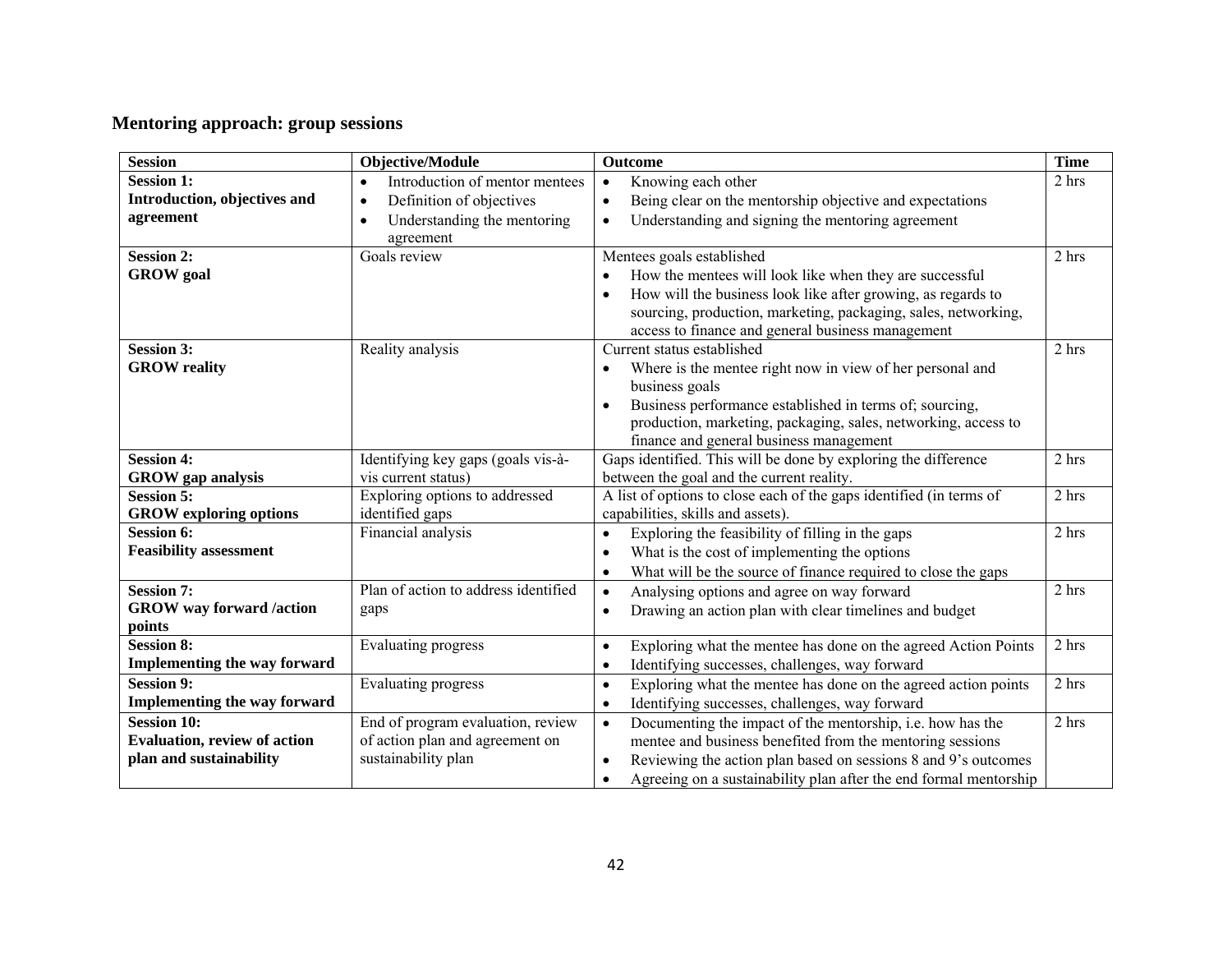## **Appendix 6: Measurement of Key Outcomes**

All nominal values were converted into real (August 2013) Kenyan shillings using the consumer price index for the midpoint of each survey round.

*Firm Survival* is measured as whether the owner still operates a business, regardless of whether or not they have changed the business line. For individuals who could not be interviewed, survival was measured by asking family members and neighbors the status of the owner.

*Daily sales* are sales of the business in the last day, coded as zero if the business was closed that day, or is closed for good. It is truncated at the  $99<sup>th</sup>$  percentile.

*Weekly sales* are total sales of the business in the last week, coded as zero if the business was closed that week, or is closed for good. It is truncated at the 99<sup>th</sup> percentile. When aggregated across all firms in the market, this forms *Total market sales.*

*Main product sales* are obtained by multiplying the number of units of the main product sold in the last week by the unit price, truncated at the 99<sup>th</sup> percentile and coded as zero if the business is closed.

*Business Profits* are measured using the direct question of de Mel et al. (2009)<sup>9</sup>, asked about the last week as a reference period since pre-testing found a weekly rather than monthly recall was easier for business owners to answer: "what was the total income the business earned during last week after paying all expenses including wages of employees, but not including any income you paid yourself. That is, what were the profits of your business during last week?" This is coded as zero if the business is closed, and truncated at the 99<sup>th</sup> percentile. When aggregated across all firms in the market, this forms *Total market profits.* 

*Main product profits* are obtained by multiplying the mark-up on the main product sold by the number of units sold of this product in the past week, truncated at the 1<sup>st</sup> and 99<sup>th</sup> percentiles, and coded as zero if the business is closed.

*Photo inventories* are the value of inventories as assessed by valuing a photograph of the business inventories. A common set of market prices are used to aggregate products. Two independent enumerators would count the number of each product they see in the photo (e.g. 53 tomatoes) and then aggregate by the price per product. If the two valuations differed by more than 5,000 KSH, they would iterate again until they agreed on a valuation.

*Aggregate index of profits and sales* is the average of standardized z-scores of the primary profits and sales measures.

*Employed for pay* is coded as one if they are self-employed or worked for wages in the past week.

*Income from work* is the sum of weekly profits and income from wage work in the past week.

<sup>9</sup> De Mel, Suresh., McKenzie, David., Woodruff, Christopher., (2009). "Measuring microenterprise profits: Must we ask how the sausage is made?" *Journal of Development Economics* 88(1): 19-31.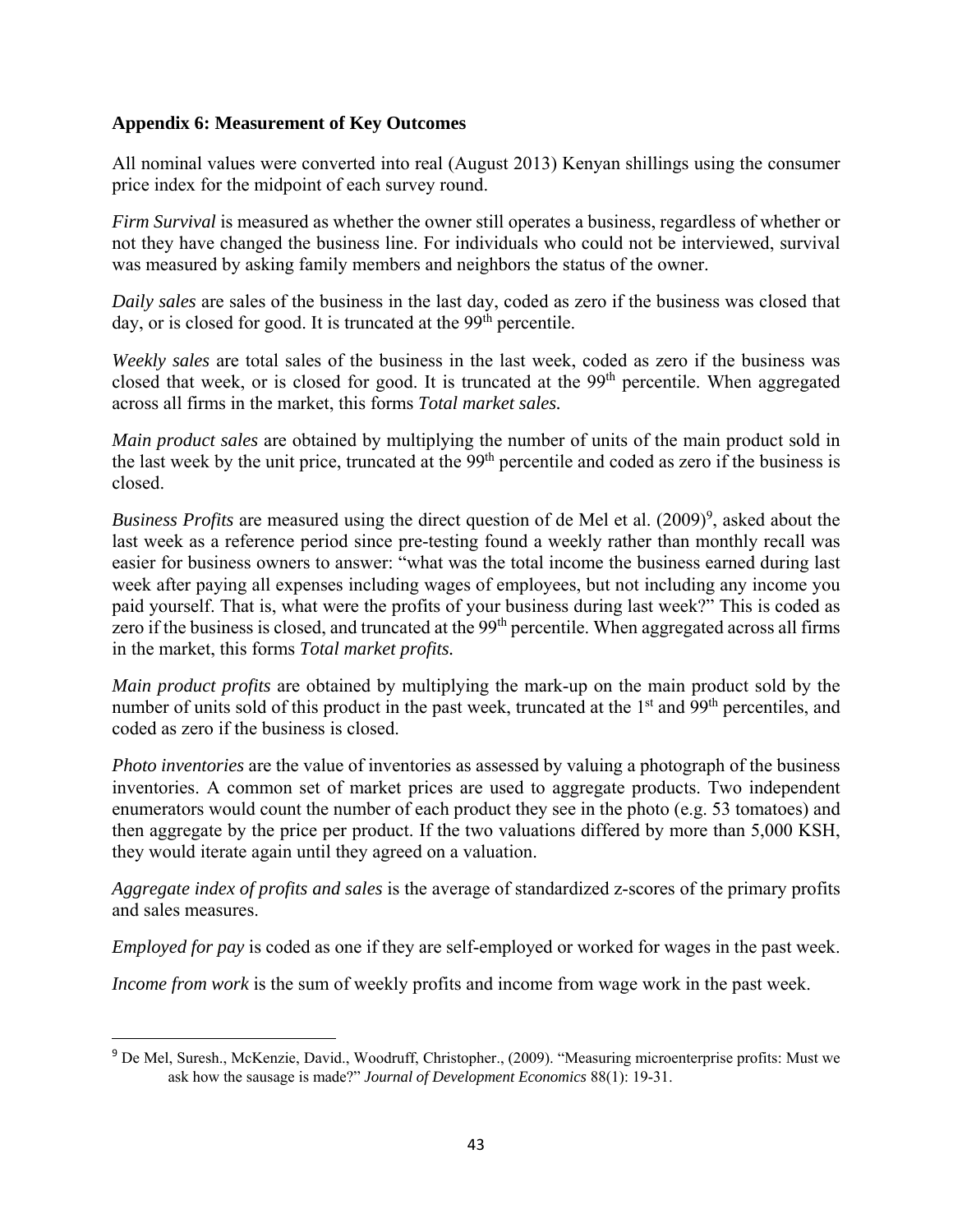*Empowerment index* is the sum of the following outcomes: Compelled to spend money on husband or family (coded 1 if they answer no); not the only person with access to their firms' money (coded as 1 if only they have access); has some money which they have sole control over and can spend how they like; do not need anyone's permission to visit a friend, to travel to sell a business asset, to travel to a new location to work, to stay overnight in a different town, to work later than usual hours, to take out a loan, or to spend money on an investment for their business.

*Life Ladder Today* and *Life Ladder 5 Years* are measured by a standard 10-step Cantril ladder, where individuals are asked to imagine the best (step 10) and worst (step 1) possible lives for themselves, and then say which step represents their current position and where they will be in 5 years.

*Mental health* is measured by the MHI-5 index of Veit and Ware (1983), coded so higher scores denote better mental health.

*Household durables index* is the first principal component of dummy variables for ownership of 10 household assets (iron and heaters, fridge or freezer, fan, sewing machine, radio or CD player, TV or DVD player, motorcycle or scooter, car or van, oven, and gas cooker) and of the number of cows owned and number of goats owned.

*Number of new entrants* is the number of firms operating in the market outside of our experimental sample that have opened since the baseline survey and training intervention.

*Total other firms* is the total number of other firms operating in the market outside of our experimental sample (new entrants plus those pre-existing firms that were not included due to being absent from the market at the time of listing, or being dropped by our eligibility filters).

*Other firm profits* is the total profits in the market of the other firms outside the survey sample.

*Weekly customers* is the number of customers the firm has in the past week, truncated at the 99<sup>th</sup> percentile. This is coded as zero for firms that are closed. When aggregated to the market level, this forms *Total market customers*.

*Business knowledge* is the number correct out of 7 questions intended to measure whether the firm owner can calculate sales, expenses, and profits.

*Business practices* is the proportion of 26 practices in marketing, record-keeping, buying and stock control, and financial planning used by the firm (McKenzie and Woodruff, 2015). This is only measured for firms that are surviving at the time of the survey.

*Worked with a mentor* is a dummy variable for whether they have worked with a mentor to try to improve their business in the past year (only asked in round 4).

*Entrepreneurial self-efficacy* is the number out of 10 of business activities that the owner rates themselves as "very confident" in their ability to do (only asked in round 2). This includes entrepreneurial tasks like "estimate customer demand for a new product," "persuade a bank to lend you money" and "identify good employees."

*Get Ahead Attitudes* is the sum of scores on 11 questions designed to measure attitudes Get Ahead training is meant to encourage. These are scored 1 through 5, where 1=strongly disagree,  $5 =$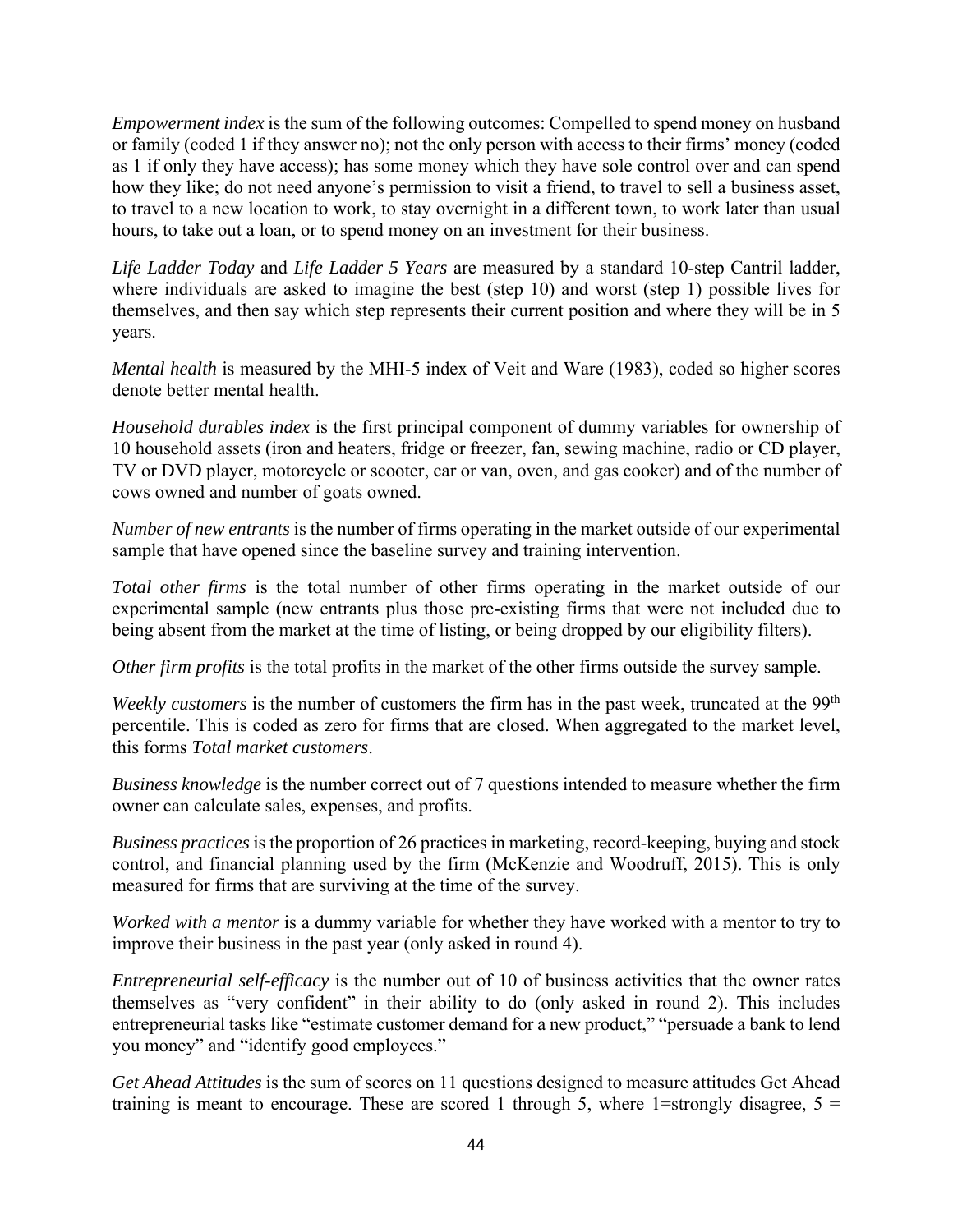strongly agree. Questions will be coded so that higher scores indicate better entrepreneurial attitudes. Examples include "Even when my business is going well, I keep my eyes open in case I find a way to improve it," "I don't worry about where my business will be in the future  $-1$  just plan week to week based on what comes up" (negatively coded), and "My business provides about the same as others/is doing about the same as others, so there's no need to make it better." (negatively coded).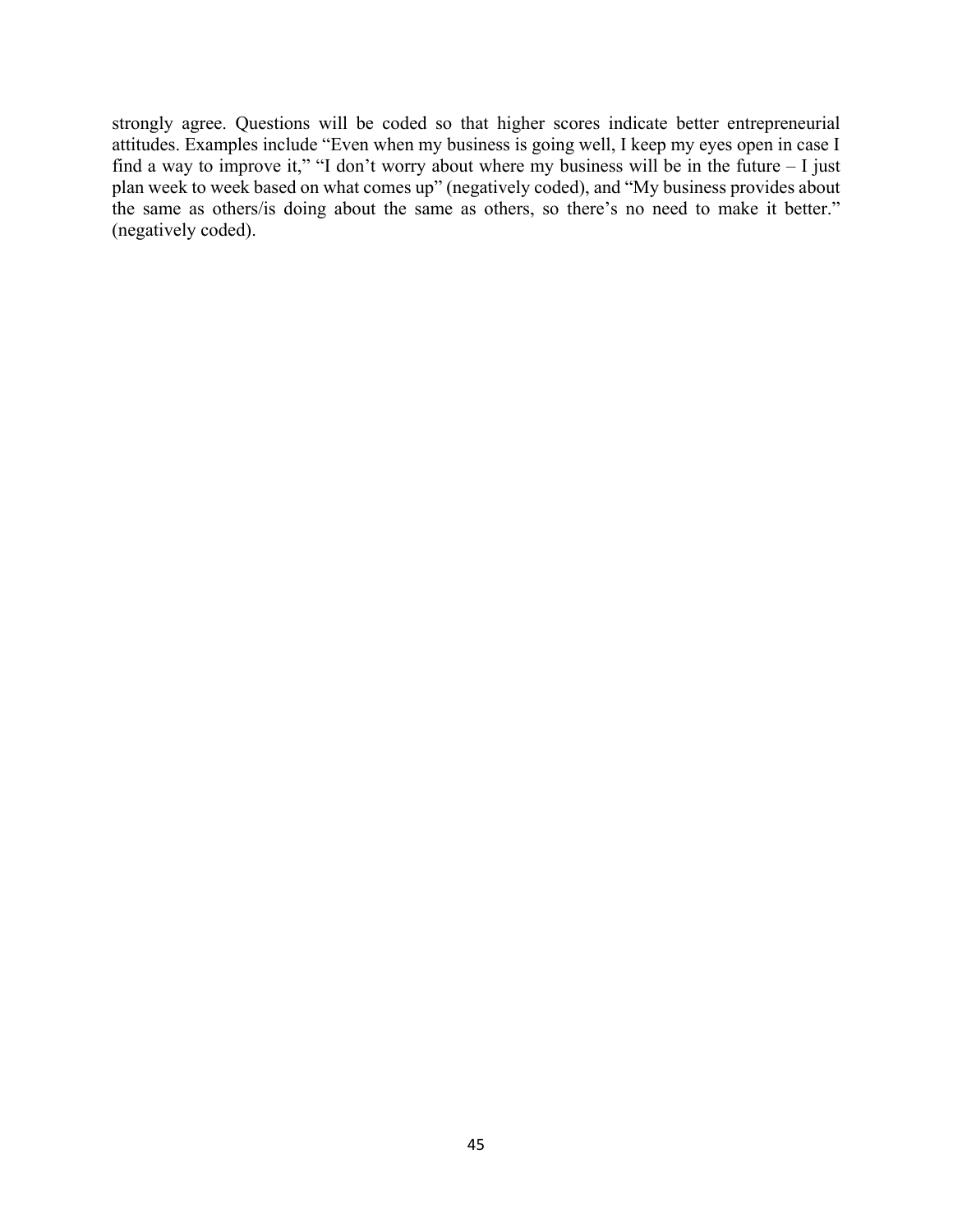# **Appendix 7: Data Availability**

Appendix Table 2 shows data availability by treatment status.

|                                                     | Round 2    | Round 3    | R <sub>2</sub> or R <sub>3</sub> | Round 4   | Round 5   | R <sub>4</sub> or R <sub>5</sub> |  |  |  |  |
|-----------------------------------------------------|------------|------------|----------------------------------|-----------|-----------|----------------------------------|--|--|--|--|
| <b>Panel A: Interviewed</b>                         |            |            |                                  |           |           |                                  |  |  |  |  |
| Assigned to Training                                | $0.034***$ | $0.030***$ | $0.023***$                       | 0.009     | $0.023*$  | 0.010                            |  |  |  |  |
|                                                     | (0.012)    | (0.011)    | (0.008)                          | (0.013)   | (0.013)   | (0.011)                          |  |  |  |  |
| Spillover Group                                     | 0.014      | $-0.013$   | $-0.003$                         | $-0.026*$ | 0.002     | $-0.009$                         |  |  |  |  |
|                                                     | (0.013)    | (0.014)    | (0.010)                          | (0.014)   | (0.015)   | (0.012)                          |  |  |  |  |
| <b>Pure Control Mean</b>                            | 0.886      | 0.889      | 0.943                            | 0.894     | 0.876     | 0.923                            |  |  |  |  |
| Panel B: Data on Survival Available                 |            |            |                                  |           |           |                                  |  |  |  |  |
| <b>Assigned to Training</b>                         | $0.011*$   | $0.016**$  | 0.002                            | 0.005     | 0.010     | 0.003                            |  |  |  |  |
|                                                     | (0.006)    | (0.006)    | (0.003)                          | (0.009)   | (0.010)   | (0.007)                          |  |  |  |  |
| Spillover Group                                     | $0.015**$  | $-0.003$   | 0.002                            | 0.000     | 0.008     | 0.004                            |  |  |  |  |
|                                                     | (0.006)    | (0.008)    | (0.004)                          | (0.010)   | (0.010)   | (0.007)                          |  |  |  |  |
| <b>Pure Control Mean</b>                            | 0.968      | 0.962      | 0.991                            | 0.947     | 0.924     | 0.970                            |  |  |  |  |
| Panel C: Data on Weekly Sales and Profits Available |            |            |                                  |           |           |                                  |  |  |  |  |
| Assigned to Training                                | $0.027**$  | $0.031***$ | $0.016**$                        | 0.013     | $0.031**$ | 0.011                            |  |  |  |  |
|                                                     | (0.012)    | (0.009)    | (0.006)                          | (0.013)   | (0.013)   | (0.010)                          |  |  |  |  |
| Spillover Group                                     | 0.015      | $-0.006$   | $-0.003$                         | $-0.007$  | 0.011     | 0.006                            |  |  |  |  |
|                                                     | (0.013)    | (0.012)    | (0.008)                          | (0.014)   | (0.014)   | (0.011)                          |  |  |  |  |
| <b>Pure Control Mean</b>                            | 0.907      | 0.913      | 0.964                            | 0.903     | 0.881     | 0.939                            |  |  |  |  |
| Sample Size                                         | 3537       | 3537       | 3537                             | 3537      | 3537      | 3537                             |  |  |  |  |

| <b>Appendix Table 2: Data Availability by Treatment Status</b> |  |  |
|----------------------------------------------------------------|--|--|
|                                                                |  |  |

Notes: Robust Standard Errors in Parentheses, Clustered at the Market Level.

\*, \*\*, and \*\*\* indicate significance at the 10, 5, and 1 percent levels respectively.

Data on weekly sales and profits availability codes data as available if firm is known to be closed (since then sales and profits are known to be zero).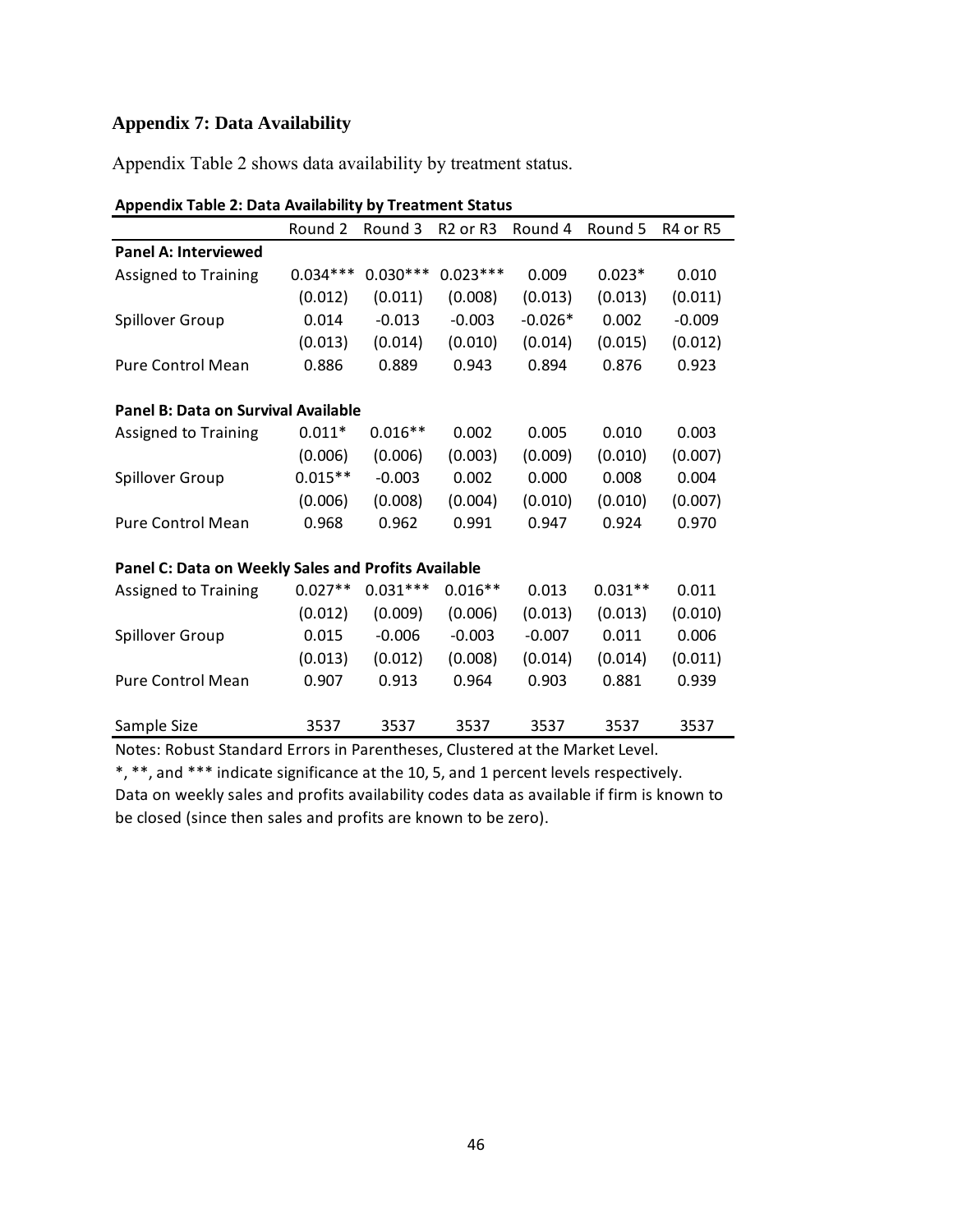# **Appendix 8: LATE Impacts for Primary Outcomes**

|                                                              | Firm      | Daily        | Weekly       | Main Product | Weekly  | Main Product | Photo       | Aggregate  |
|--------------------------------------------------------------|-----------|--------------|--------------|--------------|---------|--------------|-------------|------------|
|                                                              | Survival  | <b>Sales</b> | <b>Sales</b> | <b>Sales</b> | Profits | Profits      | Inventories | Index      |
| <b>Impact of Receiving Training, Allowing for Spillovers</b> |           |              |              |              |         |              |             |            |
| Received Training*1 Year                                     | 0.007     | $202**$      | 355          | 187          | 97      | 65           | 597         | $0.061*$   |
|                                                              | (0.012)   | (85)         | (318)        | (370)        | (86)    | (113)        | (421)       | (0.032)    |
| Received Training* 3 Years                                   | $0.038**$ | $212**$      | 1283 ***     | $562*$       | $273**$ | 192          | 1017        | $0.108***$ |
|                                                              | (0.016)   | (104)        | (428)        | (329)        | (108)   | (119)        | (1087)      | (0.039)    |
| Spillover Group * 1 Year                                     | 0.002     | 32           | $-476*$      | 157          | -65     | $-16$        | 336         | $-0.011$   |
|                                                              | (0.011)   | (70)         | (268)        | (327)        | (66)    | (93)         | (343)       | (0.026)    |
| Spillover Group * 3 Years                                    | 0.013     | $\mathbf{1}$ | 25           | 181          | -30     | 5            | 670         | 0.002      |
|                                                              | (0.014)   | (85)         | (328)        | (269)        | (79)    | (94)         | (867)       | (0.029)    |
| Sample Size                                                  | 13508     | 12943        | 12909        | 12064        | 12881   | 11985        | 5598        | 12923      |

#### **Appendix Table 3: LATE Impacts on Primary Outcomes**

Notes: Robust standard errors in parentheses, clustered at the market level.

\*, \*\*, and \*\*\* indicate significance at the 10, 5, and 1 percent levels respectively.

All regressions control for randomization strata fixed effects, the baseline value of the outcome, and survey round fixed effects. Receipt of training instrumented with assignment to training.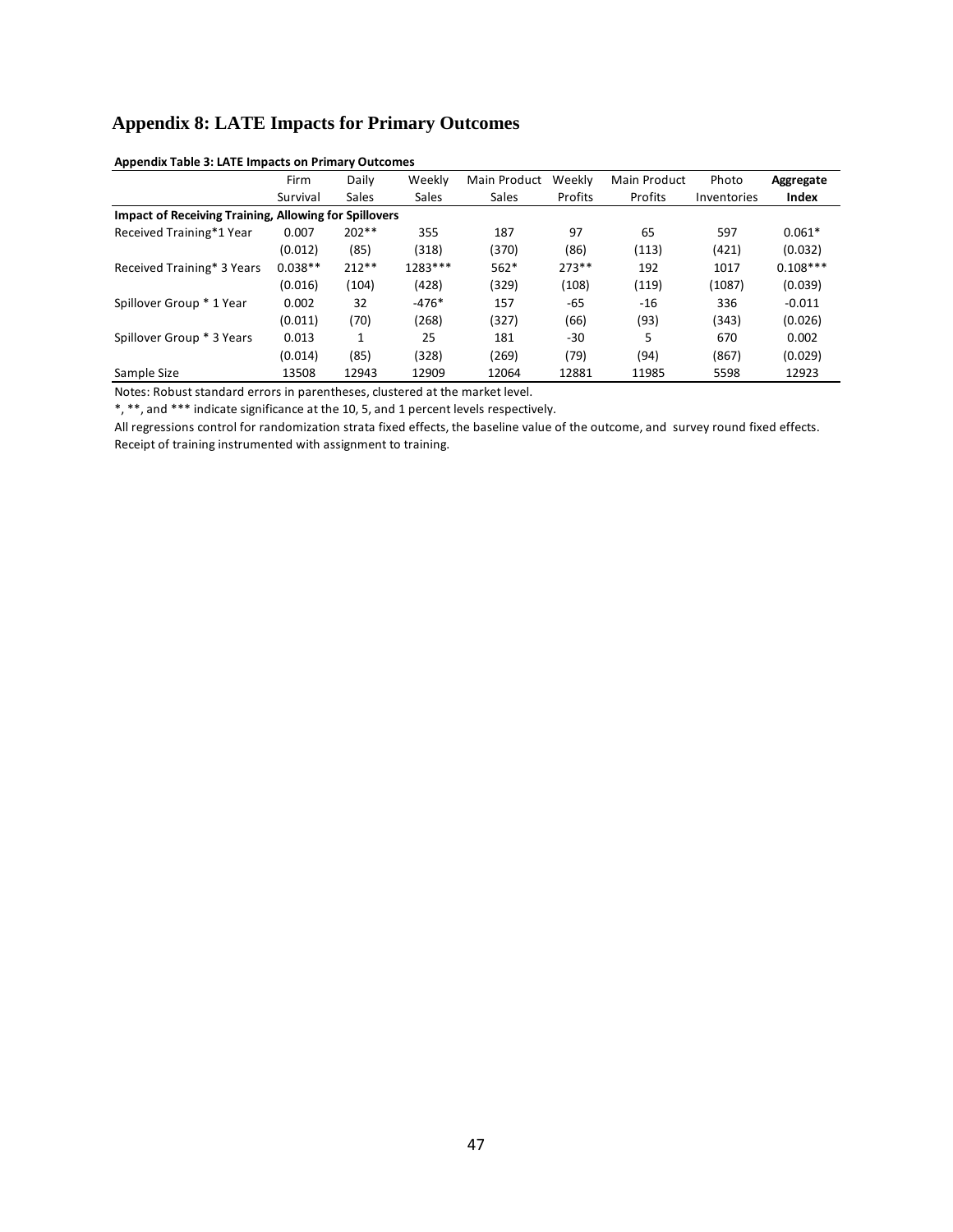## **Appendix 9: Robustness Checks on Primary Outcomes**

We carry out three robustness checks on our primary outcomes. First, we use the objective visual photographic evidence as to whether the business looks bigger or not than it was at baseline (Appendix Table 4). Second, we report results conditional on survival (Appendix Table 5). Third, we examine transforms of profits and sales which are less susceptible to outliers (Appendix Table 6). Since our initial screening was intended to create relatively homogeneous firms, our preanalysis plan specified that our primary analysis would focus on the outcome variables measured in terms of levels. However, it indicated that as a robustness check, we would also examine the impact of treatment on the inverse hyperbolic sine transformation of total profits in the last month, and total sales in the last week:  $log(y+(y^2+1)^{1/2})$ . This is similar to the log transformation, but allows for zeros and negative values. We also consider the log transformation, which conditions on survival. The first column of Appendix Table 6 also considers an alternative definition of survival, in which we assume which firms that were observed closed in round T, and then not observed in subsequent waves, remain closed. Our results are robust to this alternative.

In the last two columns of Appendix Table 6, we examine whether training leads to more accurate reporting. Column 6 measures the treatment impact on the number of reporting errors made. We consider six errors: reporting sales less than profits, daily sales less than weekly sales, worst week profits greater than current week's profits, profits and sales for their main product higher than total profits and sales, and unit costs higher than prices for their most profitable product. We find no significant treatment effect on the number of errors made, suggesting that training does not affect reporting accuracy. Column 7 considers the difference (in log terms) between the value of inventories reported by the firm, and the value assessed by our team based on their photo. If treated participants were deliberately reporting their businesses to be bigger, we should expect a systematic bias in this difference with treatment status. However, we cannot reject that the difference does not vary with treatment status, suggesting reporting accuracy does not change with treatment. Together with the physical evidence in Appendix Table 4, this suggests the greater size of the treatment firms is a real, and not just a reporting, effect.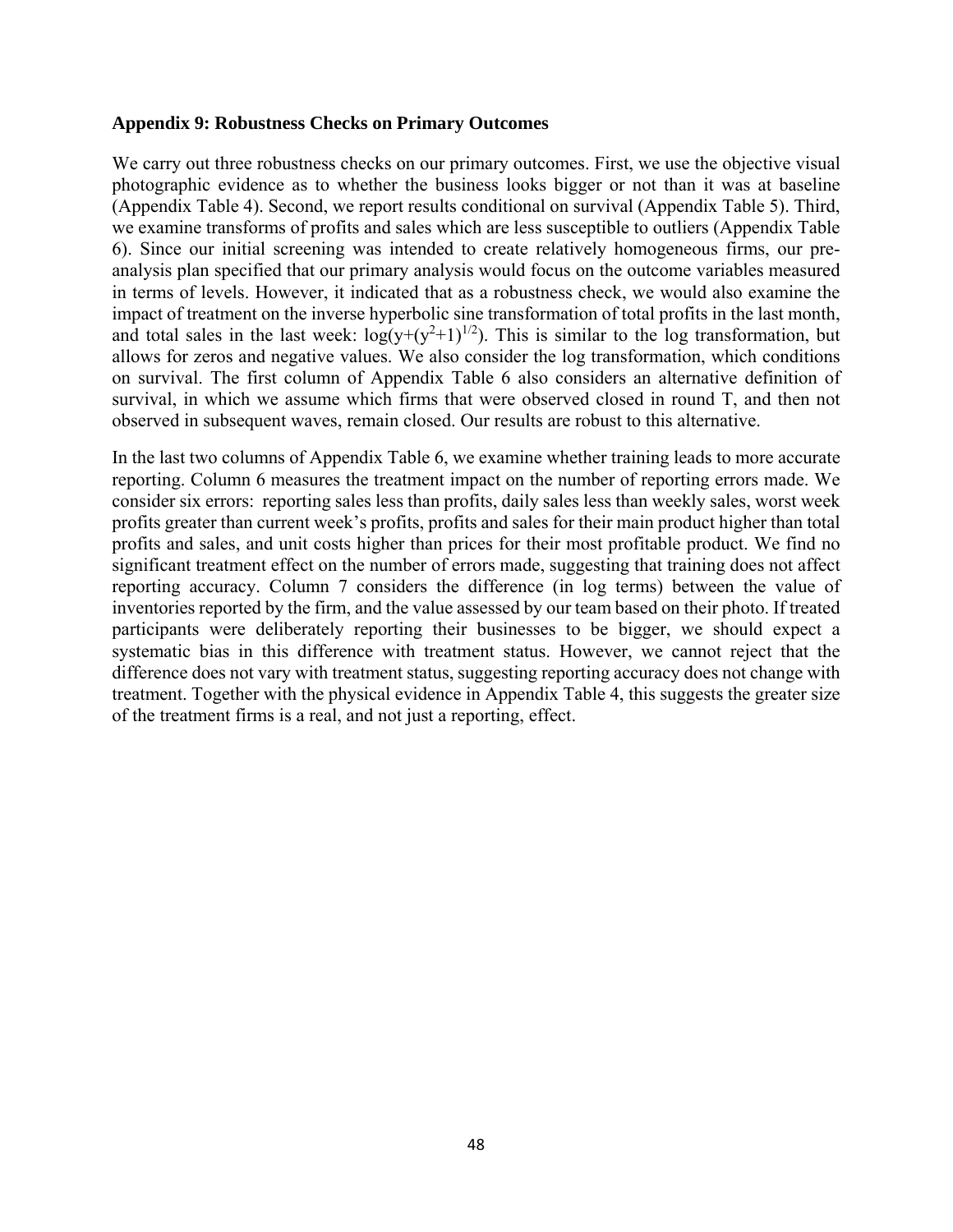|                                  |           | All firms Survivors All Firms Survivors |           |          |
|----------------------------------|-----------|-----------------------------------------|-----------|----------|
| <b>Assigned to Training</b>      | $0.042**$ | 0.037                                   |           |          |
|                                  | (0.021)   | (0.023)                                 |           |          |
| Spillover Group                  | 0.019     | 0.019                                   |           |          |
|                                  | (0.022)   | (0.023)                                 |           |          |
| Assigned to Mentoring            |           |                                         | $0.059**$ | $0.058*$ |
|                                  |           |                                         | (0.028)   | (0.031)  |
| Spillover Group for Mentoring    |           |                                         | 0.022     | 0.017    |
|                                  |           |                                         | (0.030)   | (0.032)  |
| Assigned to Training Only        |           |                                         | 0.034     | 0.022    |
|                                  |           |                                         | (0.028)   | (0.029)  |
| Spillover Group for Training     |           |                                         | 0.028     | 0.023    |
|                                  |           |                                         | (0.026)   | (0.027)  |
| Sample Size                      | 2864      | 2571                                    | 2527      | 2265     |
| P-value: Mentoring=Training Only |           |                                         | 0.440     | 0.286    |

## **Appendix Table 4: Is the Business Visually Bigger After Three Years?**

## Notes:

Robust standard errors in parentheses, clustered at the market level.

\*, \*\*, and \*\*\* denote significance at the 10, 5, and 1 percent levels respectively. Outcome is whether photograph of business inventories in Round 4 survey is shows business to be larger than baseline photograph shows.

Columns 2 and 4 condition on the firm surviving, columns 1 and 3 code closed firms as not being bigger.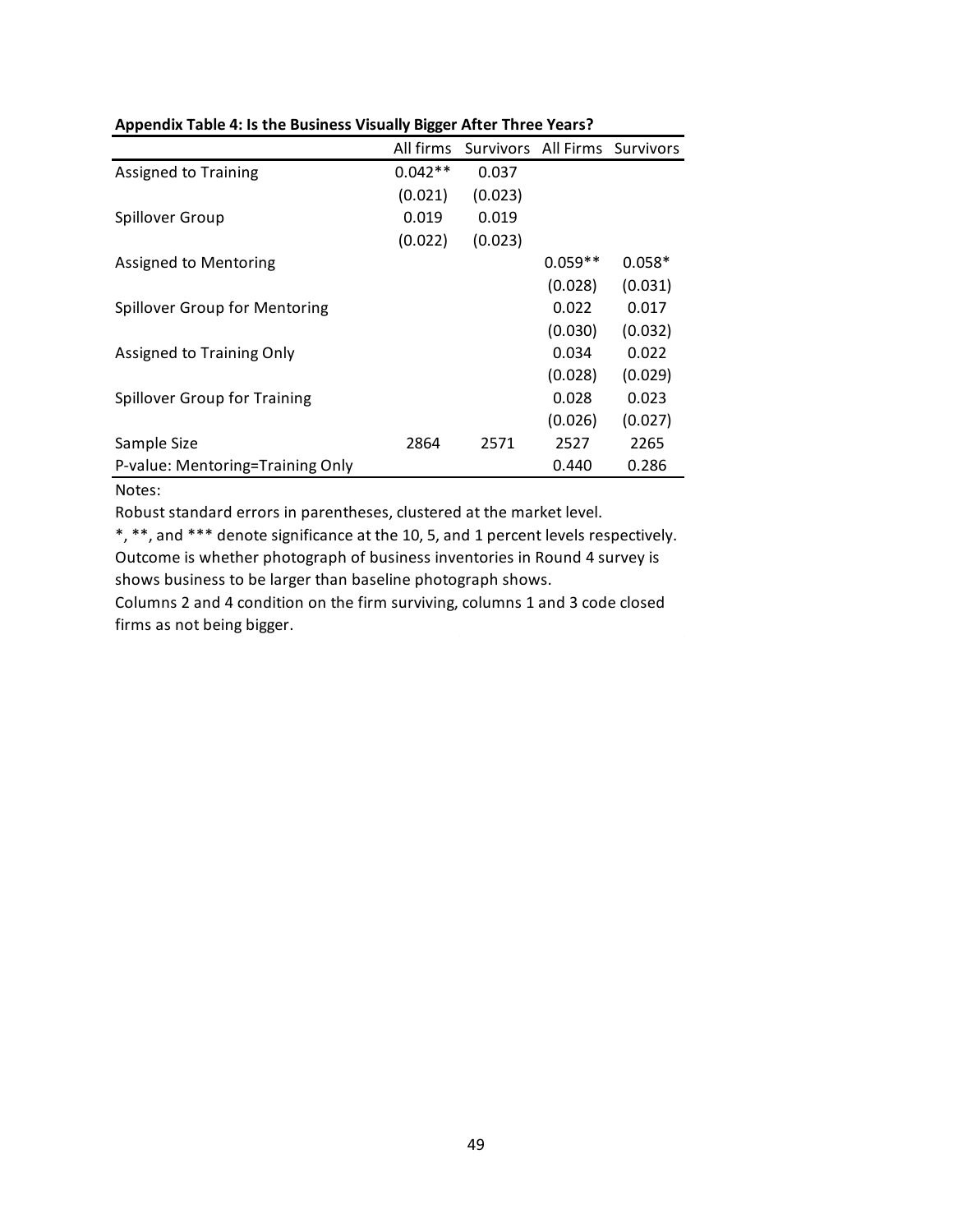|  | Appendix 5: Impacts on Primary Outcomes Conditional on Survival |
|--|-----------------------------------------------------------------|
|--|-----------------------------------------------------------------|

|                                                                                  | Daily  | Weekly  | Main Product Weekly |         | Main Product | Photo       | Aggregate |
|----------------------------------------------------------------------------------|--------|---------|---------------------|---------|--------------|-------------|-----------|
|                                                                                  | Sales  | Sales   | Sales               | Profits | Profits      | Inventories | Index     |
| Panel A: Impact of Assignment to Training, Allowing for Spillovers               |        |         |                     |         |              |             |           |
| Assigned to Training*1 Year                                                      | 165**  | 294     | 126                 | 69      | 46           | 604         | $0.051*$  |
|                                                                                  | (77)   | (287)   | (329)               | (75)    | (102)        | (392)       | (0.029)   |
| Assigned to Training* 3 Years                                                    | 145    | 967**   | 380                 | 182*    | 124          | 487         | $0.080**$ |
|                                                                                  | (94)   | (382)   | (294)               | (98)    | (107)        | (1017)      | (0.035)   |
| Spillover Group * 1 Year                                                         | 30     | $-557*$ | 168                 | -79     | $-23$        | 357         | $-0.012$  |
|                                                                                  | (78)   | (290)   | (368)               | (70)    | (105)        | (404)       | (0.028)   |
| Spillover Group * 3 Years                                                        | $-24$  | $-46$   | 169                 | $-61$   | $-17$        | 607         | $-0.001$  |
|                                                                                  | (95)   | (354)   | (303)               | (86)    | (108)        | (982)       | (0.033)   |
| Mean of Pure Control Group                                                       | 1386   | 6818    | 3993                | 1702    | 1348         | 10694       | 0.107     |
| Sample Size                                                                      | 11339  | 11305   | 10460               | 11277   | 10381        | 4775        | 11319     |
| P-value: Training 1 year=3 years                                                 | 0.804  | 0.027   | 0.509               | 0.177   | 0.567        | 0.902       | 0.324     |
| P-value: Spillover 1 year=3 years                                                | 0.574  | 0.138   | 0.998               | 0.840   | 0.964        | 0.797       | 0.733     |
| P-value: Training effect zero both years                                         | 0.097  | 0.034   | 0.435               | 0.180   | 0.494        | 0.307       | 0.068     |
| Panel B: Impact of Mentoring Compared to Training Alone, Allowing for Spillovers |        |         |                     |         |              |             |           |
| Assigned to Mentoring                                                            | 171    | 1289**  | 628                 | 295**   | 132          | 2081        | $0.107**$ |
|                                                                                  | (132)  | (529)   | (395)               | (132)   | (142)        | (1560)      | (0.045)   |
| Assigned to Training Alone                                                       | 165    | 792*    | 360                 | $233*$  | 183          | $-658$      | $0.087*$  |
|                                                                                  | (118)  | (456)   | (383)               | (119)   | (140)        | (1093)      | (0.044)   |
| Spillover Group to Mentoring                                                     | $-124$ | $-28$   | 355                 | $-68$   | 1            | 2020        | $-0.015$  |
|                                                                                  | (120)  | (467)   | (367)               | (102)   | (133)        | (1414)      | (0.039)   |
| Spillover Group to Training Alone                                                | 139    | 26      | 243                 | 62      | 66           | $-460$      | 0.046     |
|                                                                                  | (118)  | (438)   | (441)               | (110)   | (150)        | (1220)      | (0.042)   |
| Sample Size                                                                      | 4862   | 4843    | 4772                | 4828    | 4767         | 2193        | 4845      |
| P-value: Mentoring = Training Alone                                              | 0.967  | 0.354   | 0.559               | 0.674   | 0.761        | 0.058       | 0.693     |

Notes: Robust standard errors in parentheses, clustered at the market level

\*, \*\*, and \*\*\* indicate significance at the 10, 5, and 1 percent levels respectively.

All regressions control for randomization strata fixed effects , for the baseline value of the outcome and for

survey round fixed effects. Panel B uses only survey rounds 4 and 5, since mentoring intervention was carried out

between round 3 and round 4. Aggregate index is the average of standardized z-scores of the other variables. See data appendix for description of the different outcome variables.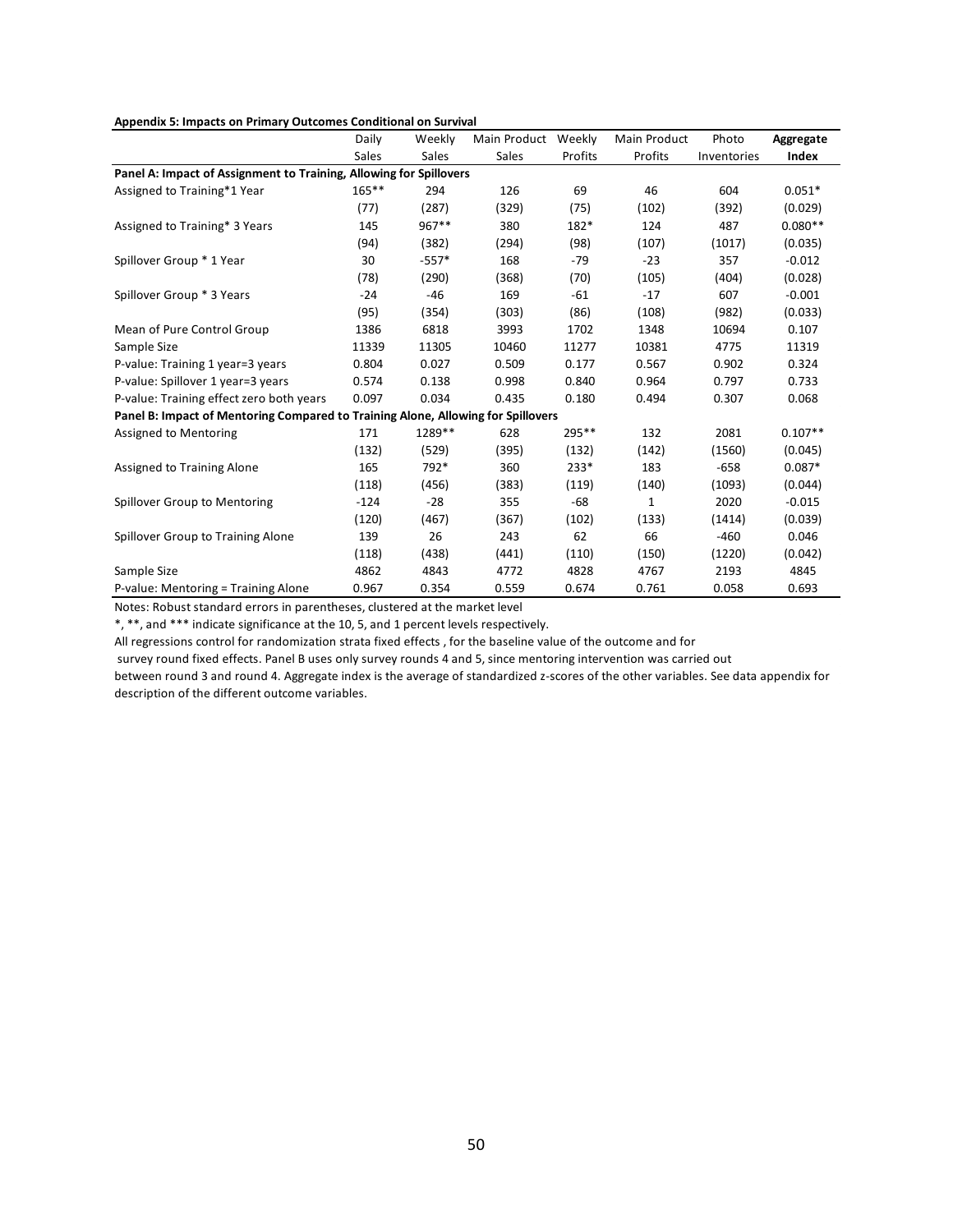|                                          | Alternative |              | Inverse Hyperbolic |              | Log        | Number   | Inventory |
|------------------------------------------|-------------|--------------|--------------------|--------------|------------|----------|-----------|
|                                          | Survival    | <b>Sales</b> | Profits            | <b>Sales</b> | Profits    | Errors   | Reporting |
| Assigned to Training*1 Year              | 0.006       | 0.124        | 0.098              | $0.094**$    | 0.068      | $-0.014$ | 0.060     |
|                                          | (0.010)     | (0.116)      | (0.101)            | (0.037)      | (0.047)    | (0.026)  | (0.063)   |
| Assigned to Training* 3 Years            | $0.031**$   | $0.569***$   | $0.428***$         | $0.172***$   | $0.138***$ | 0.006    | 0.078     |
|                                          | (0.014)     | (0.136)      | (0.119)            | (0.048)      | (0.051)    | (0.030)  | (0.063)   |
| Spillover Group * 1 Year                 | 0.001       | $-0.015$     | $-0.008$           | $-0.027$     | 0.010      | 0.004    | $-0.053$  |
|                                          | (0.011)     | (0.120)      | (0.103)            | (0.040)      | (0.045)    | (0.029)  | (0.066)   |
| Spillover Group * 3 Years                | 0.013       | 0.237        | 0.182              | 0.009        | 0.043      | $-0.014$ | 0.028     |
|                                          | (0.014)     | (0.151)      | (0.130)            | (0.047)      | (0.047)    | (0.029)  | (0.074)   |
| Mean of Pure Control Group               | 0.835       | 7.270        | 6.240              | 8.265        | 6.889      | 0.542    | 0.849     |
| Sample Size                              | 13666       | 12909        | 12881              | 10420        | 10790      | 11541    | 4391      |
| P-value: Training 1 year=3 years         | 0.046       | 0.001        | 0.003              | 0.036        | 0.112      | 0.607    | 0.836     |
| P-value: Spillover 1 year=3 years        | 0.374       | 0.069        | 0.110              | 0.385        | 0.463      | 0.638    | 0.375     |
| P-value: Training effect zero both years | 0.074       | 0.000        | 0.001              | 0.002        | 0.027      | 0.847    | 0.344     |

## **Appendix Table 6: Robustness of Primary Outcome Results**

Notes: Robust standard errors in parentheses, clustered at the market level.

\*, \*\*, and \*\*\* indicate significance at the 10, 5, and 1 percent levels respectively.

All regressions control for randomization strata fixed effects, the baseline value of the outcome where available,

and for survey round fixed effects. See test for variable definitions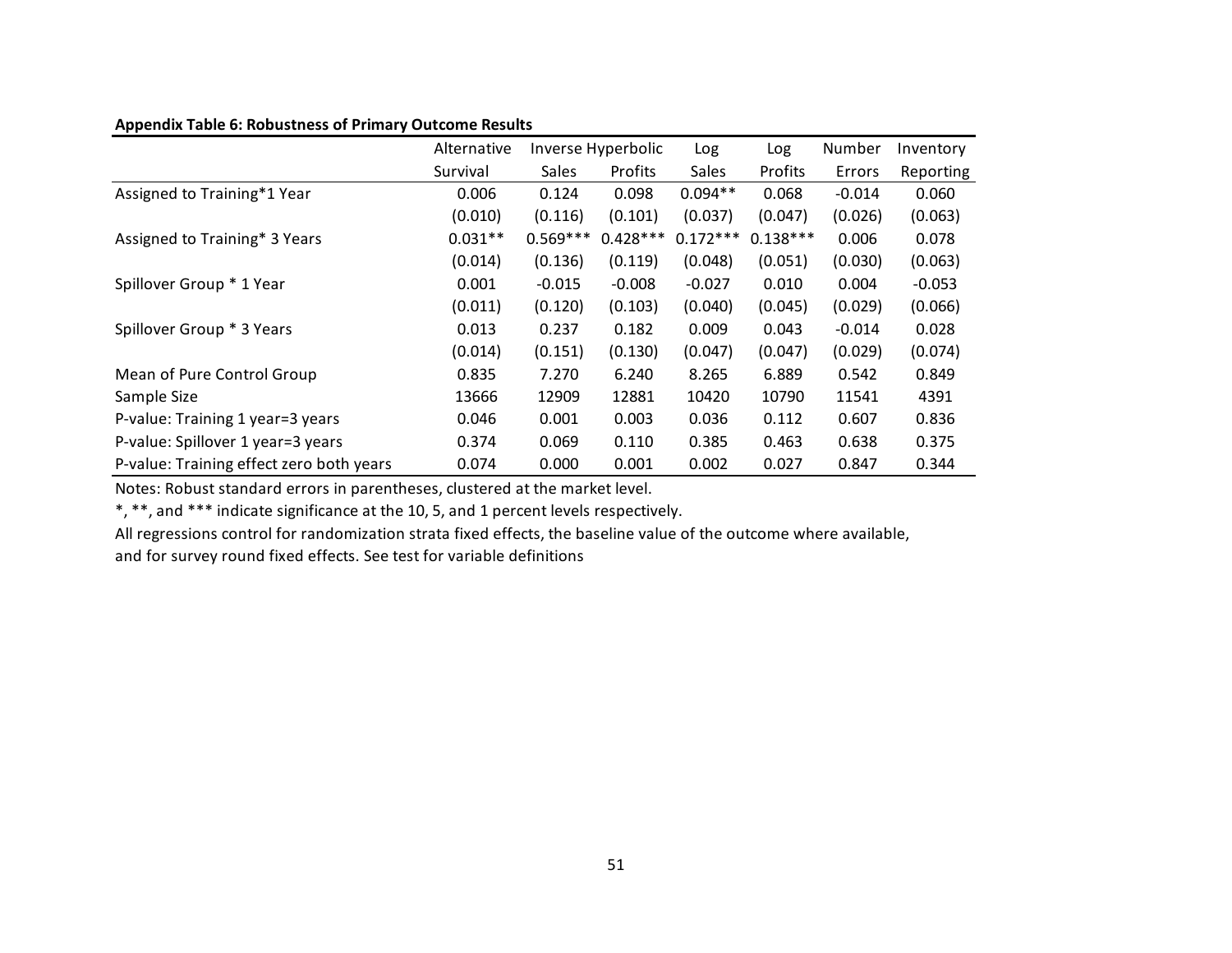## **Appendix 10: Sharpened Q-values for Mechanism Impacts**

To control for multiple hypothesis testing when examining multiple mechanisms, we to construct sharpened q-values following Anderson (2008) and Benjamini et al. (2006). This process uses a two-stage procedure to control the false discovery rate when reporting results for specific outcomes.10 Appendix Table 7 reports the original p-values and corresponding sharpened q-values. We see that all three year outcomes that have p-values below 0.05 also have sharpened q-values below this level. In contrast, over the one year horizon, only the impacts on business practices, introducing new products, and monitoring sales trends are significant after this adjustment.

|              |                                | 1 Year  |             |         | 3 Years     |
|--------------|--------------------------------|---------|-------------|---------|-------------|
| <b>Table</b> | <b>Measure</b>                 | P-value | Sharpened Q | P-value | Sharpened Q |
| Table 5      | <b>Business Knowledge</b>      | 0.839   | 1.000       | 0.175   | 0.096       |
| Table 5      | <b>Business Practices</b>      | 0.000   | 0.001       | 0.000   | 0.001       |
| Table 5      | Worked with Mentor             |         |             | 0.000   | 0.001       |
| Table 6      | <b>Weekly Customers</b>        | 0.648   | 1.000       | 0.001   | 0.004       |
| Table 6      | <b>Gained New Customer</b>     | 0.082   | 0.387       | 0.040   | 0.039       |
| Table 6      | Lost New Customer              | 0.025   | 0.127       | 0.006   | 0.011       |
| Table 6      | Sales per customer             | 0.396   | 0.847       | 0.138   | 0.087       |
| Table 6      | Open set time                  |         |             | 0.010   | 0.015       |
| Table 6      | Introduce new product          | 0.000   | 0.001       | 0.000   | 0.001       |
| Table 7      | Profit ratio                   | 0.131   | 0.537       | 0.530   | 0.249       |
| Table 7      | <b>Monitors Sales Trends</b>   | 0.000   | 0.001       | 0.000   | 0.001       |
| Table 7      | Fraction stock spoiled         | 0.620   | 1.000       | 0.521   | 0.249       |
| Table 7      | Received bulk discount         | 0.700   | 1.000       | 0.141   | 0.087       |
| Table 7      | Production cost change         | 0.320   | 0.847       | 0.466   | 0.249       |
| Table 7      | Received loan                  | 0.323   | 0.847       | 0.506   | 0.249       |
| Table 7      | <b>Business bank account</b>   |         |             | 0.010   | 0.015       |
| Table 7      | Inventory value                | 0.246   | 0.847       | 0.050   | 0.046       |
| Table 7      | Capital stock                  | 0.953   | 1.000       | 0.003   | 0.007       |
| Table 8      | Own labor                      | 0.957   | 1.000       | 0.000   | 0.001       |
| Table 8      | Self-efficacy                  | 0.838   | 1.000       | 0.293   | 0.152       |
| Table 8      | <b>Get Ahead attitudes</b>     | 0.396   | 0.847       | 0.032   | 0.036       |
| Table 8      | <b>Women's Association</b>     | 0.870   | 1.000       | 0.002   | 0.006       |
| Table 8      | <b>Number Discuss Business</b> | 0.388   | 0.847       | 0.037   | 0.039       |
| Table 8      | Works with others              | 0.154   | 0.544       | 0.195   | 0.102       |

<sup>&</sup>lt;sup>10</sup> Anderson, Michael (2008), "Multiple Inference and Gender Differences in the Effects of Early Intervention: A Reevaluation of the Abecedarian, Perry Preschool, and Early Training Projects", *Journal of the American Statistical Association*, 103(484), 1481‐1495; and Benjamini, Yoav, Abba M. Krieger, and Daniel Yekutieli (2006) "Adaptive Linear Step‐Up Procedures That Control the False Discovery Rate." *Biometrika* 93 (3): 491–507.